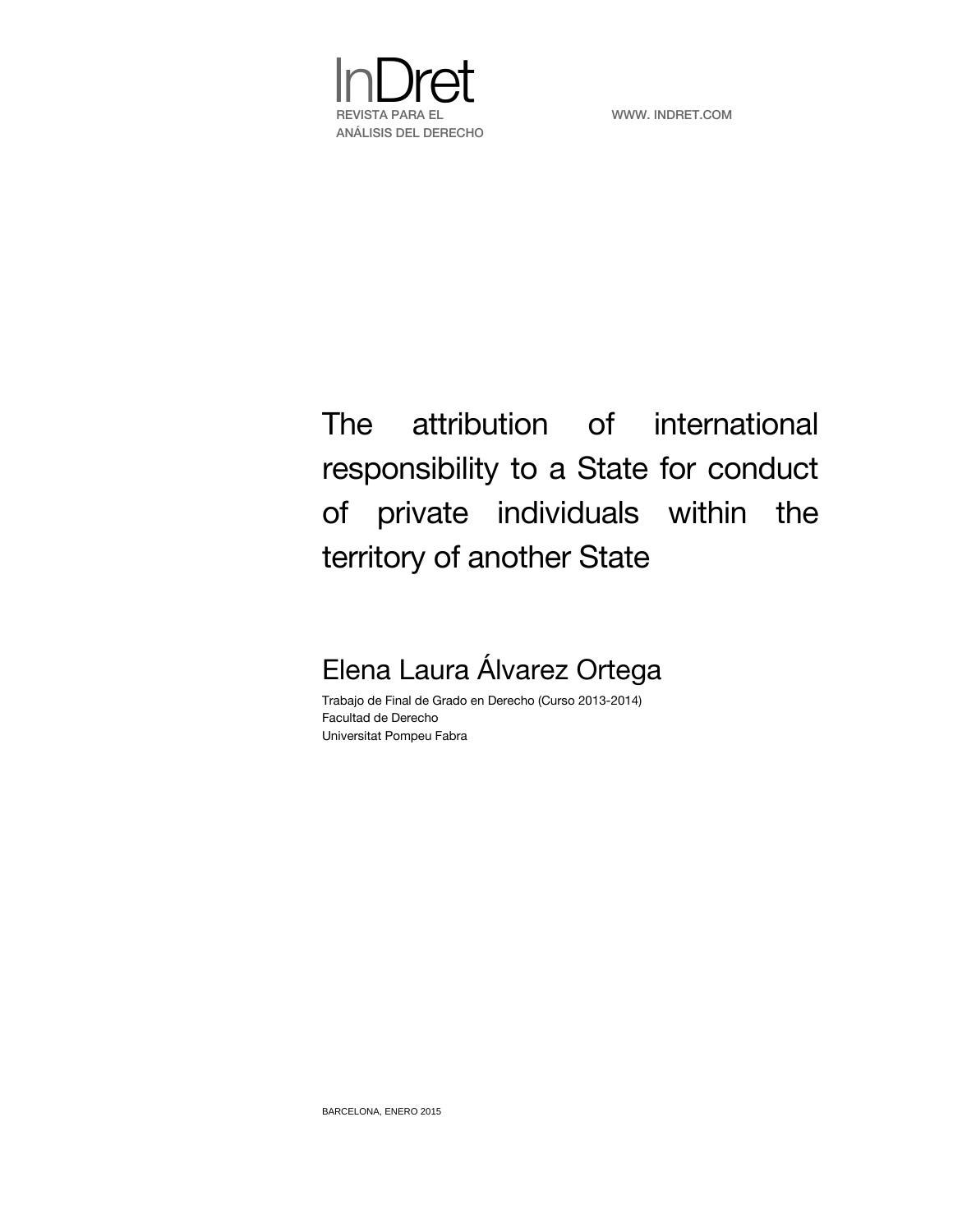$\ddot{ }$ 

#### *Abstract***[1](#page-1-0)**

*The issue of the attribution of international responsibility to States for conduct of a group of individuals within the territory of another State has become a question of control. International jurisprudence has addressed this question by advancing several different control tests that allegedly better resolve the attribution question. The ICJ put forward two control tests in the Nicaragua case, the so-called strict control or agency test and the effective control test. The Appeals Chamber of the ICTY found it unpersuasive and used instead what named the overall control test. Moreover, the ECtHR has developed yet another test: the effective overall control test. These control tests will be set out explaining the different rationales that argue for and against their adoption and it will be seen that they show a tension between the need for what has been called "real accountability" of States and the attribution of responsibility to States only for their own conduct. It will be argued that while accountability is an important purpose, especially when dealing with international humanitarian law, it is necessary to ensure that States are only held responsible for conduct with which there is a sufficient close link so as to be considered its own.*

*Título*: la atribución de responsabilidad internacional a un Estado por la conducta de particulares en el territorio de otro Estado

*Keywords*: international responsibility of States, attribution of conduct to a State, the strict control test, the effective control test, the overall control test, the effective overall control test

*Palabras clave:* responsabilidad internacional del Estado, atribución de conducta a un Estado, test del control estricto, test del control efectivo, test de control general, test de control general efectivo

<span id="page-1-0"></span><sup>1</sup>This Paper was initially submitted as my End of Degree Project. I would like to sincerely thank Professor Ángel José Rodrigo Hernández for his task tutoring it, for all his valuable guidance and support.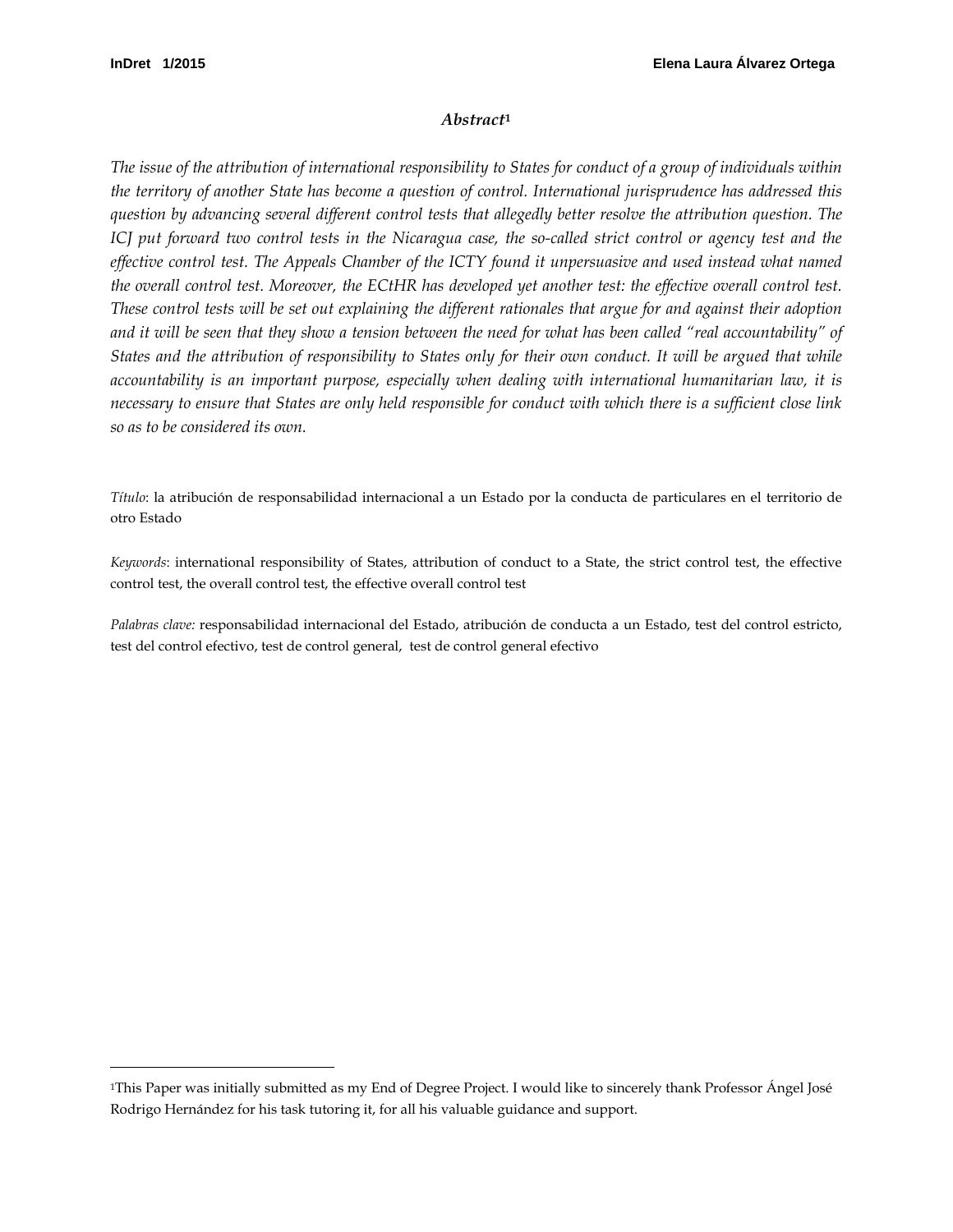#### *Summary*

- **[1. Introduction](#page-4-0)**
- **[2. The attribution of international responsibility to a state](#page-4-1)**
	- **2.1 The ILC [Articles on Responsibility of States for Internationally Wrongful](#page-5-0) Acts**
	- **2.2 The issue of [Attribution of Conduct to a State: articles 4 to 11](#page-7-0)**
	- **[2.3 Attribution of responsibility as a question of control: different standards](#page-10-0)**
- **[3. The control tests put forward by the International Court of Justice](#page-10-1)**
	- **[3.1. Military and Paramilitary Activities in and against Nicaragua case](#page-11-0)**
		- **[a\) The so-called "strict control test" or "agency test"](#page-11-1)**
		- **[b\) The effective control test](#page-13-0)**
	- **[3.2. Armed Activities on the Territory of the Congo case](#page-15-0)**
		- **[a\) Non-attribution to the DRC](#page-15-1) of the attacks by the ADF**
		- **[b\) Non-attribution to Uganda of MLC's conduct and its engagement of international](#page-16-0)  [responsibility](#page-16-0)**

**[3.3. Case concerning the application of the Convention on the Prevention and Punishment of](#page-17-0)  [the Crime of Genocide](#page-17-0)**

**[a\) The question of attribution of the Srebrenica Genocide to the Respondent on the basis of](#page-18-0)  [the conduct of its organs](#page-18-0)**

**[b\) The question of attribution of the Srebrenica Genocide to the Respondent on the basis of](#page-18-1)  [direction or control](#page-18-1)**

- **[c\) The rejection of the tests advanced by the ICTY Appeals Chamber](#page-19-0)**
- **d) The question of [responsibility, in respect of Srebrenica, for acts of Article III, paragraphs](#page-20-0)**
- **[\(b\) to \(e\), of the Genocide Convention](#page-20-0)**
- **[e\) The question of responsibility for Breach of the Obligations to Prevent and Punish](#page-21-0)  [Genocide](#page-21-0)**
- **[4. The control tests proposed by the ICTY](#page-23-0)**
	- **[4.1. Prosecutor v Tádic case](#page-23-1)**
		- **[a\) The Prosecution position in regards to the Nicaragua test](#page-24-0)**
		- **[b\) The Appeals Chamber rejection of the Nicaragua test](#page-26-0)**
		- **[c\) Three tests in general international law: specifically, the overall control test](#page-28-0)**
		- **[d\) International humanitarian law as a](#page-29-0)** *lex especialis***?**
- **[5. The control test advanced by the European Court of Human Rights](#page-31-0)**
	- **5.1.** *Loizidou v Turkey***[: effective overall control test](#page-31-1)**
	- **[5.2. Behrami and Saramati: ultimate authority and control test](#page-33-0)**
- **[6. The rationales behind the different control tests](#page-36-0)**
	- **[6.1. The will of ensuring real accountability of States](#page-36-1)**
	- **6.2. The need of limiting [attribution only to State's own conduct](#page-37-0)**
	- **[6.3. Responsibility for inciting or failing to prevent a third's conduct](#page-39-0)**
- **[7. Conclusions](#page-39-1)**
	- **[7.1. The tendency in international jurisprudence](#page-39-2)**
	- **[7.2. The preferable control test](#page-40-0)**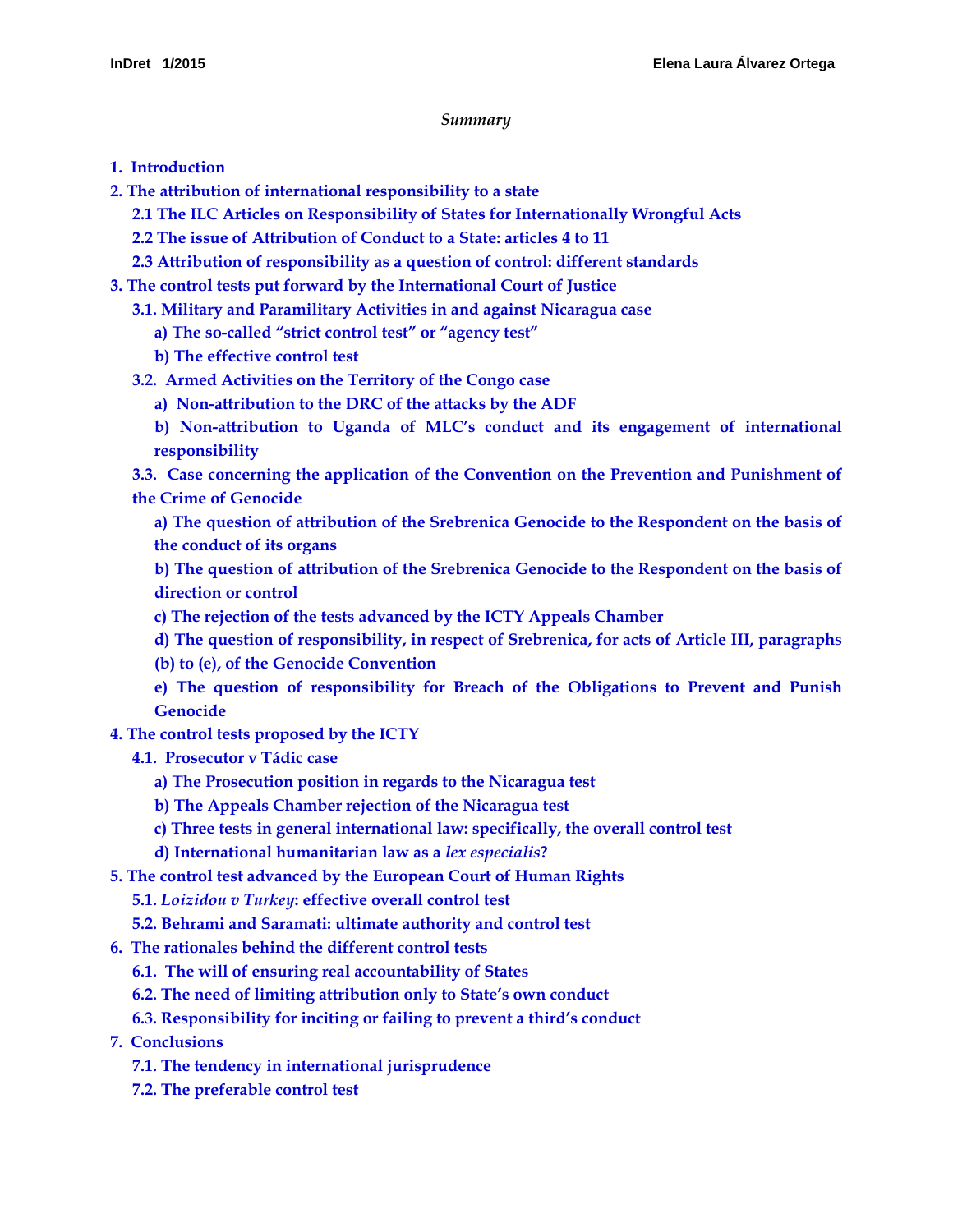**[8. Cases](#page-42-0) [9. Bibliography](#page-43-0)**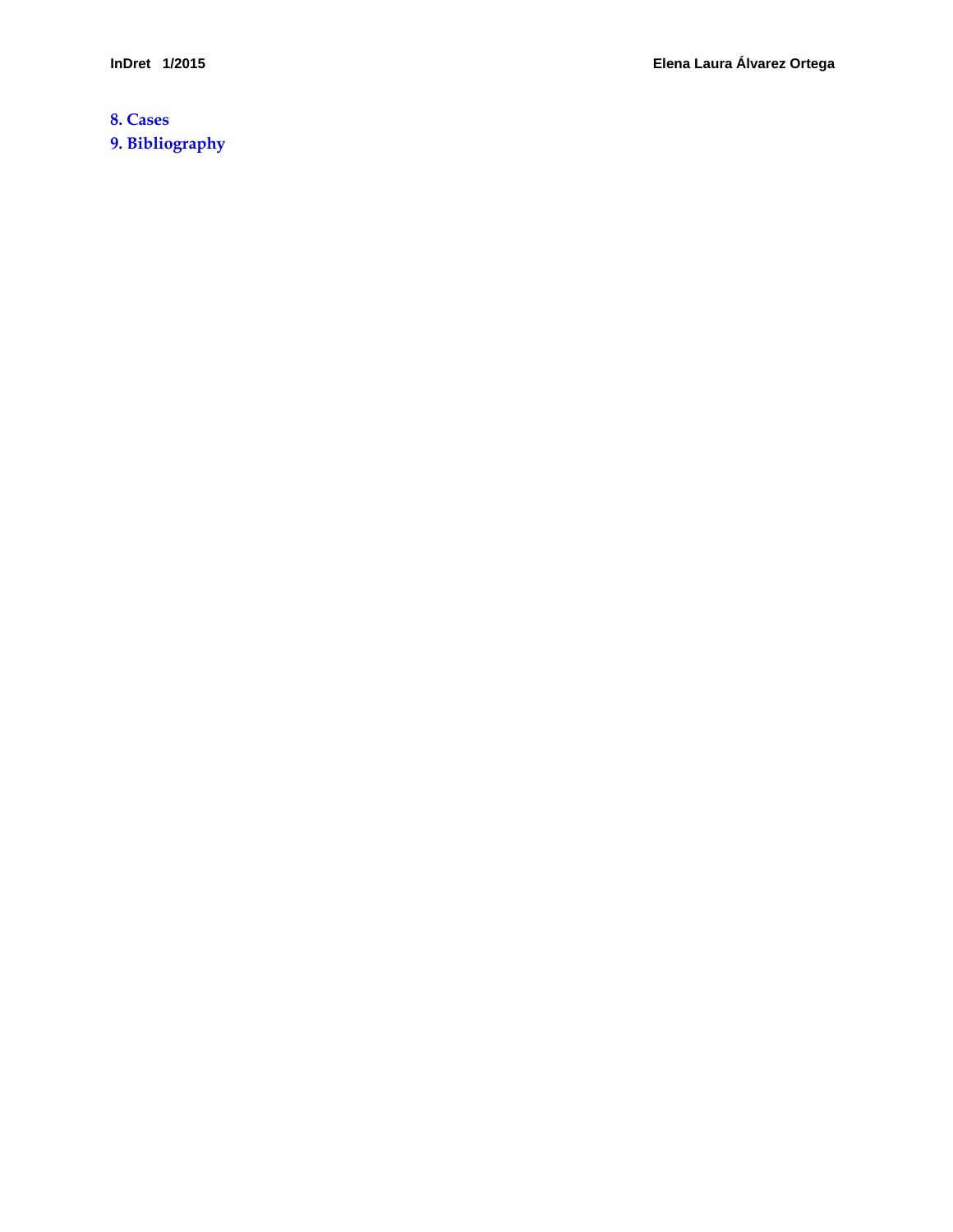#### <span id="page-4-0"></span>*1. Introduction*

This paper deals with the attribution to States of international responsibility for the conduct of private individuals within the territory of another State. The reason for choosing this issue as the subject of my paper is that, as some scholars have pointed out, this has become a paradigmatic instance of fragmentation in public international law[2](#page-4-2). Different international tribunals have advanced their own control tests in order to answer the question of attribution to a State of the conduct of private individuals in the territory of another State. Hence, this is an issue that keeps evolving as different cases reach the tribunals and which has an important practical dimension in a globalised world in which States have many different ways to influence groups placed in distant territories. The most relevant point is appreciating how the different control tests advanced by the international tribunals respond to different principles that underlie the law of State responsibility: they show a tension between the will of preventing States avoiding responsibility by acting through non-official individuals and the principle of holding States responsible only for their own conduct. However, since States are legal entities always need to act through persons and the determination of when someone's conduct can be regarded as an act of the State is a normative decision<sup>[3](#page-4-3)</sup> which needs to take into account the principles that lie behind this area of public international law.

For the writing of this paper I read the leading cases of the different international tribunals which have advanced their own tests, set out the main lines of their reasoning and elaborated on the rationales for putting forward one test or another. Later I contrasted them and, taking into account the principles for favouring each and some scholars opinions about them, I share my view on which test should be preferred. I defend that the *strict control test* and the *effective control test* put forward by the ICJ are to be preferred since are the ones which best guarantee that a State is only held responsible for acts with which there is enough connection as to be considered their own. Moreover, I consider this does not involve allowing States avoiding responsibility by acting through nonofficials because, even if attribution of a private group's conduct is denied, the State can still be held accountable for its own conduct in relation to the group.

# <span id="page-4-1"></span>*2. The attribution of international responsibility to a State*

This essay deals specifically with the attribution to States of international responsibility for the conduct of private individuals within the territory of another State. This issue has turned into a question of control[4](#page-4-4) with the International Court of Justice (hereafter, ICJ), the International Tribunal

<span id="page-4-2"></span><sup>2</sup> In this sense see: TALMON (2009) p. 496: *"*the test of control of authorities and military forces of secessionist entities has become perhaps the most cited examples of "the fragmentation of international law*".*

<span id="page-4-3"></span><sup>3</sup> See CRAWFORD (2002) p. 83.

<span id="page-4-4"></span><sup>4</sup> See TALMON (2009) p. 496: *"*the question of whether or not an act of a secessionist enity can be attributed to an outside power thus becomes a question of how one defines "control*".*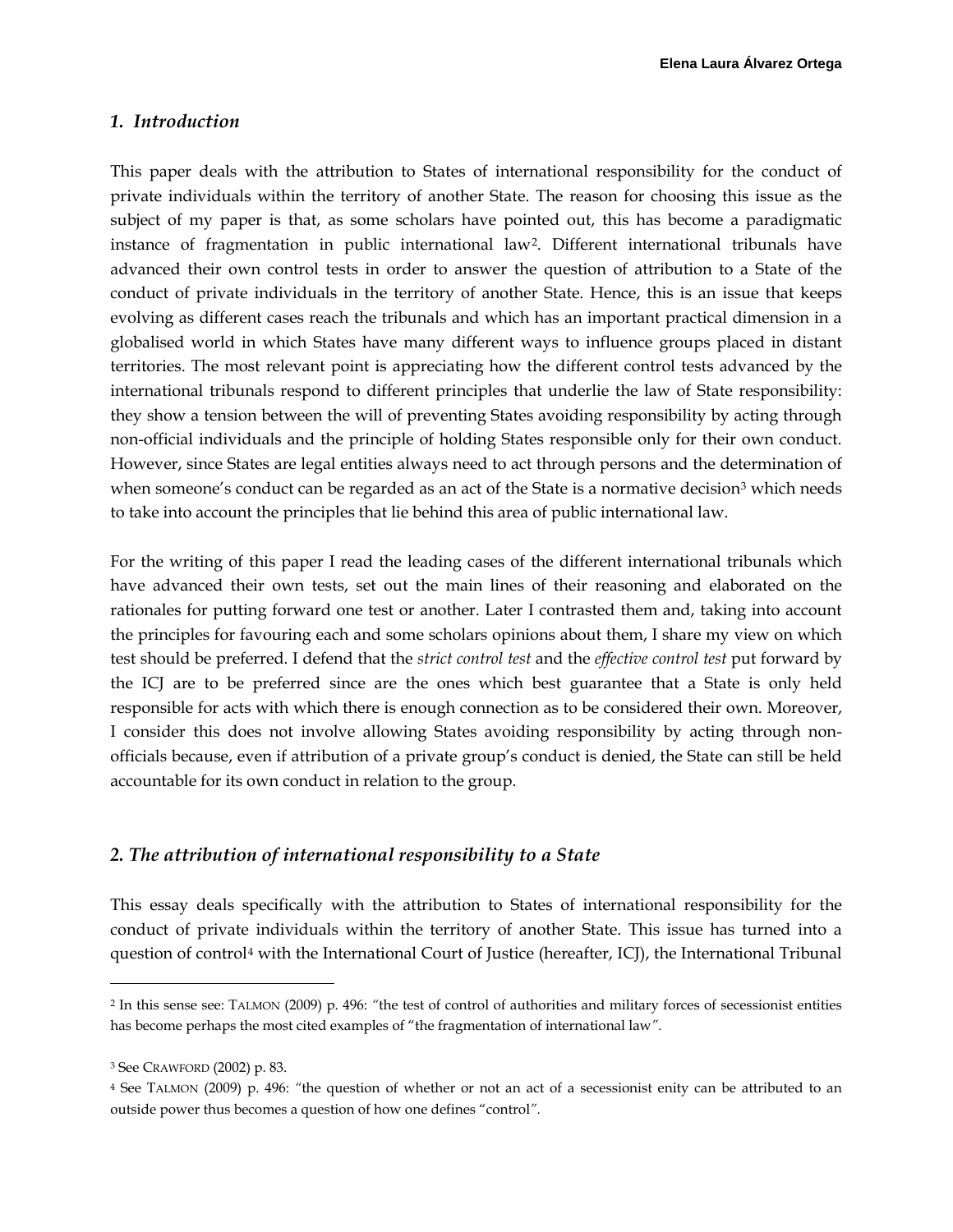$\overline{a}$ 

for the Prosecution of Persons Responsible for Serious Violations of International Humanitarian Law Committed in the Territory of the Former Yugoslavia (hereafter, ICTY) and the European Court of Human Rights (hereafter, ECtHR) advancing different control tests responding to different levels of stringency in order to solve the attribution issue of the conduct to the State.

First of all, it is important to recall that the reference text in this area is the International Law Commission's Articles on Responsibility of States for Internationally Wrongful Acts (2001)<sup>[5](#page-5-1)</sup>. The International Law Commission (hereinafter, ILC) recommended the General Assembly of the United Nations to take note of the Articles- the drafting of which had lasted for forty years- and to annex them in a General Assembly Resolution, with the possibility of later converting them into a convention. This second step has not been taken and no convention has been adopted. Therefore, the ILC Articles are not binding law as such but, despite their nature, they are an essential piece in the area of State responsibility for internationally wrongful acts and to a large extent they codify international law<sup>[6](#page-5-2)</sup>.

# <span id="page-5-0"></span>**2.1 The ILC Articles on Responsibility of States for Internationally Wrongful Acts**

The ILC Articles on Responsibility of States for Internationally Wrongful Acts, as their own name expresses, deal only with the international responsibility of States. They do not regulate the international responsibility of international organisations, as article  $57$  $57$  makes clear<sup>7</sup> or other entities different that States. Moreover, they do not affect or replace individual responsibility under international law of any person acting on behalf of the State, as article 58 points out. These articles only deal with the international responsibility of a State that flows from an internationally wrongful act and not from permitted activities which have potentially dangerous consequences in case of accident[8.](#page-5-4)

To adequately define the scope of the ILC Articles it is important to stress that these articles are secondary rules in so far as they only conform a general set of rules that regulates the conditions for international responsibility to arise, its content and consequences but do not rule on when a specific

<span id="page-5-1"></span><sup>5</sup> *The International Law Commission's Articles on Responsibility of States for Internationally Wrongful Acts* (2001) will be subsequently referred merely as the "ILC Articles".

<span id="page-5-2"></span><sup>6</sup> See TALMON (2009) pg. 495: claims that the ILC Articles *"*are widely considered to reflect customary international law*"*.

<span id="page-5-3"></span><sup>7</sup> The international responsibility of international organisations is specifically dealt with by the *ILC Draft Articles on the Responsibility of International Organisations* (2009).

<span id="page-5-4"></span><sup>8</sup> On this topic, it is rellevant to notice the *ILC Draft Principles on the allocation of loss in the case of transboundary harm arising out of hazardous activities* (2006).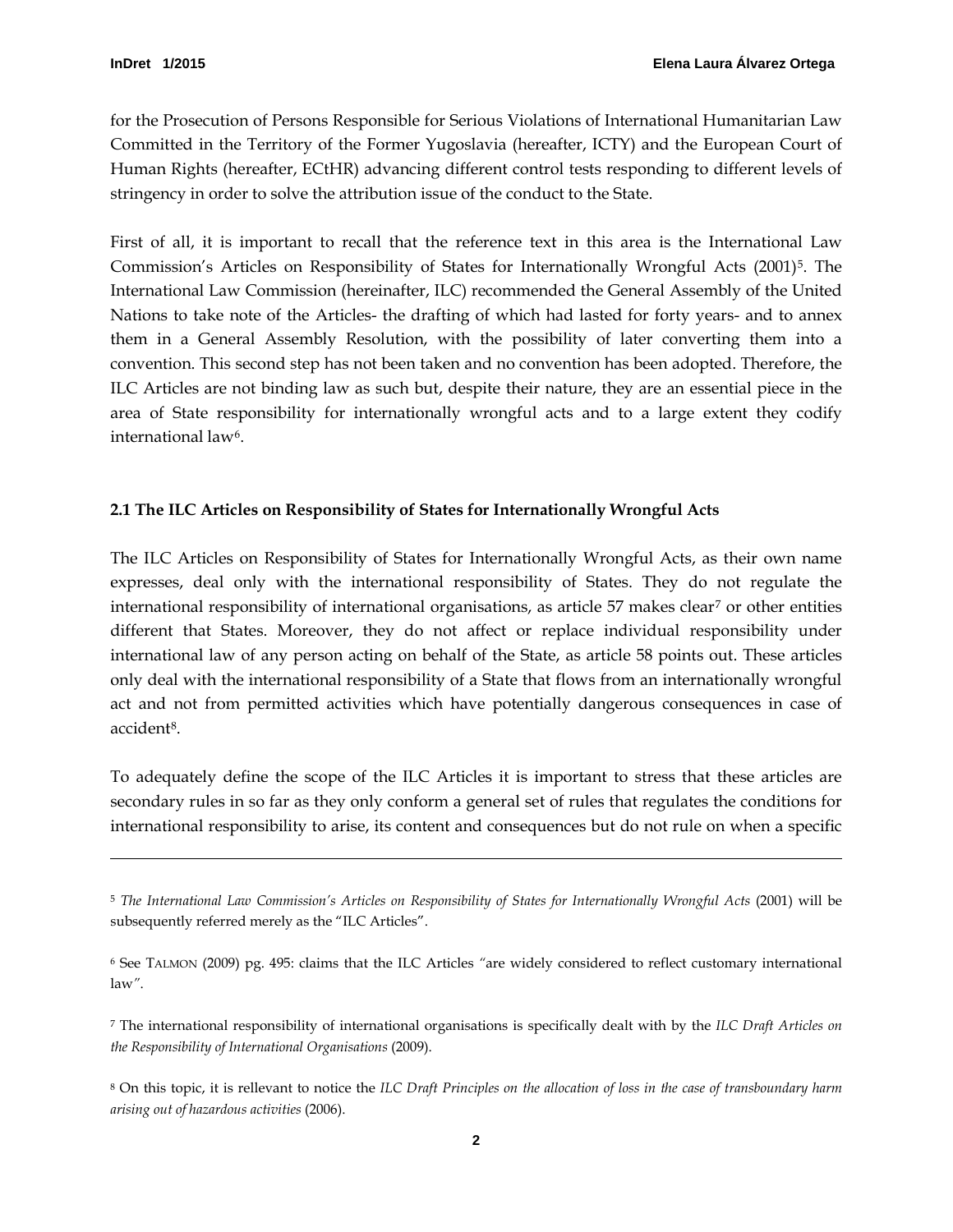obligation binding on a State has been violated- this is a matter for the primary rules as substantive rules. They set a frame of secondary rules which apply in case of any breach of an international obligation by a State, without ruling on the characteristics or substance of that primary obligation which is violated. In Crawford's words: "the law relating to the content and the duration of substantive State obligations is as determined by primary rules. The law of State responsibility as articulated in the Draft Articles provides the framework – those rules, denominated –secondary–, which indicate the consequences of a breach of an applicable primary obligation*"[9.](#page-6-0)*

The ILC Articles are structured into Four Parts. Part One deals with the notion of Internationally Wrongful Act of a State. Part Two deals with the Content of International Responsibility of a State. Part Three deals with the Implementation of the International Responsibility of a State, and Part Four sets out some General Provisions. This essay deals with the topic of attribution and therefore it will focus on Part One, Chapter II, which sets out the rules for the Attribution of Conduct to a State. However, a brief reference will be now made to the General Principles of Chapter I, so as to have a general view of the notion of "internationally wrongful act", the elements it comprises and the consequences it generates.

Article 1 sets out the essential principle that *"*every internationally wrongful act of a State entails the international responsibility of that State*".* An internationally wrongful act is an expression that covers both actions and omissions and the wrongfulness or otherwise of such conduct is to be judged according to the requirements of the allegedly violated obligation. The production of a wrongful act entails the emergence of a new set of legal relations which are referred to as "international responsibility". These relations may be between the responsible State and one or several injured States, or the international community as a whole, depending on the nature of the breached obligation. The content of this new set of legal relations is the object of regulation by these articles.

Article 2 sets out the two elements of an internationally wrongful act: (a) the conduct (action or omission) which is attributable to the State under international law and (b) constitutes a breach of an international obligation of the State. The issue of attribution is a *"*necessarily normative operation*"*[10](#page-6-1) since the State cannot act by itself and attribution consists on considering certain conduct as belonging to the State. The rules of attribution will be set out in the next section but now it is important to point out that while certain scholars have identified attribution with a "subjective" element, the ILC Articles do not use this contrast between subjective and objective elements. Crawford has pointed out that *"*whether responsibility is "objective" or "subjective" in this sense depends on the circumstances, including the content of the primary obligation in question. The articles lay down no general rule in that regard*["11](#page-6-2) .* It is also relevant to recall that the State as a

<span id="page-6-0"></span><sup>9</sup> CRAWFORD (2002) p. 16.

<span id="page-6-1"></span><sup>10</sup> CRAWFORD (2002) p. 83.

<span id="page-6-2"></span><sup>11</sup> CRAWFORD (2002) p. 82.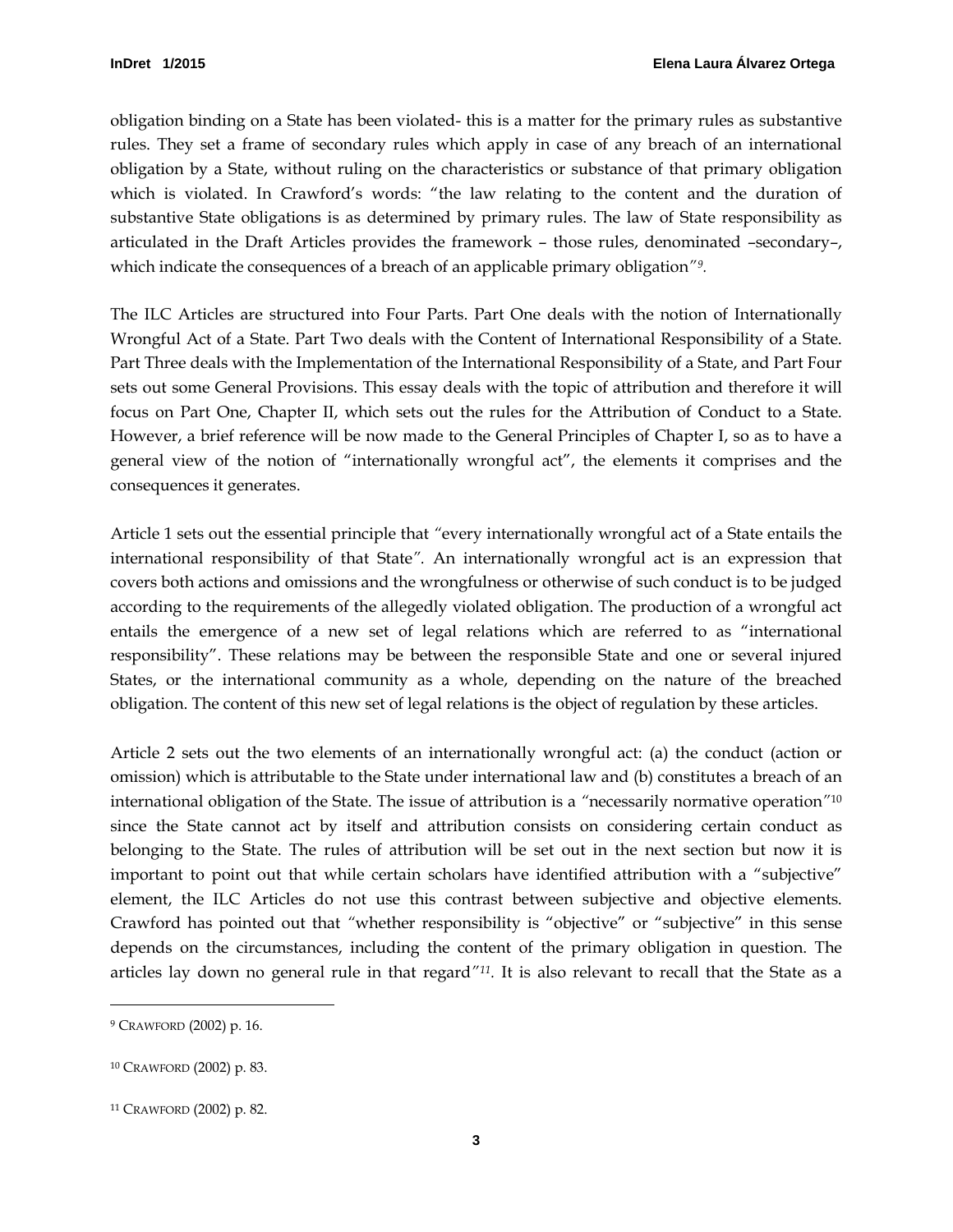subject of international law is treated as a unity and is a single subject of attribution of conduct, regardless of who would be the responsible organ under internal law. The *LaGrand* case made this point clear, with the ICJ asserting the international responsibility of the United States for an act which was within the competence of the Governor of Arizona.

Article 3 makes clear that the characterisation of an act as internationally wrongful is a question for international law which cannot be affected by the characterisation as lawful under the internal law of the State. This principle is well-established and has been repeatedly asserted in many judicial and arbitral procedures. Internal law may be relevant for that determination but *"*in such cases it is international law which determines the scope and limits of any reference to internal law*"[12](#page-7-1)*.

#### <span id="page-7-0"></span>**2.2 The issue of Attribution of Conduct to a State: articles 4 to 11**

The focus will now be placed on analysing the rules of attribution, which are set out in articles 4 to 11. These are taken to *"*reflect existing customary international law*"*[13.](#page-7-2) Attribution, as mentioned above, is a normative operation, which means that it responds to the application of rules which determine when there is a sufficiently close link between a certain conduct and a State so as to consider that conduct as an "act of the State". These rules respond to normative criteria and not merely to a factual relation, since the State as a legal person cannot act by itself but through human beings, and it is for international law to determine when an act can or cannot be attributed to a State: *"*the attribution of conduct to the State as a subject of international law is based on criteria determined by international law and not on the mere recognition of a link of factual causality*"[14.](#page-7-3)* Articles 4 to 11 are taken to be a *numerus clausus* and, except in cases where a *lex especialis* is applicable (as foreseen in Article 55) attribution of conduct to a State can only be based on one (or several) of the grounds of Part One, Chapter II<sup>15</sup>.

Article 4 establishes a basic rule of attribution of conduct of any of its organs to the State. Here the unity principle applies and it is irrelevant the level or the functions that the organ has. It includes all organs, being irrelevant their hierarchical position, irrespectively of whether they exercise legislative, executive, judicial or other functions and whether they are part of the central government or an autonomous territorial unit. Paragraph 2 of this article says that *"*an organ includes any person or entity which has that status in accordance with the internal law of the State*".* In his commentaries,

<span id="page-7-2"></span><sup>13</sup> DIXON (2007) p. 247.

<span id="page-7-1"></span><sup>12</sup> CRAWFORD (2002) p. 89.

<span id="page-7-3"></span><sup>14</sup> CRAWFORD (2002) p. 91.

<span id="page-7-4"></span><sup>15</sup> CRAWFORD (2002) p. 93.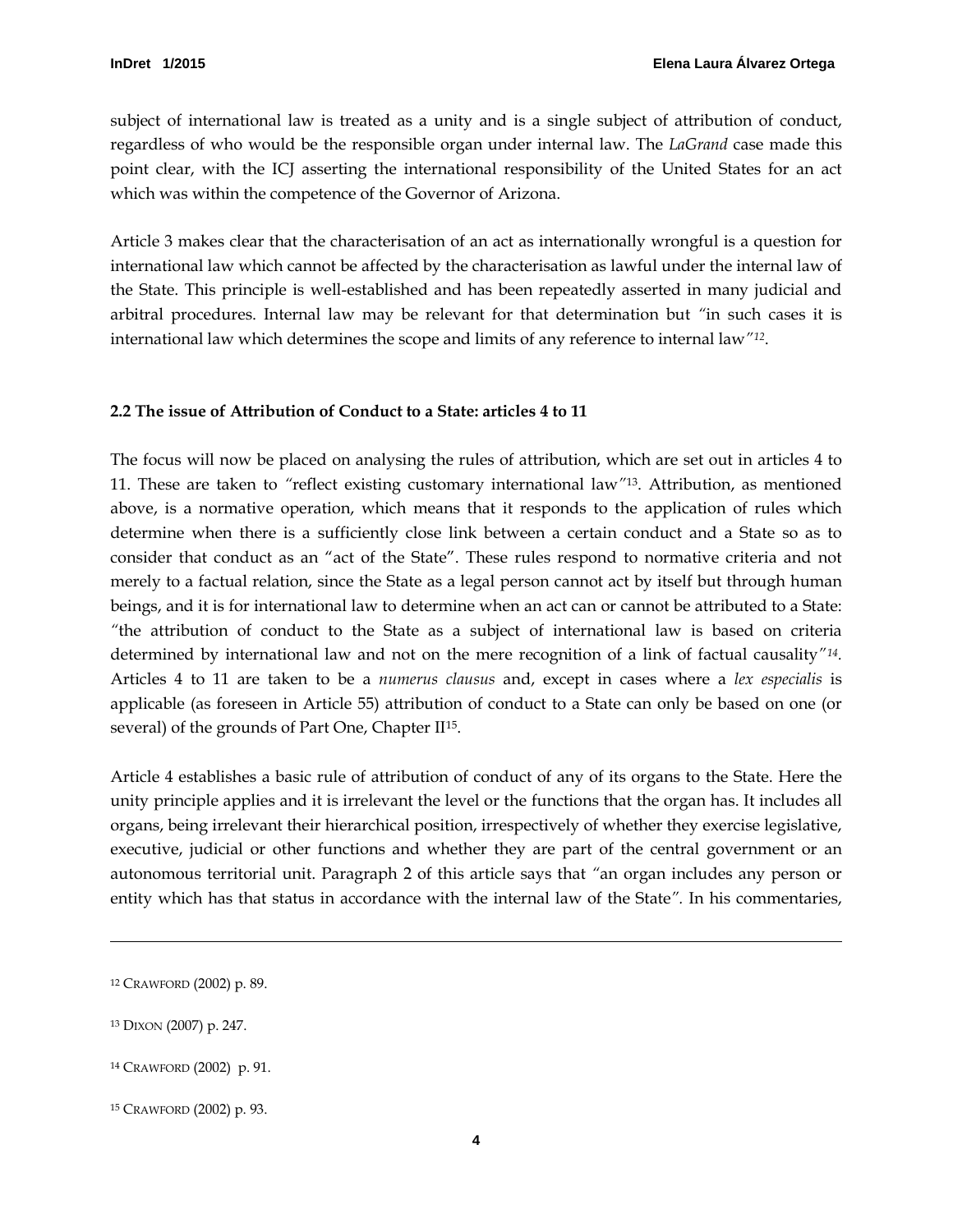Crawford points out that the term "includes" implies that the classification of an entity as an organ cannot be limited to those which have that condition under internal law because that status may be exercised in practice without being recognised in the internal law of the State and *"*a State cannot avoid responsibility for the conduct of a body which does in truth act as one of its organs merely by denying it that status under internal law["16](#page-8-0). Dixon also claims that "it is also clear that a person or group or entity may be equated with an organ of the State even if it does not have that status officially under internal law*"*[17](#page-8-1)*.* International tribunals have advanced several tests for determining when a group of persons can be considered as a *de facto* organ and therefore its conduct can be attributed to the State. This issue has turned into a matter of control over the group and will be analysed in the next sections.

The organs' conduct is attributable when they are acting in their official capacity, not as merely private persons, and even if they exceed their competence or contravene instructions (as clarified by article 7) but it may be difficult to distinguish in practice between an *ultra vires* act carried out under the official capacity of the organ and a private act, not attributable to the State. For attribution to be possible it is only needed that the organ is acting *"*in an apparently official capacity or under colour of authority*"[18.](#page-8-2)* 

Article 5 attributes to the State the conduct of a person or entity which, not being an organ of the State, is empowered by its internal law to exercise elements of governmental authority, provided that the entity is acting in that capacity. This article responds to the phenomenon of privatisation of formerly public functions and seeks to prevent States escaping responsibility by delegating functions which involve the exercise of authority to entities which are not legally recognized as State organs. These entities engage the responsibility of the State even if they are autonomous and they have discretion to exercise the authority as long as the conduct in question was an exercise of the elements of authority which the internal law empowers them to carry out. In contrast with article 8, here it is not necessary to prove the existence of control over the entity since the link with the State for the attribution operation is the empowerment by the internal law to the entity to exercise that element of governmental authority.

Article 6 deals with the specific situation of the attribution of conduct of an organ placed at the disposal of a State by another State: the conduct has to be attributed to the former State if the organ is exercising elements of authority of the State at whose disposal it is been situated.

Article 7 clarifies that the conduct of an organ of a State or a person empowered to exercise elements of authority are to be attributed to the State if they act in that capacity, even if they exceed their

<span id="page-8-0"></span><sup>16</sup> CRAWFORD (2002) p. 98

<span id="page-8-1"></span><sup>17</sup> DIXON (2007) p. 248

<span id="page-8-2"></span><sup>18</sup> CRAWFORD (2002) p. 99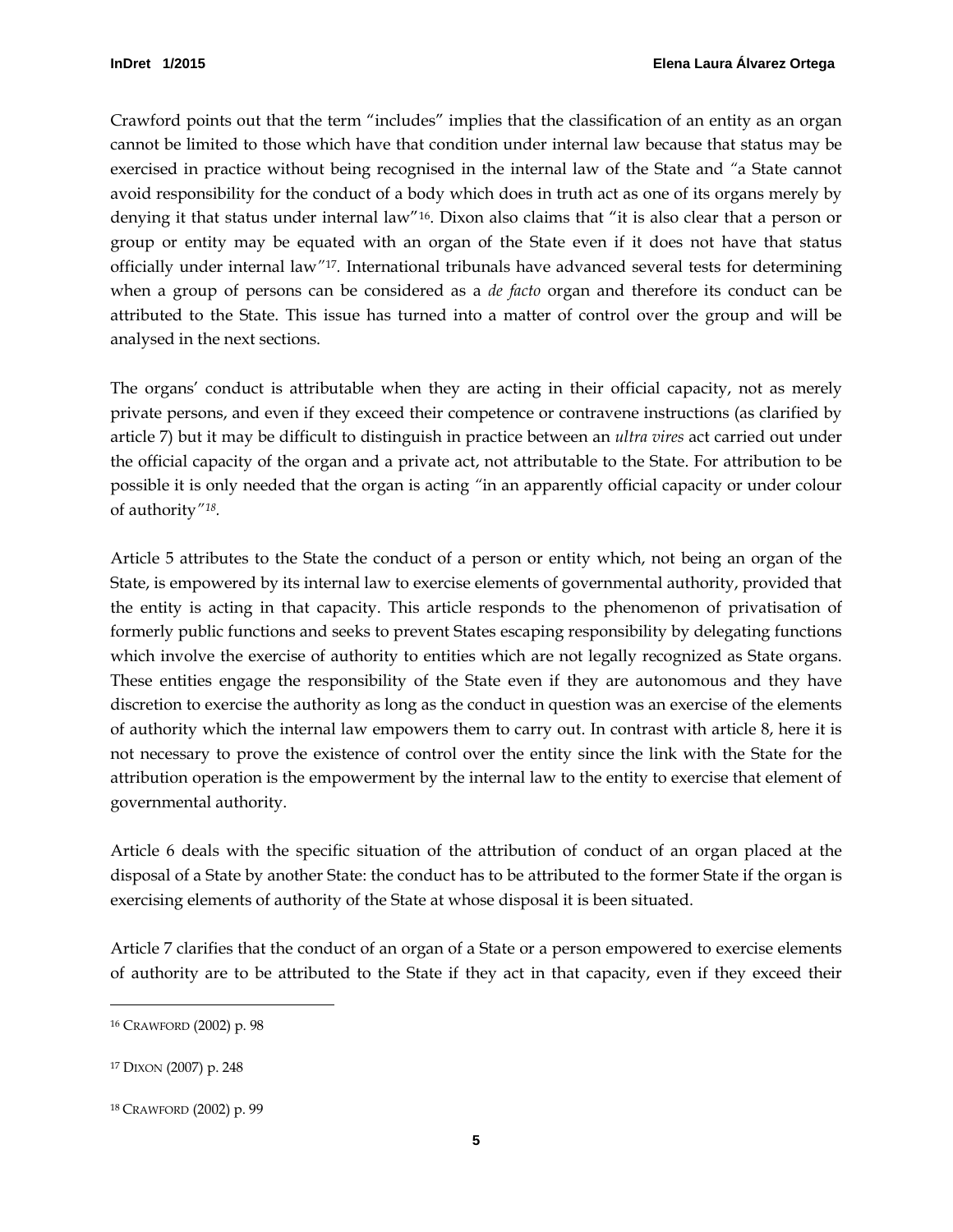authority or contravene instructions. The State is responsible for *ultra vires* acts of its organs or entities empowered to exercise its authority as long as they have acted under that official capacity, being irrelevant whether the excess "was manifest or undiscoverable*"*[19](#page-9-0)- all that is relevant is that the act was done in their official capacity and not acting as a private person. Any other position would allow the State to invoke its internal law to escape from the attribution of international responsibility.

Article 8 deals with the attribution of conduct of a private person or group to the State on the basis that they are *"*in fact acting on the instructions of, or under the direction or control of, that State in carrying out the conduct*".* This article attributes conduct on the basis of instructions or control. Therefore, attribution is not based on a legal relationship between the actors and the State but on the basis of a factual link: conduct following the State's instructions or under its direction or control. These situations are consequently an exception to the general principle that acts of private persons are not to be attributed to the State. It is foreseen in order to prevent a State escaping responsibility for conduct which it instructs or controls. In regard to the issuance of instructions there may be practical difficulties of evidence but the concept is quite clear. On the other hand, the direction and control requirement needs further specification, which has been given by jurisprudence, with different international tribunals advancing several different control tests to resolve this attribution issue. The definition of the required degree of control is the central issue of this essay and it will be set out in the next sections.

Article 9 attributes to the State the conduct of a person or group if they are in fact exercising elements of governmental authority in the absence or default of the official authorities and in circumstances that call for that exercise.

Article 10 deals with the conduct of an insurrectional or other movement. If the insurrectional movement becomes the new government of the State its conduct will be considered an act of state under international law. The conduct of a movement which establishes a new State in part of the territory will be considered an act of that new State. Therefore, if the movement does not succeed in becoming the government or creating a new State the conduct will not be attributed to the State but to the persons who constitute the movement. However, the State may still have responsibility for its own conduct in relation to the acts of the movement, which may be subsumed in any of the other grounds for the attribution of conduct to the State, for instance for failing to prevent, to minimise the disruptive effects, or to punish the movement's conduct if it was able to do so.

Article 11 establishes that if the State acknowledges and adopts a conduct which is not attributable to it on the basis of the previous provisions, then that conduct will be attributable to it to the extent of that acknowledgment and adoption.

<span id="page-9-0"></span><sup>19</sup> DIXON (2007) p. 248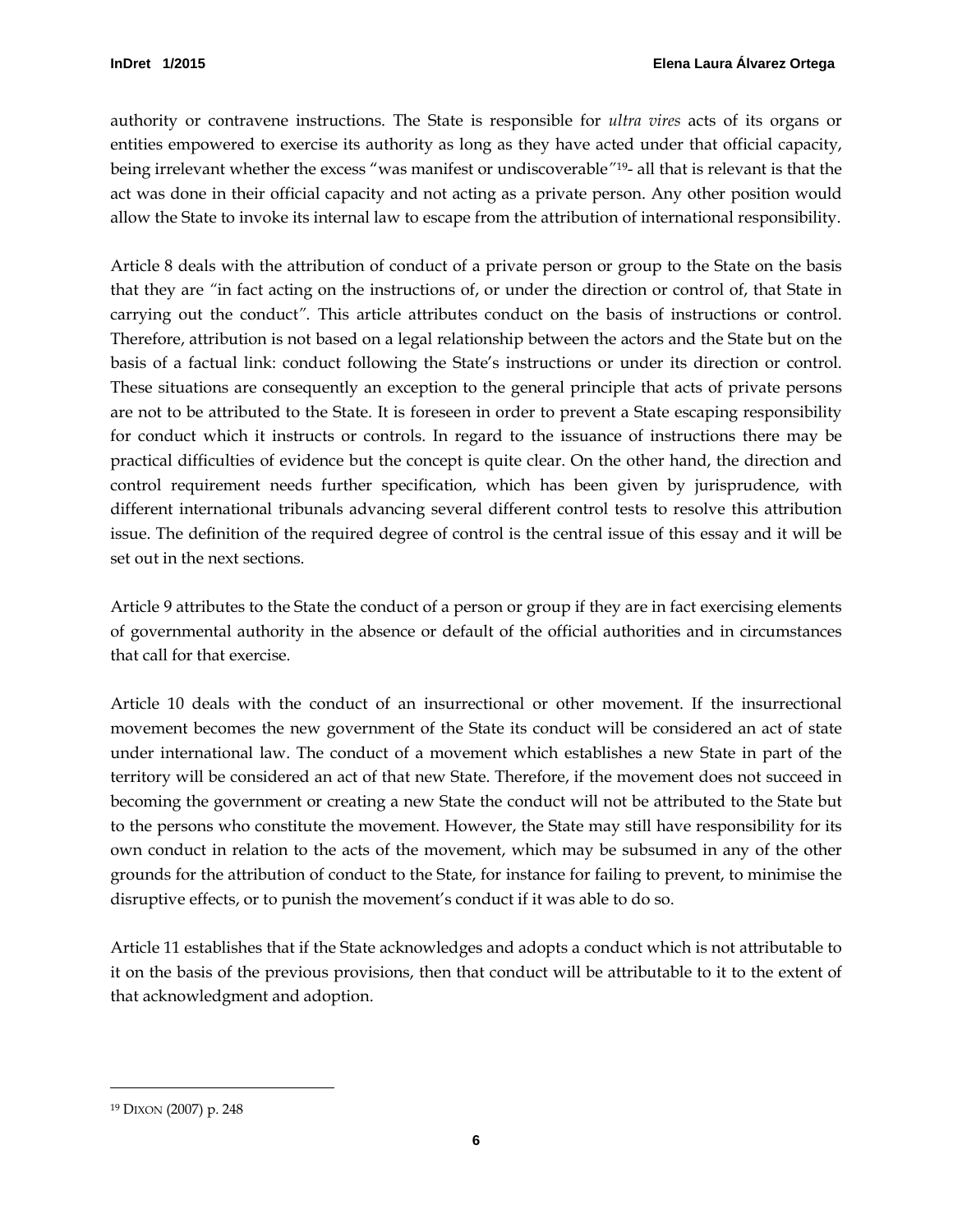#### <span id="page-10-0"></span>**2.3 Attribution of responsibility as a question of control: different standards**

From now on this essay will focus on a specific controversial issue within the operation of attribution of conduct to a State: on the requirements for attributing to a State the acts of a private group carried out in the territory of another State.

The conduct of a private group that acts in a State can be attributed to another State by considering the group an organ of that latter State, and therefore all the conduct in that capacity will be potentially attributable; or by proving that the group was in fact acting on the instructions of the latter State or under its direction and control, case in which those specific acts will be attributable to the directing State. Both, the equation with an organ, and the direction and control of specific operations of a private group have become a question of control<sup>[20](#page-10-2)</sup>. The degrees of control for both grounds of attribution are different between them, and they also differ depending on the case law examined, with different control tests advanced by the ICJ, the ICTY and the ECtHR. The following sections set out the leading cases in which these international tribunals have set forward their control tests and compare the different standards of control they involve. Finally, they will be contrasted taking into consideration the different rationales that lie behind them and a preference among them will be favoured.

#### <span id="page-10-1"></span>*3. The control tests put forward by the International Court of Justice*

The International Court of Justice (hereafter, the  $ICJ$ ) has set forward two control tests<sup>[21](#page-10-3)</sup> in order to determine whether the acts of groups of individuals within the territory of a State can be attributed to another State. The leading case is *Military and Paramilitary Activities in and against Nicaragua*[22](#page-10-4) , which was questioned by the Appeals Chamber of the ICTY. The ICJ maintained its position in two

<span id="page-10-2"></span><sup>20</sup> See TALMON ( 2009) p. 496

<span id="page-10-3"></span><sup>21</sup> TALMON ( 2009) p. 497: points out that *"*the literature and decisions of other international courts, with very few exceptions, refer only to one test in connection with the ICJ- the –effective control– test. The ICJ, however, has in fact applied two different tests*"*.

<span id="page-10-4"></span><sup>22</sup> *Military and Paramilitary Activities in and against Nicaragua (Nicaragua v. United States of America), Merits, Judgment, I.C.J. Reports* (*1986*) p. 14 (hereafter, *Nicaragua v USA*).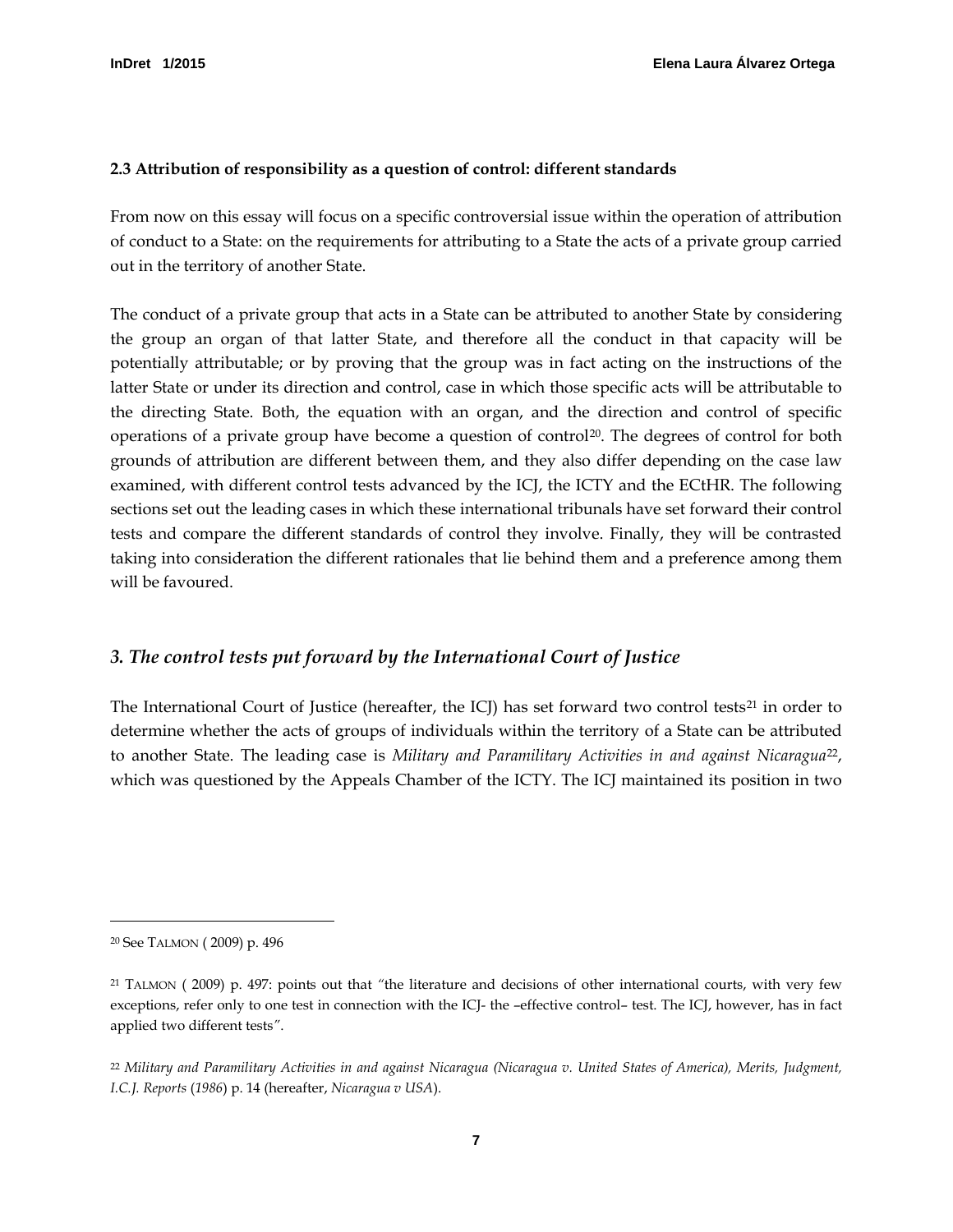subsequent important cases which will be examined: the *Armed Activities case*[23](#page-11-2) and the *Genocide Convention case*[24.](#page-11-3)

# <span id="page-11-0"></span>**3.1. Military and Paramilitary Activities in and against Nicaragua case**

In *Nicaragua v USA* the Court had to decide, among other issues, whether to upheld Nicaragua's claim that the United States had *"*devised the strategy and directed the tactics of the contra force, and provided direct combat support for its military operations*"[25.](#page-11-4)* The ICJ said that it was not satisfied that all the operations of the *contras* followed a strategy and tactics set by the United States but the Court considered that *"*the financial support given by the Government of the United States to the military and paramilitary activities of the contras in Nicaragua is a fully established fact*"[26](#page-11-5)*. The ICJ asserted that taking into account the evidence, it was not satisfied that the United States had created the contras nor that it provided *"direct and critical combat support"* to them but *"*holds it established that the United States authorities largely financed, trained, equipped, armed and organized the FDN*["27](#page-11-6)*.

<span id="page-11-1"></span>a) The so-called "strict control test" or "agency test"

The ICJ first analysed what later on has been called the "strict control test" or "agency test": the Court enquired itself *"*whether or not the relationship of the contras to the United States Government was so much one of dependence on the one side and control on the other that it would be right to equate the contras, for legal purposes, with an organ of the United States Government, or as acting on behalf of that Government*"[28](#page-11-7).* The Court relied on the assessment of the Intelligence Committee of May 1983 to establish that the unique factor of control that the United States could exert was the *"cessation of aid"[29](#page-11-8)* and concluded, *a sensu contrario,* that there was a *"*potential for control inherent in the degree of the contras' dependence on aid*"[30](#page-11-2) .* 

<span id="page-11-2"></span><sup>23</sup> *Armed Activities on the Territory of the Congo (Democratic Republic of the Congo v. Uganda), Judgment, I.C.J Reports* (*2005*) p. 168 (hereafter, *Armed Activities case*).

<span id="page-11-3"></span><sup>24</sup> *Application of the Convention on the prevention and Punishment of the Crime of Genocide (Bosnia and Herzegovina v. Serbia and Montenegro), Judgment, I.C.J. Reports* (*2007*) p. 43 (hereafter, *Genocide Convention case*).

<span id="page-11-4"></span><sup>25</sup> *Nicaragua v USA* (para 102).

<span id="page-11-5"></span><sup>26</sup> *Nicaragua v USA* (para 107).

<span id="page-11-6"></span><sup>27</sup> *Nicaragua v USA* (para 108).

<span id="page-11-7"></span><sup>28</sup> *Nicaragua v USA* (para 109).

<span id="page-11-8"></span><sup>29</sup> *Nicaragua v USA* (para 109).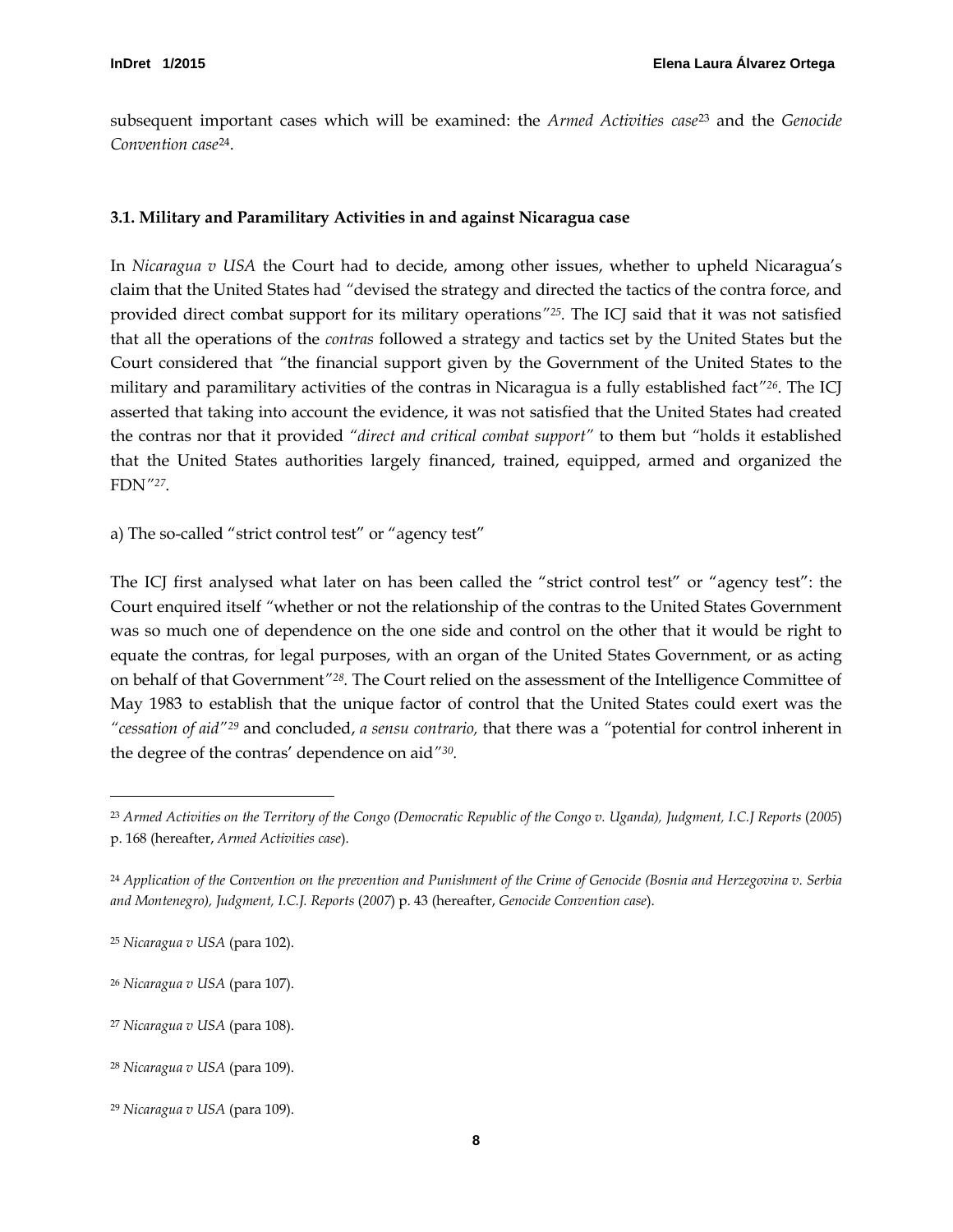In spite of this finding the Court concluded that *"*there is no clear evidence of the United States having actually exercised such a degree of control in all fields as to justify treating the contras as acting on its behalf*"[31](#page-12-0).* The ICJ considered that the assistance of the United States to the contras had been crucial *"*but it is insufficient to demonstrate their complete dependence on the United States aid*"[32](#page-12-1).*

Therefore, the so called "strict control test" or "agency test" developed by the ICJ to equate a group of individuals with an organ of a State requires a relationship of dependence and control to the degree that it can be qualified as "complete dependence" on the State. Dependence and control can be considered two correlative elements<sup>33</sup>: the group is dependent in the extent to which it is controlled by the State<sup>34</sup>, and that dependence and control must be "complete". The ICJ analyses the elements of control the State has and that control requirement has to be proved at two levels: the potential for control and the actual exercise of control. Moreover, that actual exercise of control must extent to "all fields" of the group's activity.

The ICJ accepted that during the initial periods of contra activities they were so dependent but to claim that the United States directed the strategy and tactics *"*depends on the extent to which the United States made use of the potential for control inherent in that dependence*"[35](#page-12-4)* and the Court considered insufficient the evidence so as to decide on that actual exercise of control. Thus, the ICJ concluded that the contras could not be equated with an organ of the United States for legal purposes. This denial led the Court to reject Nicaragua's claim which attributed responsibility to the United States for all the activities of the contras, which Nicaragua regards as *"*essentially the acts of the United States*"[36](#page-12-5)*.

Hence, the control test used by the ICJ to decide whether a group can be equated with a State organ (what would be tantamount to characterising them as a *de facto* organ of the United States), or be

<sup>30</sup> *Nicaragua v USA* (para 109).

 $\ddot{ }$ 

<span id="page-12-2"></span><sup>33</sup> See (TALMON ( 2009) p.498): he argues that *"*dependence and control are thus two sides of the same coin*".*

<span id="page-12-3"></span><sup>34</sup> See (TALMON ( 2009) p. 497): *"*control results from dependence or, looking at it from the other side, dependence creates the potential for control*".*

<span id="page-12-4"></span><sup>35</sup> *Nicaragua v USA* (para 110).

<span id="page-12-0"></span><sup>31</sup> *Nicaragua v USA* (para 109).

<span id="page-12-1"></span><sup>32</sup> *Nicaragua v USA* (para 110).

<span id="page-12-5"></span><sup>36</sup> *Nicaragua v USA* (para 114).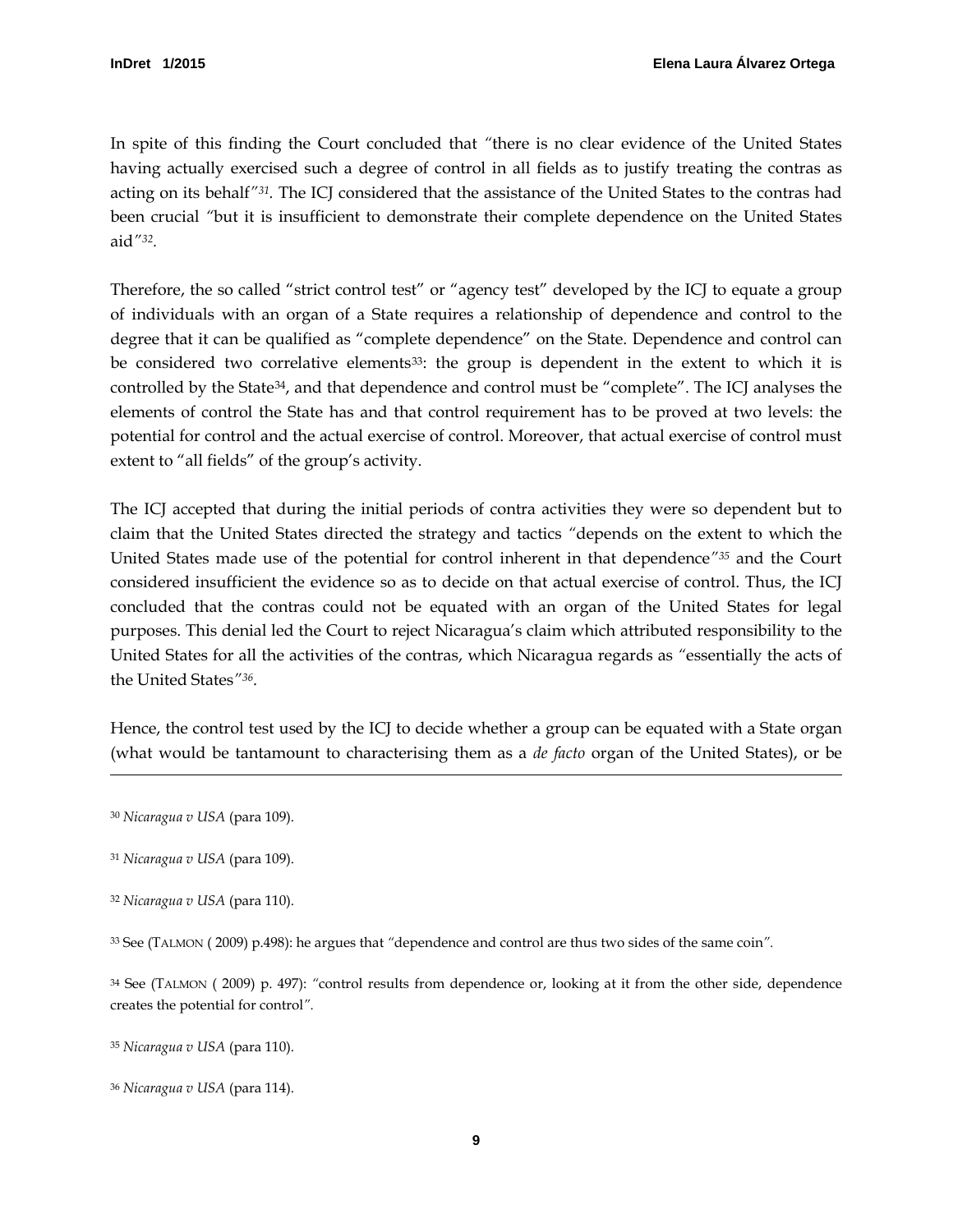considered to be acting on its behalf, is a highly demanding one in terms of evidence. It requires proving the complete dependence<sup>[37](#page-13-1)</sup> of the group, which in turn involves complete control of the State over it, and the examining of the element of control involves assessing the potential for control and also the actual exertion of that capacity of control *"*in all fields*"* of activity of the group. These requirements are very demanding and it is very difficult for an applicant State to provide enough evidence to the Court to satisfy this high threshold. On the other hand, this demanding threshold of evidence ensures that the equation of a group with an organ of a State is only carried out in cases in which there is a firm basis supported by enough evidence so as to attribute the State acts of private individuals, which must be exceptional, taking into account that the general principle is that States are only responsible for their own conduct and that equation with a State organ involves the holding of responsibility also for *ultra vires* acts, according to Article 7 of the ILC Articles.

#### <span id="page-13-0"></span>b) The effective control test

Having denied the equation of the contras with an organ of the United States, there were still issues of responsibility to decide upon[38.](#page-13-2) The United States may still have been held responsible for single acts over which it had control or had given instructions, or it still may have been held responsible for complicity or for inciting the commitment of any such acts<sup>[39](#page-13-3)</sup>.

The ICJ asserted that *"*even the general control by the respondent State over a force with a high degree of dependence on it, would not in themselves mean, without further evidence, that the United States directed or enforced the perpetration of acts contrary to human rights and humanitarian law alleged [...] Such acts could well be committed by members of the contras without the control of the United States. For this conduct to give rise to legal responsibility of the United States, it would in principle have to be proved that that State had effective control of the military or paramilitary operations in the course of which the alleged violations were committed*"[40](#page-13-4).*

Therefore, the denial of the equation of the contras with an organ of the United States led the Court to deny the responsibility of the United States for all its acts, responsibility which arises when dealing with State organs even in relation to *ultra vires* acts. Precisely due to the negation of their

<span id="page-13-1"></span><sup>37</sup> See (TALMON (2009) p. 499) for a definition of complete dependence*: "*complete dependence means that the secessionist entity is "lacking any real autonomy" and is "merely an instrument" or "agent" of the outside power through which the latter is acting [...] Common objectives may make the secessionist entity an ally, albeit a highly dependent ally, of the outside power, but not necessarily its organ*".*

<span id="page-13-2"></span><sup>38</sup> See (TALMON (2009) p. 502) for an assertion of the subsidiary character of the "effective control" test.

<span id="page-13-3"></span><sup>39</sup> *Nicaragua v USA* (para 114 *a contrario*, since it denies that these issues would arise in case the contras were equated with an organ of the United States).

<span id="page-13-4"></span><sup>40</sup> *Nicaragua v USA* (para 115).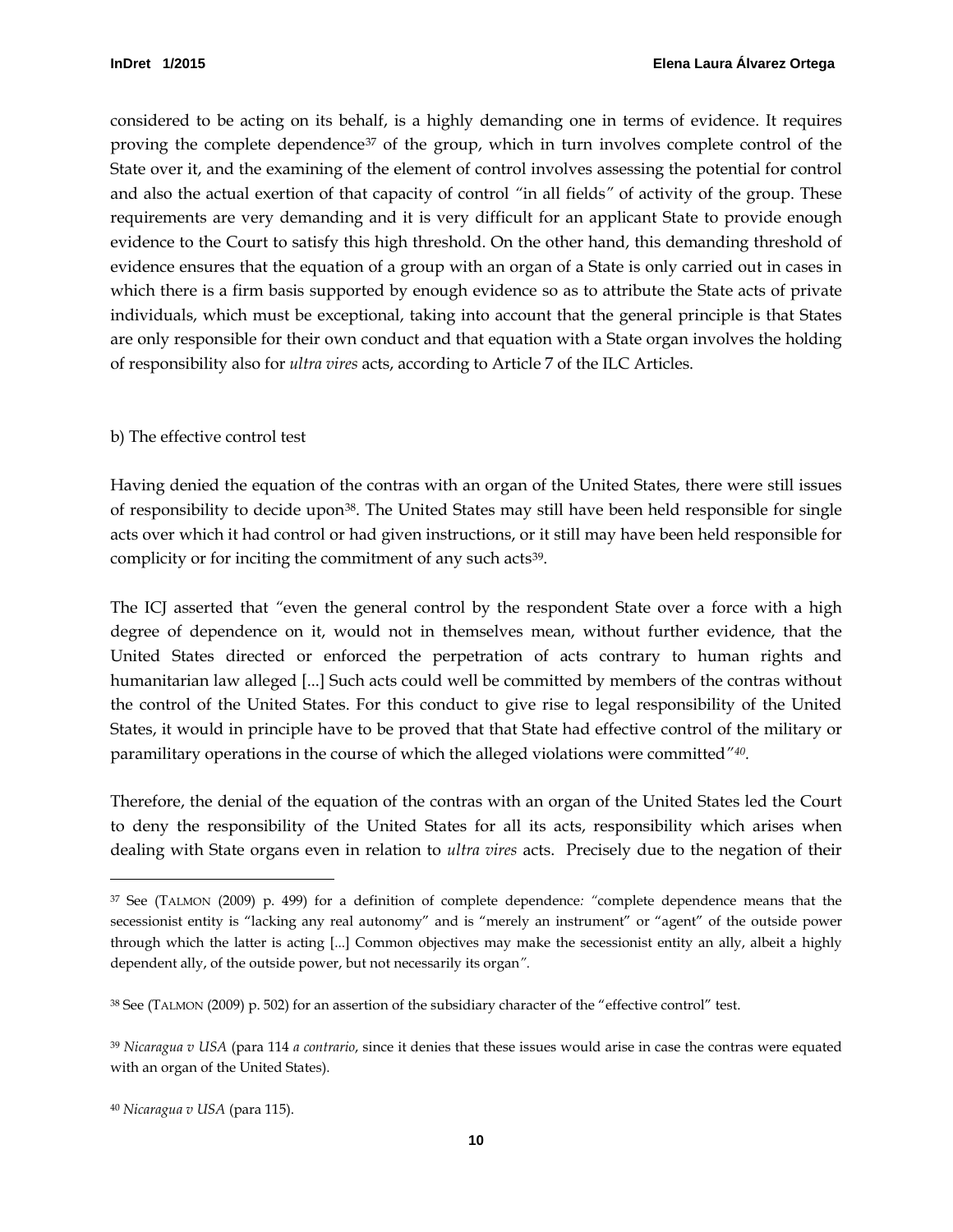characterisation as a *de facto* organ, there lacks the necessary link for all their acts to be attributable to the State. The ICJ asserted the general principle that *"*the contras remain responsible for their acts, and that the United States is not responsible for the acts of the contras, but for its own conduct vis-àvis Nicaragua, including conduct related to the acts of the contras*"[41.](#page-14-0)* Consequently, after having denied the equation of the contras with an organ ( *id est,* after the application of the so-called "strict control test" or "agency test") which would have involved to a wider scope for international responsibility, the ICJ applied the *effective control test*, which involves holding a State responsible only for the acts of a group over which the State had effective control, and this responsibility was denied in this case for lack of evidence.

Providing evidence of control over specific operations of a group involves proving the instructions, command or particular instances of State control over the acts in question, access to which is really difficult, since public demonstrations to that effect are unlikely to be done.

Consequently, the *effective control test*, while more limited in the scope of responsibility engaged and more limited in the sense of evidence required (particular instances of control), remains a demanding test[42](#page-14-1) since a general degree of control or dependence of the group is not enough but the applicant State needs to provide evidence of control in relation to the specific acts at issue<sup>43</sup> (in this case, violations of human rights and humanitarian law) over which responsibility seeks to be attributed to the respondent State.

The United States was held responsible for its own conduct in relation to the *contras*: *"*by training, arming, equipping, financing and supplying the contra forces or otherwise encouraging, supporting and aiding military and paramilitary activities in and against Nicaragua, has acted, against the Republic of Nicaragua, in breach of its obligation under customary international law not to intervene in the affairs of another State*"[44](#page-14-3)*. The ICJ also held: *"*and further by those acts of intervention [...] which involve the use of force, has acted, against the Republic of Nicaragua, in breach of its obligation under customary international law not to use force against another State*"*[45](#page-14-4) . The United States was also held responsible for its own conduct for producing a manual *("*Operaciones sicológicas en Guerra de guerrillas") and spreading it among the contras, what was regarded as having "encouraged the commission by them of acts contrary to general principles of humanitarian

<span id="page-14-0"></span><sup>41</sup> *Nicaragua v USA* (para 116).

<span id="page-14-1"></span><sup>42</sup> (TALMON (2009) p. 503) considers that *"*while the burden of proof for the –effective control– test is lower than that for the "strict control" test, in practice it will be extremely difficult to establish*".* 

<span id="page-14-2"></span><sup>43</sup> (TALMON (2009) p. 502) *"*the object of control is no longer the secessionist entity but the activities or operations giving rise to the internationally wrongful act*".*

<span id="page-14-3"></span><sup>44</sup> *Nicaragua v USA* (holding, para 3).

<span id="page-14-4"></span><sup>45</sup> *Nicaragua v USA* (holding, para 4).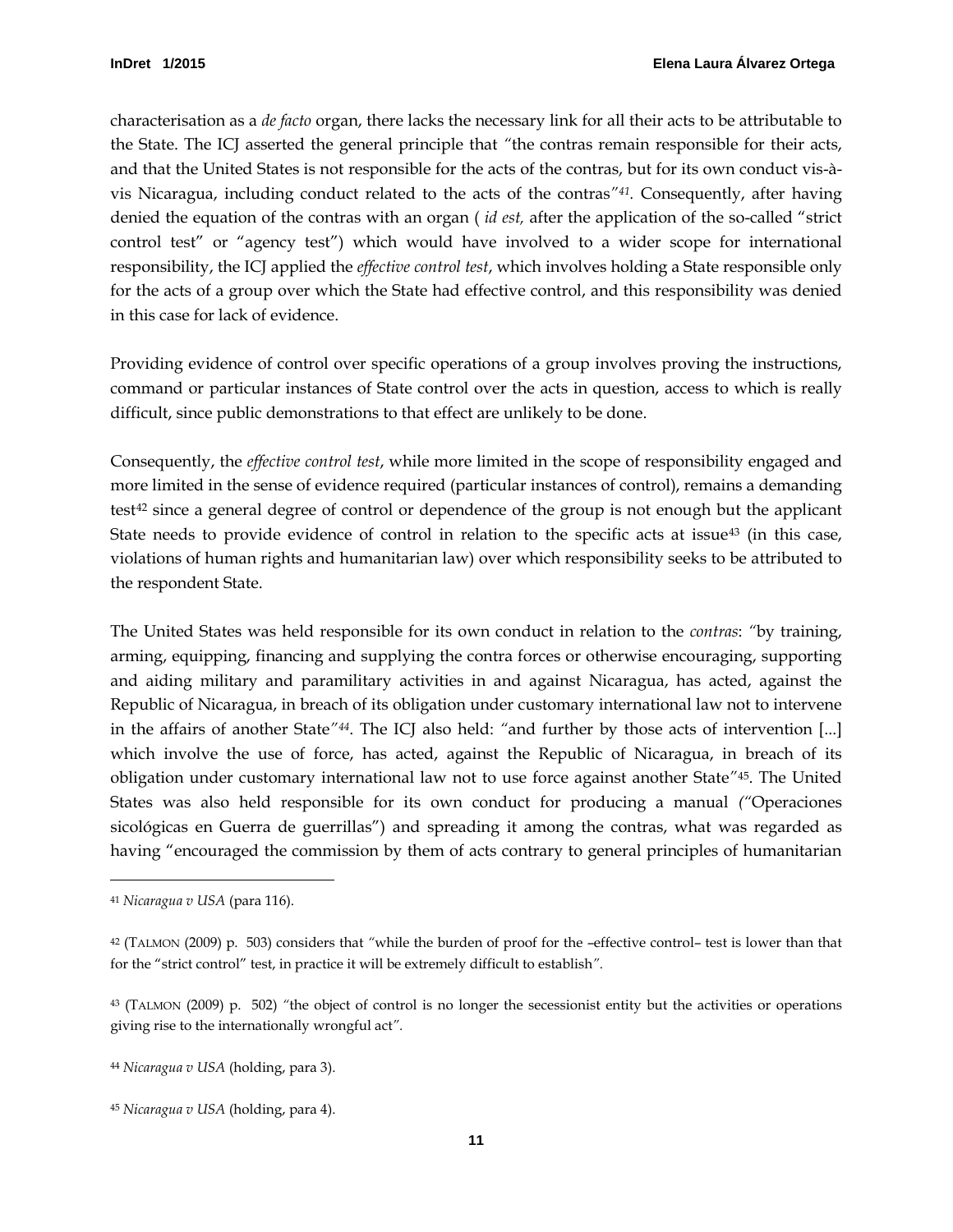law; but does not find a basis for concluding that any such acts which may have been committed are imputable to the United States of America as acts of the United States of America*"[46](#page-15-2)*.

#### <span id="page-15-0"></span>**3.2. Armed Activities on the Territory of the Congo case**

The ICJ in the *Armed Activities case* also had to decide on the attribution to the State parties of armed activities carried out by groups of rebels. Among the many claims put forward by the Democratic Republic of the Congo (hereafter, DRC) one was that the Court declared *"*that the Republic of Uganda, by engaging in military and paramilitary activities against the Democratic Republic of the Congo, by occupying its territory and by actively extending military, logistic, economic and financial support to irregular forces operating there, has violated the following principles of conventional and customary law [...]*["47](#page-15-3).* On the other hand, Uganda claimed that its deployment of soldiers in the territory of the DRC was justified as self-defence for it alleged that the DRC *"*provided military and logistical support to anti-Ugandan insurgents*"[48.](#page-15-4)*

<span id="page-15-1"></span>a) Non-attribution to the DRC of the attacks by the ADF

Uganda claimed that *"*there was a tripartite conspiracy in 1998 between the DRC, the ADF and the Sudan; that the Sudan provided military assistance to the DRC's army and to anti-Ugandan rebel groups*["49](#page-15-5).* The ICJ considered *"*that it has not been presented with evidence that can safely be relied on in a court of law to prove that there was an agreement between the DRC and the Sudan to participate in or support military action against Uganda*"[50.](#page-15-6)* The ICJ focused on the claim that the attacks by the ADF<sup>[51](#page-15-7)</sup> had increased due to the support allegedly provided by the DRC. Uganda justified its actions as self-defence due to the claimed DRC collaboration with the rebel groups but the evidence provided to satisfy the ICJ of this alleged assistance was not found convincing by the Court, which asserted that *"*these may all be described as internal documents, often with no authenticating features, and containing unsigned, unauthenticated and sometimes illegible witness statements. These do not have the quality or character to satisfy the Court as to the matters

<span id="page-15-2"></span><sup>46</sup> *Nicaragua v USA* (holding, para 9).

<span id="page-15-3"></span><sup>47</sup> *Armed Activities case* (para 24).

<span id="page-15-4"></span><sup>48</sup> *Armed Activities case* (para 35).

<span id="page-15-5"></span><sup>49</sup> *Armed Activities case* (para 121).

<span id="page-15-6"></span><sup>50</sup> *Armed Activities case* (para 130).

<span id="page-15-7"></span><sup>51</sup> Abbreviation used by the ICJ to refer to the Allied Democratic Forces, a rebel anti-Ugandan group.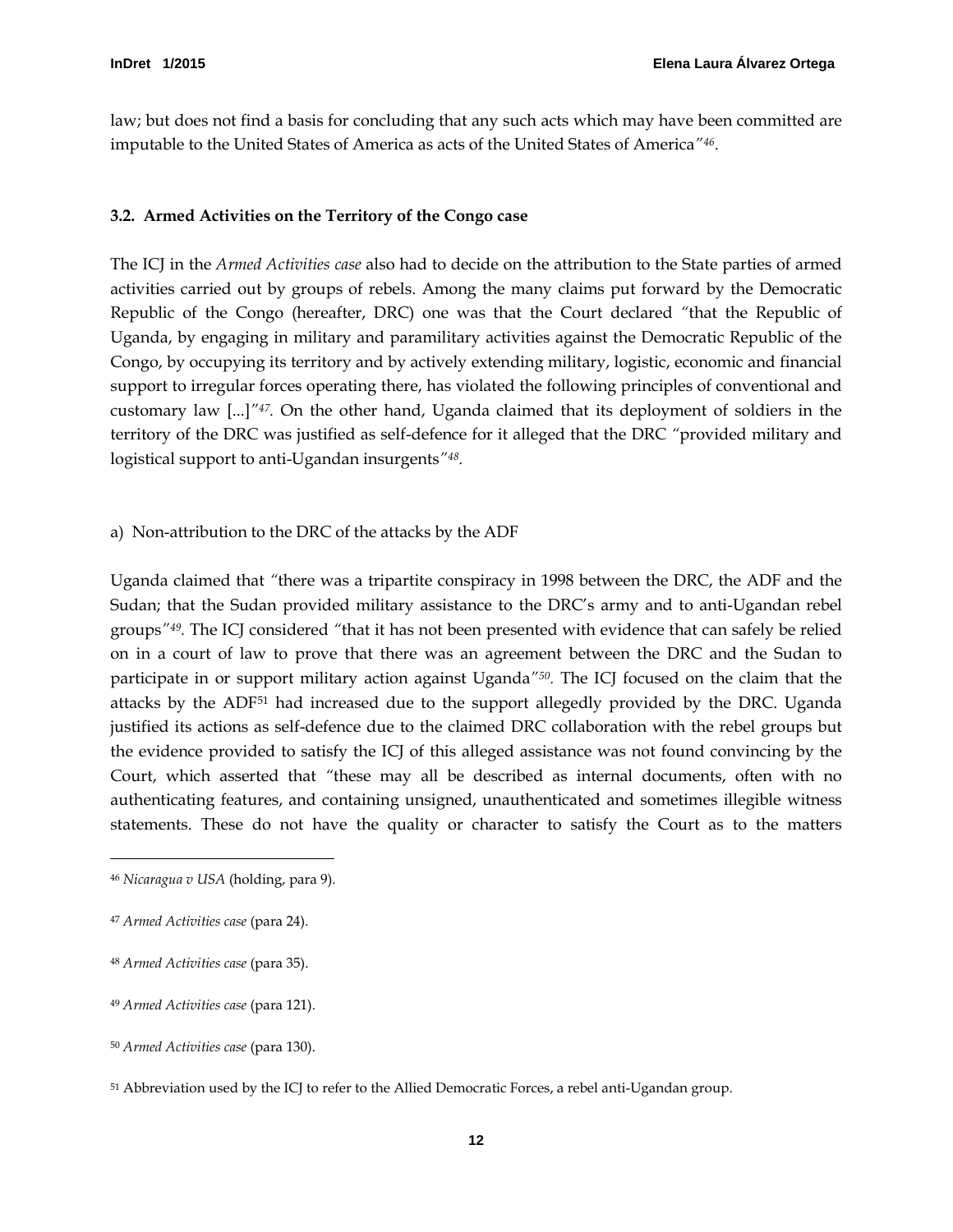claimed*"*[52](#page-16-1)*.* Therefore, the ICJ concluded that *"*there is no satisfactory proof of the involvement in these attacks, direct or indirect, of the Government of the DRC. The attacks did not emanate from armed bands or irregulars sent by the DRC or on behalf of the DRC, within the sense of Article 3 (g) of the General Assembly resolution 3314 (XXIX) on the definition of aggression [...] The Court is of the view that, on the evidence before it, even if this series of deplorable attacks could be regarded as cumulative in character, they still remain non-attributable to the DRC*"[53](#page-16-2).*

<span id="page-16-0"></span>b) Non-attribution to Uganda of MLC's conduct and its engagement of international responsibility

The DRC claimed before the ICJ that *"*Uganda both created and controlled the MLC rebel group led by Mr. Bemba*"[54](#page-16-3).* Uganda recognised assistance to the MLC *"*while insisting that its assistance to Mr. Bemba –was always limited and heavily conditioned–. Uganda has explained that it gave "just enough" military support to the MLC to help Uganda achieve its objectives*"*[55](#page-16-4)*.* 

The ICJ reached the conclusion *"*that there is no credible evidence to suggest that Uganda created the MLC. Uganda has acknowledged giving training and military support and there is evidence to that effect. The court has not received probative evidence that Uganda controlled or could control the manner in which Mr. Bemba put such assistance to use. In the view of the Court, the conduct of the MLC was not that of –an organ– of Uganda (article 4, International Law Commission Draft Articles on Responsibility of States for internationally wrongful acts, 2001), nor that of an entity exercising elements of governmental authority on its behalf (Art. 5). The Court has considered whether the MLC's conduct was –on the instructions of, or under the direction or control of– Uganda (Art. 8) and finds that there is no probative evidence by reference to which it has been persuaded that this was the case*"[56](#page-16-5).* 

This means that the ICJ rejected equating the MLC with an organ of Uganda or with a para-statal entity, as well as denied the engagement of its responsibility on the basis of issuance of instructions or control. The ICJ considered that *"*Accordingly, no issue arises in the present case as to whether the requisite tests are met for sufficiency of control of paramilitaries*"[57](#page-16-6)* and cited *Nicaragua v USA* when mentioning the control tests, which would be applied in case that the ICJ considered that the

<span id="page-16-1"></span><sup>52</sup> *Armed Activities case* (para 134).

<span id="page-16-2"></span><sup>53</sup> *Armed Activities case* (para 146).

<span id="page-16-3"></span><sup>54</sup> *Armed Activities case* (para 155). The ICJ uses the abbreviation MLC to refer to the Congo Liberation Movement.

<span id="page-16-4"></span><sup>55</sup> *Armed Activities case* (para 155).

<span id="page-16-5"></span><sup>56</sup> *Armed Activites case* (para 160).

<span id="page-16-6"></span><sup>57</sup> *Armed Activities case* (para 160).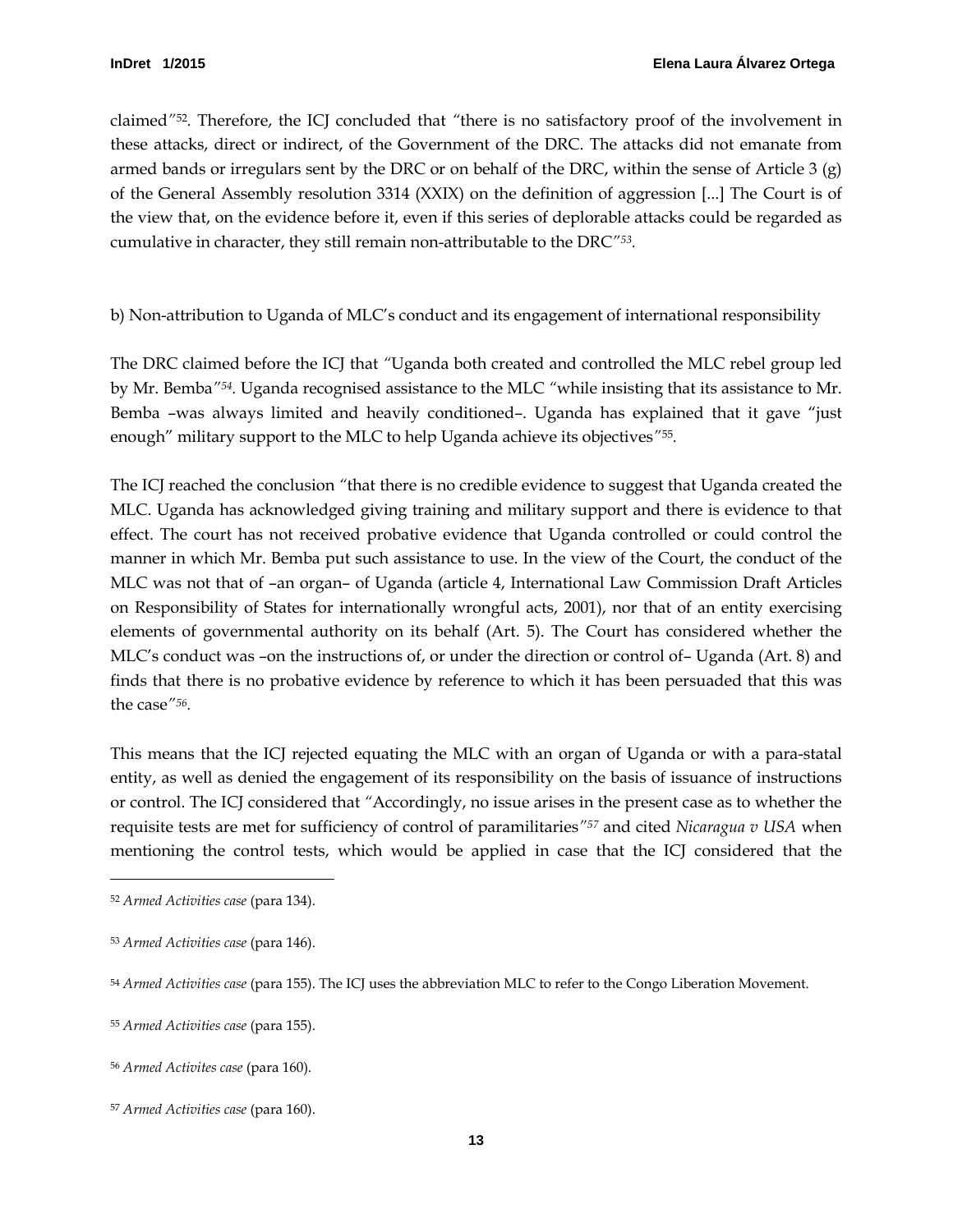situation was such as to call for their application in order to decide whether the paramilitaries could be equated with State organs or acted under the control of the Respondent. Since the ICJ denied that there was enough evidence to consider any of these scenarios in this case, the Court did not even enter to apply the control tests to the facts.

Despite this non -attribution of the MLC's conduct to Uganda, the ICJ claimed that the training and assistance provided by Uganda engaged its international responsibility for violating the international law prohibitions of intervention and of use of force as well as constituting a violation of the sovereignty and territorial integrity of the DRC<sup>[58](#page-17-1)</sup>.

# <span id="page-17-0"></span>**3.3. Case concerning the Application of the Convention on the Prevention and Punishment of the Crime of Genocide**

In the Genocide Convention case the ICJ had to decide on the claim by Bosnia and Herzegovina against Serbia and Montenegro which affirmed that the Respondent State *"*under the guise of protecting the Serb population of Bosnia and Herzegovina, in fact conceived and shared with them the vision of a –Greater Serbia–, in pursuit of which it gave its support to those persons and groups responsible for the activities which allegedly constitute the genocidal acts complained of*"[59](#page-17-2).* The ICJ considered as established that the Respondent was *"*making considerable military and financial support available to the Republika Srpska, and had it withdrawn that support, this would have greatly constrained the options that were available to the Republika Srpska authorities*"[60.](#page-17-3)* The Court only considered proved the *dolus specialis* (necessary for the atrocities at issue to constitute genocide) in relation to the massacres at Srebrenica in July 1995 and, in that regard concluded *"*that acts of genocide were committed in operations led by members of the VRS, the Court now turns to the question whether those acts are attributable to the Respondent*"*[61](#page-17-4)*.* The ICJ first dealt with the issue of attribution of the Genocide at Srebrenica to Serbia and Montenegro (at the time named Federal Republic of Yugoslavia, hereafter FRY) on the basis of different rules of international responsibility of States for internationally wrongful acts (basically articles 4 and 8 of the ILC Articles), then analysed whether the Respondent could be held responsible for acts within Article III, paragraphs (b) to (e), and finally if the Respondent had failed to fulfil its obligation to prevent and punish genocide.

<span id="page-17-1"></span><sup>58</sup> See *Armed Activites case,* para 165.

<span id="page-17-2"></span><sup>59</sup> *Genocide Convention case* (para 237).

<span id="page-17-3"></span><sup>60</sup> *Genocide Convention case* (para 241).

<span id="page-17-4"></span><sup>61</sup> *Genocide Convention case* (para 376).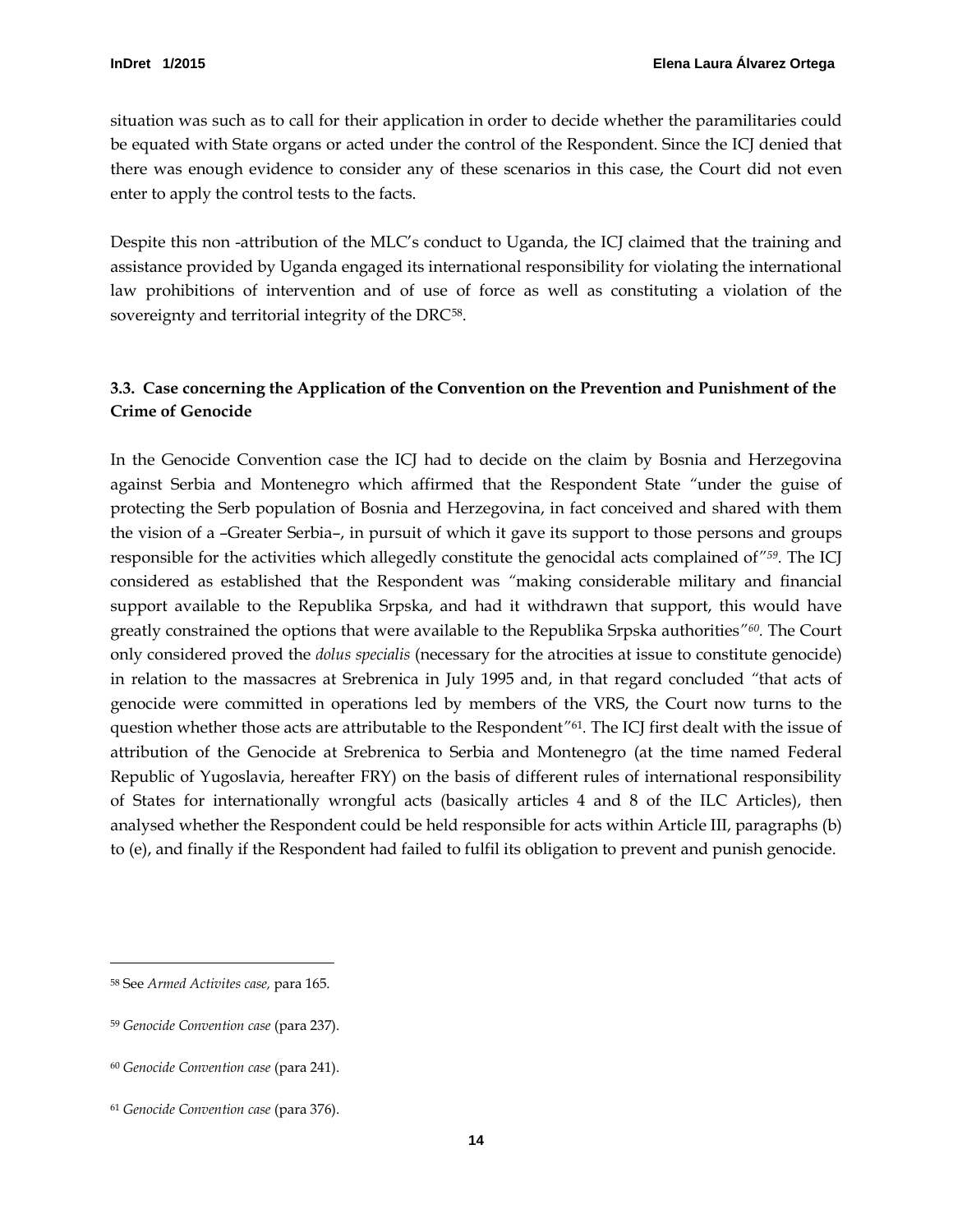<span id="page-18-0"></span>a) The question of attribution of the Srebrenica Genocide to the Respondent on the basis of the conduct of its organs

The ICJ first analysed the attribution of the Genocide at Srebrenica to Serbia and Montenegro on the basis of article 4 ILC Articles: whether the acts were carried out by organs of the Respondent. The Court first examined whether the acts were committed by persons or entities which had that status (of organs) of the FRY according to its internal law and answered that question in the negative. The ICJ pointed out that *"*neither the Republika Srpska, nor the VRS were de jure organs of the FRY, since none of them had the status of organ of that State under its internal law*"[62.](#page-18-2)* Having denied that the genocide were committed by *de jure* organs of the FRY, the ICJ analysed the Applicant's allegation according to which the Republika Srpska, the VRS and paramilitary groups such as the "Scorpions" had to be considered as *de facto* organs of the FRY, so that all their acts in that capacity would be attributable to the FRY. The ICJ refered to *Nicaragua v USA* as leading case regarding the attribution of responsibility to a State for acts of groups which *"*in fact act under such strict control by the State that they must be treated as its organs*"[63.](#page-18-3)* The Court reproduced the relevant paragraphs of *Nicaragua v USA* (see above paragraph 2.1.a.). The ICJ claimed that *Nicaragua v USA* shows that the ICJ jurisprudence allows the equation of groups with State organs irrespective of not having that status under internal law since *"*any other solution would allow States to escape responsibility by choosing to act through persons or entities whose supposed independence would be purely fictitious*["64](#page-18-4).* However, the ICJ recalled the exceptional nature of this equation and denied it in the present case for considering that *"*neither the Republika Srpska nor the VRS could be regarded as mere instruments through which the FRY was acting, and as lacking any real autonomy*"[65](#page-18-5).* The Court took the view that they had a margin of independence.

<span id="page-18-1"></span>b) The question of attribution of the Srebrenica Genocide to the Respondent on the basis of direction or control

After having denied the claim that the genocide was committed by *de jure* or *de facto* organs of the FRY, the ICJ assessed whether it was committed by persons (who despite not being organs of the FRY) whose acts were attributable to the FRY on the basis of article 8 ILC Articles: for acting on the instructions or under the direction or control of the Respondent. The ICJ underlined that this is a *"*completely separate issue*"* from the question of equation with organs of the FRY, since answering positively to this question would not involve an equation with State organs but *"*would merely mean

<span id="page-18-2"></span><sup>62</sup> *Genocide Convention case* (para 386).

<span id="page-18-3"></span><sup>63</sup> *Genocide Convention case* (para 391).

<span id="page-18-4"></span><sup>64</sup> *Genocide Convention case* (para 392).

<span id="page-18-5"></span><sup>65</sup> *Genocide Convention case* (para 394).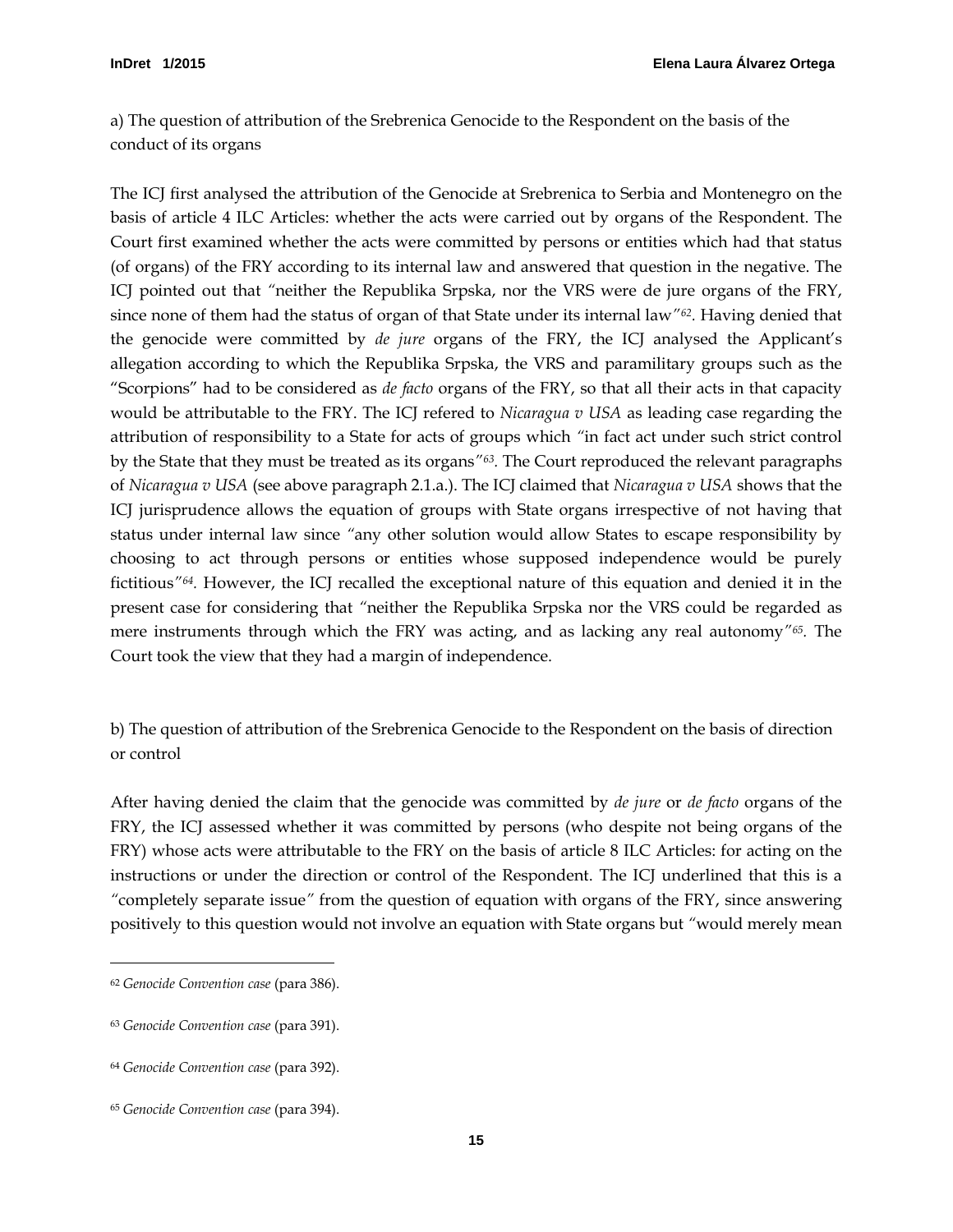that the FRY's international responsibility would be incurred owing to the conduct of those of its own organs which gave the instructions or exercised the control resulting in the commission of acts in breach of its international obligations*"[66](#page-19-1).* 

The Court examined article 8 of ILC Articles taking into account *Nicaragua v USA*, reproducing the relevant paragraphs of that case (see above paragraph 2.1.b.) in which the Court put forward the effective control test over specific operations of the group in order to determine whether the State could be held responsible for acts committed during those operations. The ICJ pointed out that the effective control test differs from the strict control test in two regards: now there is no need to show that the group who committed the wrongful acts was in a relation of *"*complete dependence*"* to the State but that it acted under its instructions or its effective control, which must be exercised in relation to the specific acts at stake and *"*not generally in respect of the overall actions taken*"[67.](#page-19-2)*  Moreover, the ICJ addressed the Applicant's claim that due to the "particular nature" of the crime of genocide, in the sense of being composed by a lot of specific acts that are separate but coordinated, the effective control test should be analysed not in relation to the specific acts but to the whole operations. The Court rejected this claim by asserting that *"*the particular characteristics of genocide do not justify the Court in departing from the criterion elaborated [...] The rules for attributing alleged internationally wrongful conduct to a State do not vary with the nature of the wrongful act in question in the absence of a clearly expressed lex especialis*"[68](#page-19-3).* 

<span id="page-19-0"></span>c) The rejection of the tests advanced by the ICTY Appeals Chamber

In this case, the ICJ also addressed the Applicant's questioning of the validity of applying the test proposed in *Nicaragua v USA*. The Applicant referred to the ICTY Appeals Chamber departure of the ICJ jurisprudence in the *Prosecutor v Tádic case* (analysed below, in 3.1) by applying their own test: the *"*overall control test*",* which was applied to characterise the conflict as international and also to attribute the Bosnian Serbs' acts to the FRY, and was regarded as satisfied in that case.

The ICJ asserted that it *"*has given careful consideration to the Appeals Chamber's reasoning [...] but finds unable to subscribe to the Chamber's view*"[69](#page-19-4) .* The Court claimed that it is not logically necessary to use the same test to decide both issues and that "insofar as the –overall control– test is employed to determine whether or not an armed conflict is international, which was the sole question which the Appeals Chamber was called upon to decide, it may well be that the test is

<span id="page-19-1"></span><sup>66</sup> *Genocide Convention case* (para 397).

<span id="page-19-2"></span><sup>67</sup> *Genocide Convention case* (para 400).

<span id="page-19-3"></span><sup>68</sup> *Genocide Convention case* (para 401).

<span id="page-19-4"></span><sup>69</sup> *Genocide Convention case* (para 403).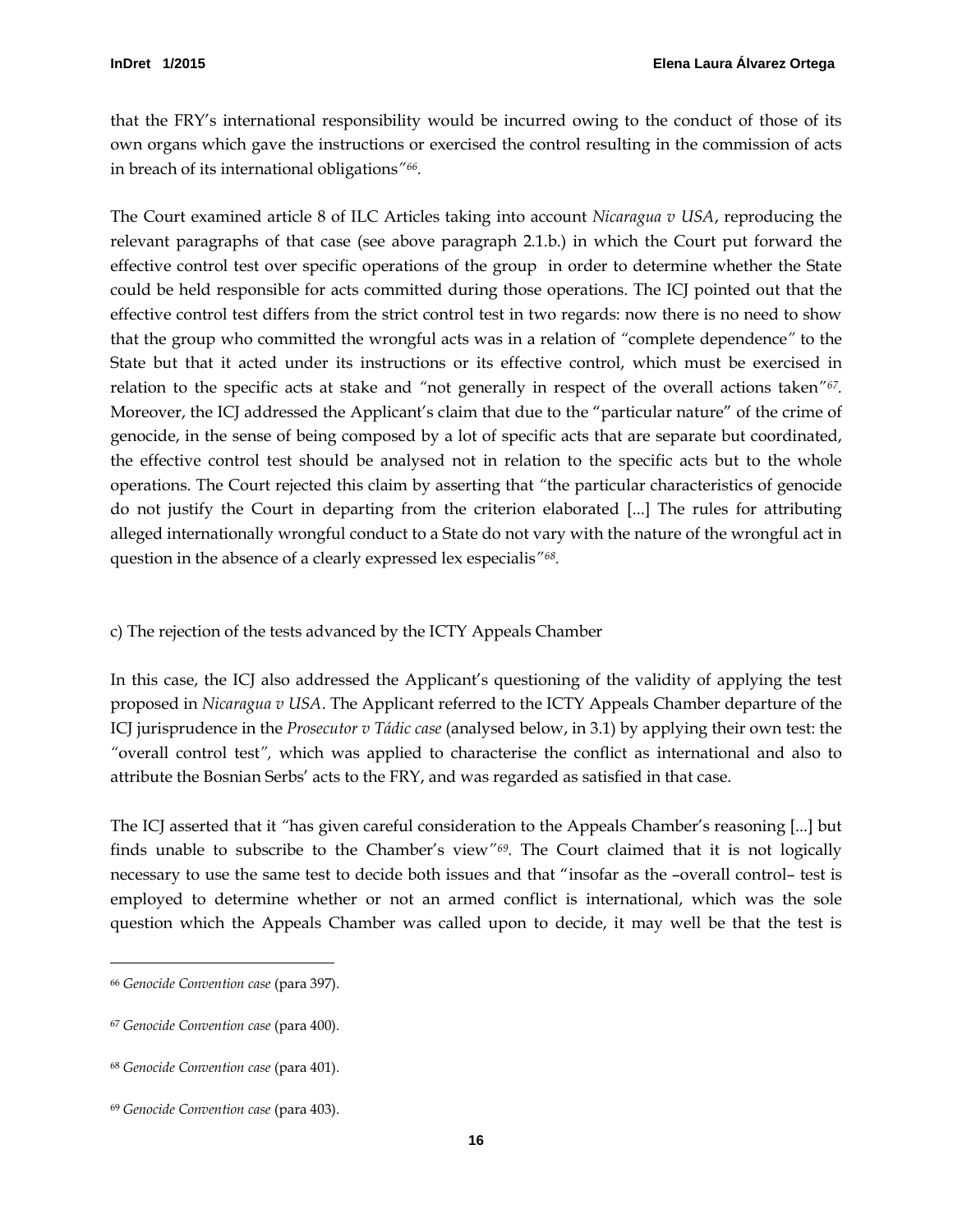applicable and suitable [...] the ICTY presented the "overall control" test as equally applicable to the law of State responsibility for the purpose of determining [...] when a State is responsible for acts committed by paramilitary units, armed forces which are not among its official organs. In this context, the argument in favour of that test is unpersuasive*"[70](#page-20-1).* 

The ICJ rejected the application of the *overall control test* in the context of attribution of acts when dealing with State responsibility for considering that *"*the –overall control– test has the major drawback of broadening the scope of State responsibility well beyond the fundamental principle governing the law of international responsibility: a State is responsible only for its own conduct [...] the "overall control" test is unsuitable, for it stretches too far, almost to breaking point, the connection which must exist between the conduct of a State's organs and its international responsibility*"[71](#page-20-2).* 

Therefore, the ICJ analysed the attribution of responsibility on the basis of article 8 of the ILC Articles applying the *effective control test* developed in *Nicaragua v USA* and concluded that, taking into consideration the evidence, it had not been proved that the massacres were committed following the instructions or under the direction or effective control of the Respondent State. Consequently, the acts of genocide could not be attributed to the FRY neither under article 4 nor under article 8 of the ILC Articles, which were regarded as the only applicable rules among the section of Attribution of conduct to a State (articles 4 to 11)<sup>[72](#page-20-3)</sup> of the ILC Articles.

<span id="page-20-0"></span>d) The question of responsibility, in respect of Srebrenica, for acts of Article III, paragraphs (b) to (e), of the Genocide Convention

The ICJ, after having rejected the attribution to Serbia and Montenegro of the acts of genocide, assessed whether its responsibility could be engaged on the basis of one of the acts enumerated in Article III: conspiracy to commit genocide (paragraph b), direct and public incitement to commit genocide (paragraph c), and complicity in the commission of genocide (paragraph  $e^{i}$ )<sup>[73](#page-20-4)</sup>. The Court asserted that it was clear from the facts that conspiracy and incitement did not apply in this case since it had not been proved that organs of the FRY or persons acting under its instructions or effective control committed acts of conspiracy or incitement. The ICJ focused on analysing what it

<span id="page-20-1"></span><sup>70</sup> *Genocide Convention case* (para 404).

<span id="page-20-2"></span><sup>71</sup> *Genocide Convention case* (para 406).

<span id="page-20-3"></span><sup>72</sup> See *Genocide Convention case* (para 414) for the reasoning denying the applicability to this case of other Articles of Chapter II, Part One of the ILC Articles for not matching the facts of this case with the circumstances foreseen in the rest of provisions regarding attribution.

<span id="page-20-4"></span><sup>73</sup> Paragraph d, which refers to attempt to commit genocide is not analysed because there was no claim regarding it.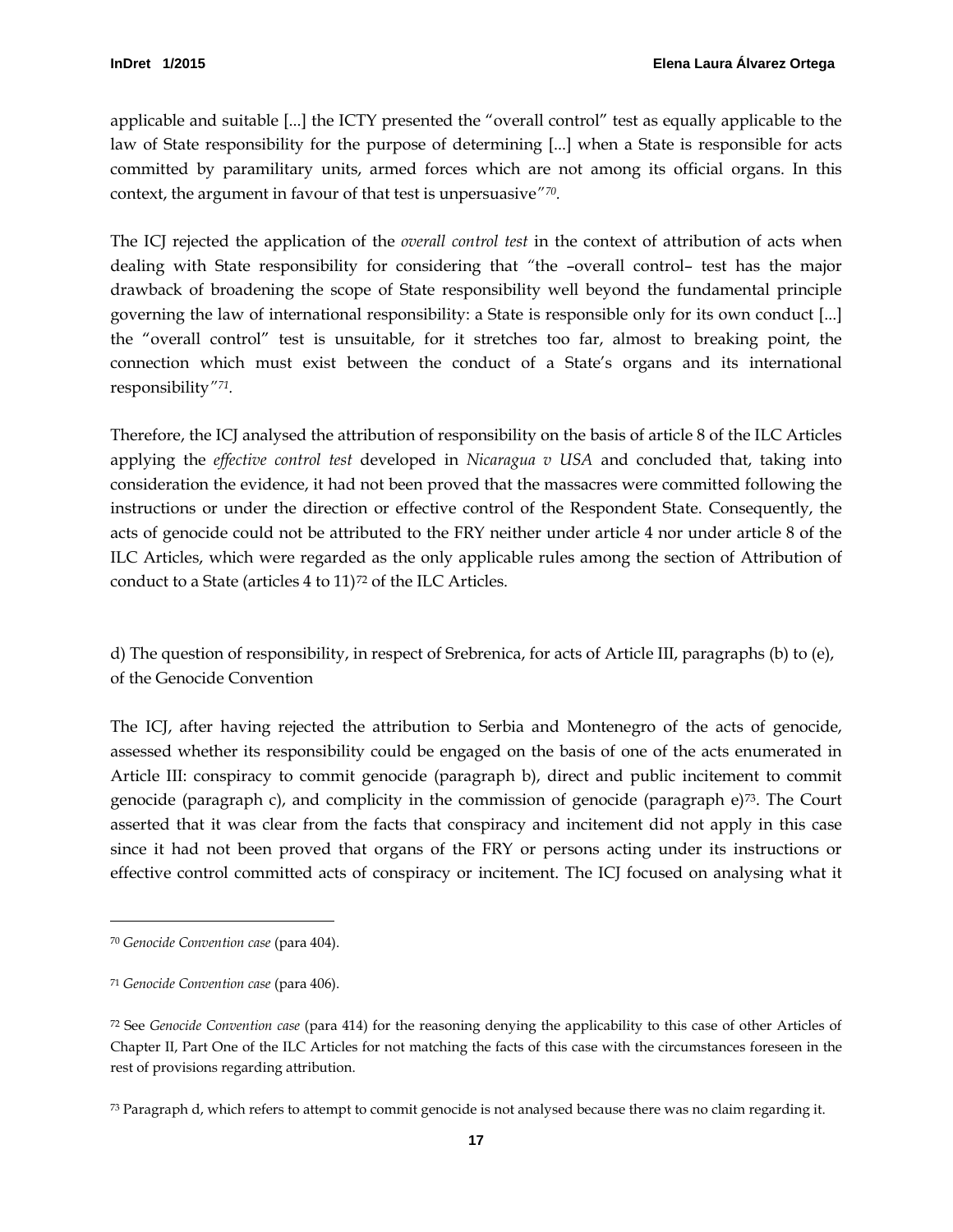regarded as a *"*more delicate question*"[74](#page-21-1):* whether the FRY could be held responsible for complicity in genocide within paragraph (e).

The ICJ made some preliminary remarks regarding the nature of complicity: in international law it does not refer to the issuance of instructions to the perpetrators of the acts, for if that were the case the acts would be attributable to the State (under Article 8 ILC Articles). The Court considered that complicity *"*includes the provision of means to enable or facilitate the commission of the crime*"[75](#page-21-2)* and the ICJ considered it to be similar *"*to a category found among the customary rules constituting the law of state responsibility, that of the –aid or assistance*–* furnished by one State for the commission of a wrongful act by another State*"[76](#page-21-3).* Reference was made to article 16 of the ILC Articles, which was taken to reflect custom. For asserting complicity, the Court considered it necessary that the accomplice should at least have acted knowingly, aware of the *dolus specialis* of the perpetrator and *"*is not convinced by the evidence furnished by the Applicant that the above conditions were met [...] because it is not established beyond any doubt in the argument between the Parties whether the authorities of the FRY supplied- and continued to supply- the VRS leaders who decided upon and carried out those acts of genocide with their aid and assistance, at a time when those authorities were clearly aware that genocide was about to take place or was under way*"[77.](#page-21-4)* Therefore, the ICJ concluded that the Respondent could not be held internationally responsible for complicity in the commission of genocide.

<span id="page-21-0"></span>e) The question of responsibility for Breach of the Obligations to Prevent and Punish Genocide

The Court also dealt with whether the Respondent fulfilled its obligations under Article I of the Genocide Convention to prevent and to punish genocide. The Court underlined that these are two distinct legal obligations. The ICJ first assessed the fulfilment of the obligation to prevent genocide pointing out that they were not aiming to establish a general jurisprudence in relation to obligations of States to prevent certain conducts and that the Court *"*will therefore confine itself to determining the specific scope of the duty to prevent in the Genocide Convention*["78](#page-21-5).*

<span id="page-21-1"></span><sup>74</sup> *Genocide Convention case* (para 418).

<span id="page-21-2"></span><sup>75</sup> *Genocide Convention case* (para 419).

<span id="page-21-3"></span><sup>76</sup> *Genocide Convention case* (para 419).

<span id="page-21-4"></span><sup>77</sup> *Genocide Convention case* (para 422).

<span id="page-21-5"></span><sup>78</sup> *Genocide Convention case* (para 429).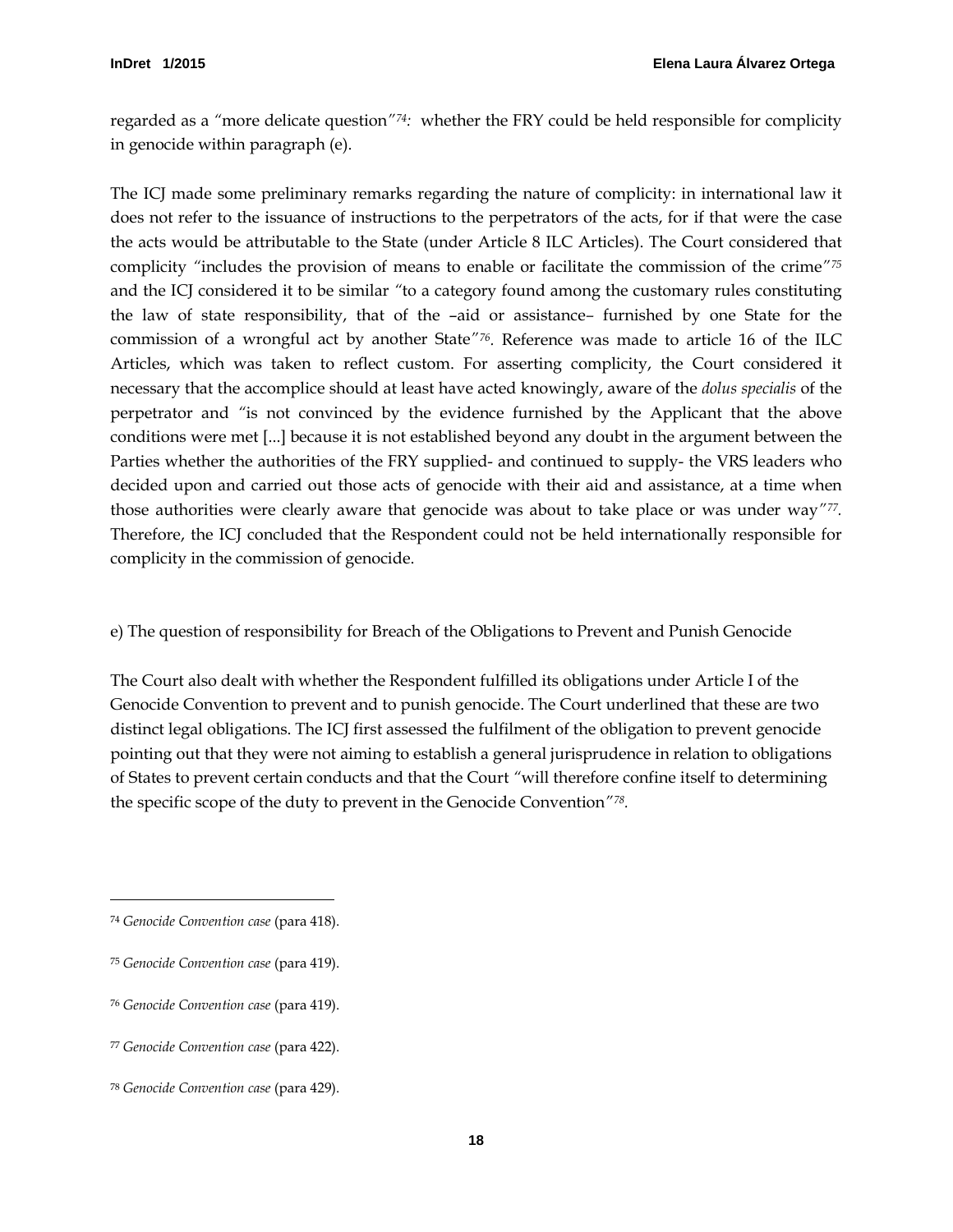The ICJ pointed out that *"*it is clear that the obligation in question is one of conduct and not one of result*"[79](#page-22-0)* which consists in the duty *"*to employ all means reasonably available to them, so as to prevent genocide so far as possible. A State does not incur responsibility simply because the desired result is not achieved; responsibility is however incurred if the State manifestly failed to take all measures to prevent genocide which were within its power, [...] In this area the notion of –due diligence–, which calls for an assessment in concreto, is of critical importance*"[80](#page-22-1)* .

The Court also clarified the distinction of this duty with complicity: *"*while complicity results from commission, violation of the obligation to prevent results from omission*"[81](#page-22-2)* and that while in complicity the State organs need to be aware that genocide was about to be committed or currently happening, *"*by contrast, a State may be found to have violated its obligation to prevent even though it had no certainty, at the time when it should have acted, but failed to do so, that genocide was about to be committed or was under way;[...] it is enough that the State was aware, or should normally have been aware, of the serious danger that acts of genocide would be committed*"[82.](#page-22-3)* The ICJ considered that the FRY authorities *"*could hardly have been unaware of the serious risk of it once the VRS forces had decided to occupy the Srebrenica enclave*["83](#page-22-4).* The ICJ claimed that the Respondent had not proved to have taken any action to prevent the massacres and concluded *"*that the Respondent violated its obligation to prevent the Srebrenica genocide in such a manner as to engage its international responsibility*"[84.](#page-22-5)*

The ICJ examined the obligation to punish genocide, focusing on the obligation to co-operate with the *"*international penal tribunal as may have jurisdiction with respect to those Contracting Parties which shall have accepted its jurisdiction*"[85.](#page-22-6)* The ICJ asserted that the ICTY is to be regarded an "international penal tribunal" within the meaning of Article VI and that the Respondent must be deemed as having accepted its jurisdiction. In the light of the facts, the ICJ concluded that the Respondent had not co-operated with the ICTY, and had therefore breached its obligation to punish genocide.

<span id="page-22-0"></span><sup>79</sup> *Genocide Convention case* (para 430).

<span id="page-22-1"></span><sup>80</sup> *Genocide Convention case* (para 430).

<span id="page-22-2"></span><sup>81</sup> *Genocide Convention case* (para 432).

<span id="page-22-3"></span><sup>82</sup> *Genocide Convention case* (para 432).

<span id="page-22-4"></span><sup>83</sup> *Genocide Convention case* (para 436).

<span id="page-22-5"></span><sup>84</sup> *Genocide Convention case* (para 438).

<span id="page-22-6"></span><sup>85</sup> Article VI of the Genocide Convention.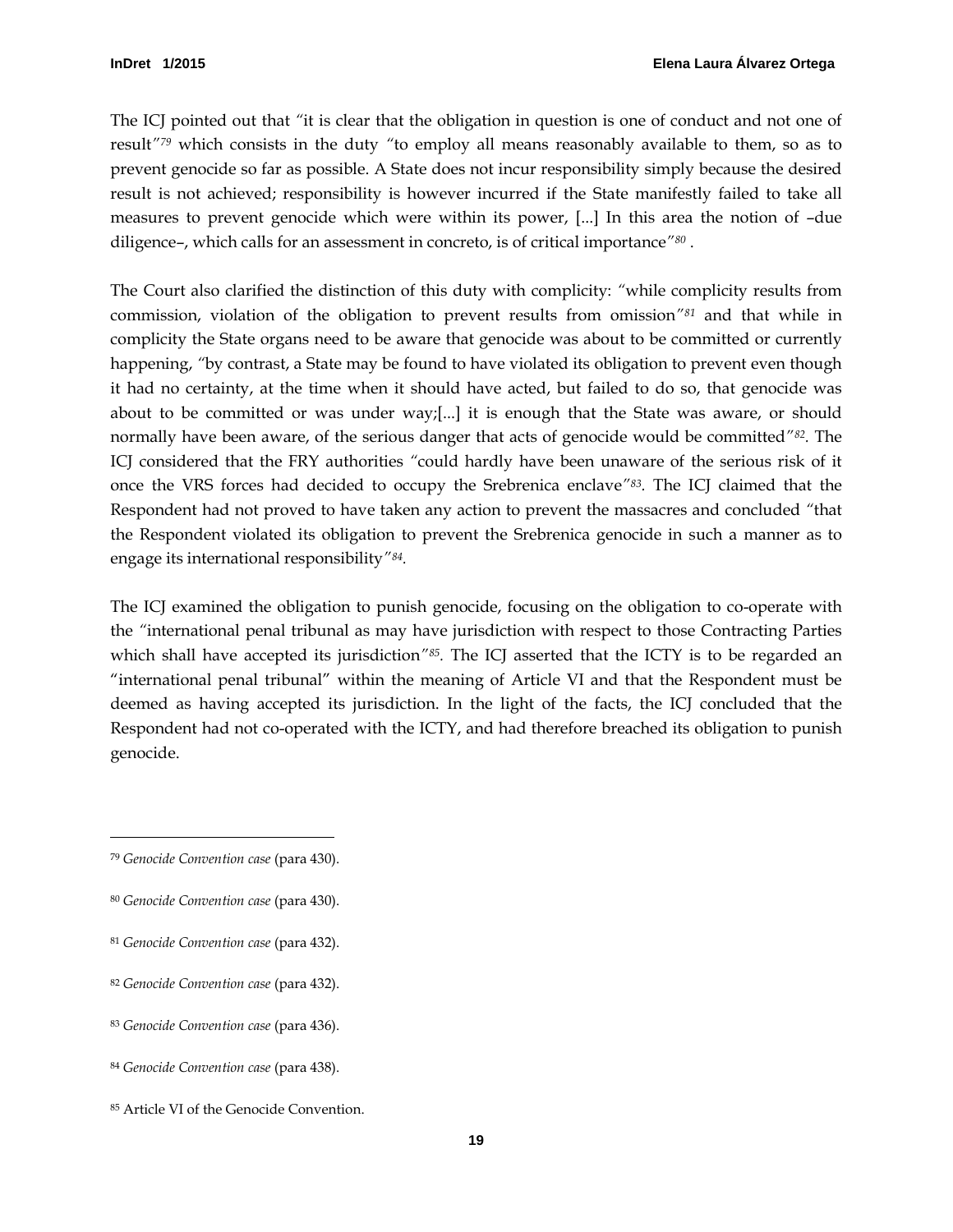In sum, the ICJ considered that *"*the Respondent failed to comply both with its obligation to prevent and its obligation to punish genocide deriving from the Convention, and that its international responsibility is thereby engaged*["86](#page-23-2).*

#### <span id="page-23-0"></span>*4. The control tests proposed by the ICTY*

Now the focus will be put on a case by the Appeals Chamber of the International Tribunal for the Prosecution of Persons Responsible for Serious Violations of International Humanitarian Law Committed in the Territory of the former Yugoslavia since 1991 (hereafter, ICTY).

#### <span id="page-23-1"></span>**4.1. Prosecutor v Tádic case**

In the *Prosecutor v Tádic case*[87,](#page-23-3) the Appeals Chamber of the ICTY had to determine, among other issues, whether the conflict between Bosnia and Herzegovina and the FRY, which was clearly international before the 19 May 1992, also had that nature afterwards in order to determine the applicability of the grave breaches regime of the Geneva Conventions. For this purpose, they had to determine *"*whether the Bosnian Serb Forces- in whose hands the Bosnian victims in this case found themselves- could be considered as de iure or de facto organs of a foreign Power, namely the FRY*"[88](#page-23-4).*

The Court first analysed international humanitarian law (hereafter, IHL) and the criteria for being considered a lawful combatant, and *"*considers that the Third Geneva Convention, by providing in Article 4 the requirement of "belonging to a Party to the conflict", implicitly refers to a test of control*"[89.](#page-23-5)* After underlining that IHL *"*is a realistic body of law, grounded on the notion of effectiveness [...] holds accountable not only for those having formal positions of authority but also those who wield de facto power as well as those who exercise control over perpetrators of serious violations of international humanitarian law*"[90](#page-23-6).* The Court focused on the need to *"*specify what degree of authority or control must be wielded by a foreign State over armed forces fighting on its behalf in order to render international an armed conflict which is prima facie internal*"[91](#page-23-7) .* For this specification of the notion of control the Court, although taking note of a position to the contrary (see

<span id="page-23-2"></span><sup>86</sup> *Genocide Convention case* (para 450).

<span id="page-23-3"></span><sup>87</sup> *Prosecutor v Tádic case* (IT- 94-1-A), Appeals Chamber of ICTY, Judgment of 15 July 1999 (hereafter, *Tádic case*).

<span id="page-23-4"></span><sup>88</sup> *Tádic case* (para 87).

<span id="page-23-5"></span><sup>89</sup> *Tádic case* (para 95).

<span id="page-23-6"></span><sup>90</sup> *Tádic case* (para 96).

<span id="page-23-7"></span><sup>91</sup> *Tádic case* (para 97).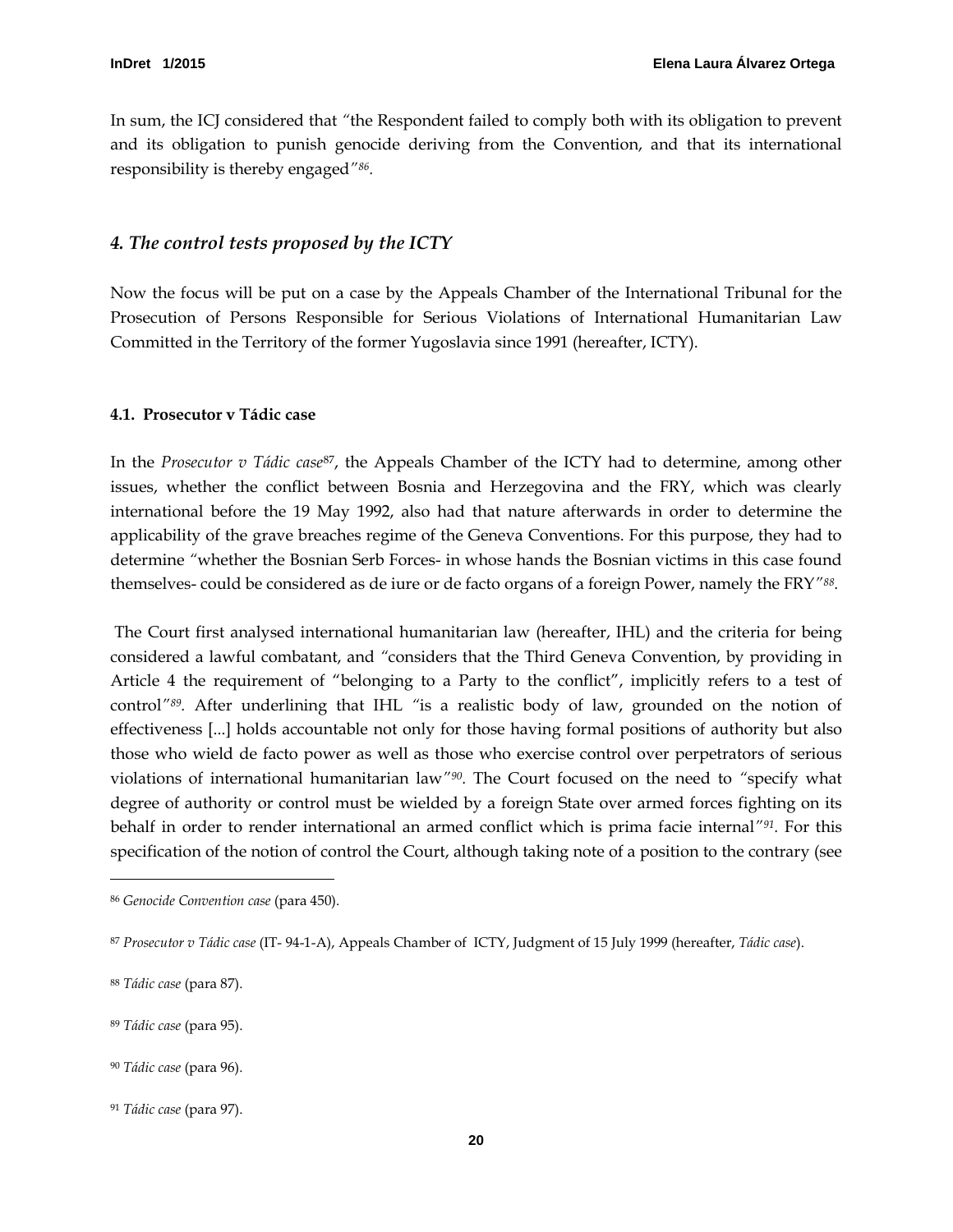3.1.d.) claimed that IHL has to be supplemented by the general international law rules of State responsibility for it considers that *"*international humanitarian law does not contain any criteria unique to this body of law for establishing when a group of individuals may be regarded as being under the control of a State, that is as acting as de facto State officials*"[92.](#page-24-1)* 

#### <span id="page-24-0"></span>a) The Prosecution position in regards to the Nicaragua test

The Prosecution maintained an interesting position since it claimed that the Trial Chamber of this case was wrong in applying *Nicaragua v USA* and claimed that it should have applied instead *"*the provisions of the Geneva Conventions and the relevant principles and authorities of international humanitarian law which, in its view, apply a –demonstrable link– test*"[93.](#page-24-2)* The reason for this assertion is that *Nicaragua v USA* dealt with the issue of State responsibility while the issue in this case was about individual criminal responsibility. Hence, the Prosecution considered that *"*the Nicaragua test, while valid within the context of State responsibility, is immaterial to the issue of individual criminal responsibility for –grave breaches*–.* The Appeals Chamber, with respect, does not share this view*"*[94](#page-24-3)*.* The Court considered that the relevant issue was preliminary to these two types of responsibility: *"*the conditions on which under international law an individual may be held to act as a de facto organ of a State*"[95](#page-24-4).* The Appeals Chamber asserted that logically these conditions must be the same. However, this position is arguable since State responsibility may arise not only when individuals act as *de facto* organs but also in other circumstances, like when a State exercises control or gives instructions to private individuals, but also for its own acts of inciting or not preventing the acts of private individuals when the State had a duty to do so. These situations were analysed by the ICJ in *Nicaragua v USA* and different control tests were applied, although the Appeal Chamber did not share this view of that case either. The Prosecution (and the dissenting opinion of Judge McDonald) argued that in *Nicaragua v USA* the ICJ *"*first applied the –agency– test when considering whether the contras could be equated with United States officials for legal purposes, in order to determine whether the United States could incur responsibility in general for the acts of the contras [...] the Court then applied the "effective control" test to determine whether the United States could be held responsible for particular acts committed by the contras in violation of international humanitarian law*"[96.](#page-24-5)*

 $\overline{a}$ 

<span id="page-24-3"></span><sup>94</sup> *Tádic case* (para 103).

<span id="page-24-1"></span><sup>92</sup> *Tádic case* (para 98).

<span id="page-24-2"></span><sup>93</sup> *Tádic case* (para 69).

<span id="page-24-4"></span><sup>95</sup> *Tádic case* (para 104).

<span id="page-24-5"></span><sup>96</sup> *Tádic case* (para 106).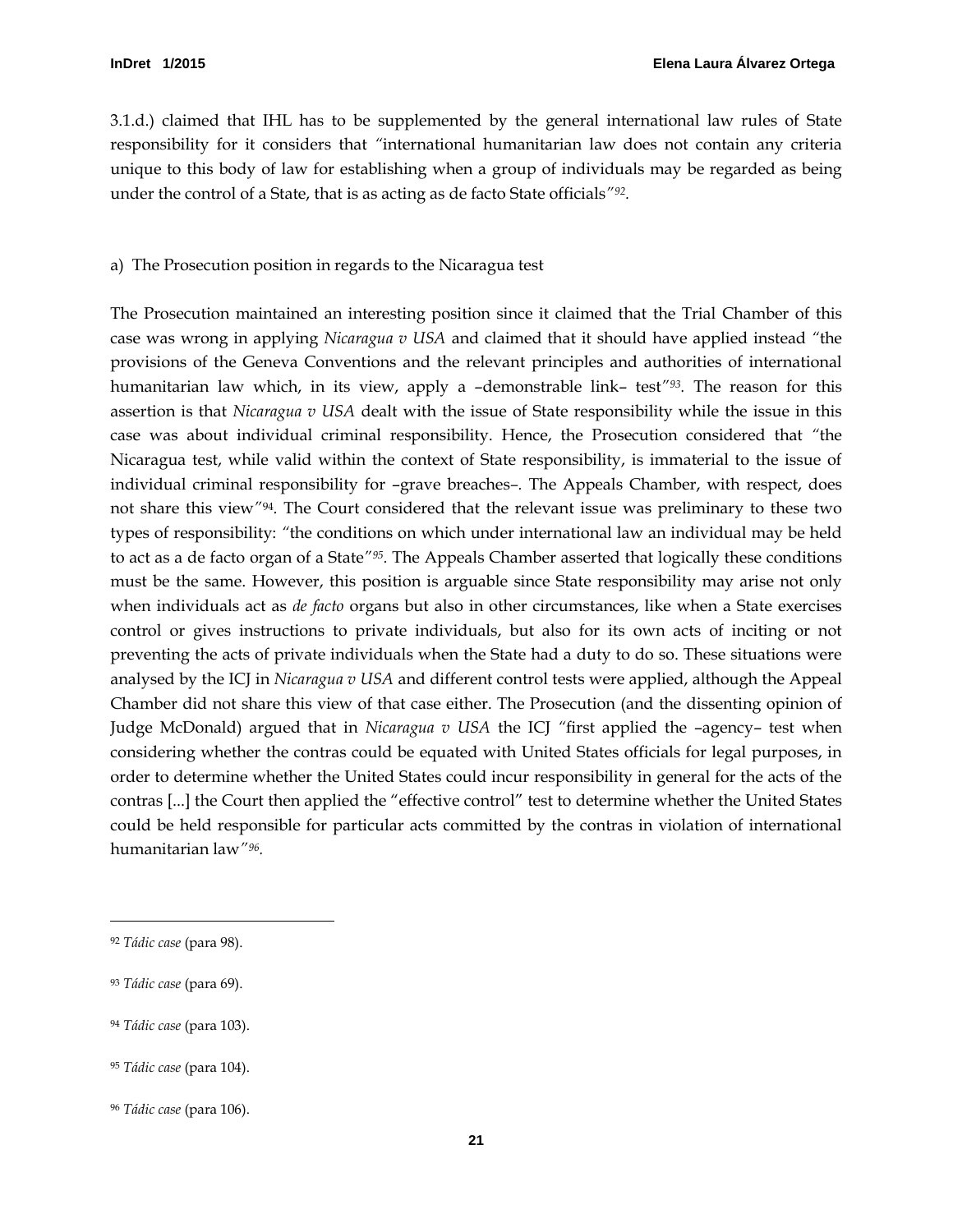The Appeals Chamber considered that this understanding of the case was based on a "misreading" of the case and claimed that *"*it is unclear whether the Court is propounding "effective control" as an alternative test to that of "dependence and control" set out earlier [...] or is instead spelling out the requirements of the same test. The Appeals Chamber believes that the latter is the correct interpretation*"[97.](#page-25-0)* The Appeals Chamber therefore analyses *Nicaragua v USA* on the basis that the ICJ only applied a test for determining whether private individuals are acting as *de facto* organs of a State, and this test involves that the State should issue specific instructions [98](#page-25-1). However, a proper reading of *Nicaragua v USA* leads to the position held by the Prosecution and Judge McDonald[99.](#page-25-2) This has been clearly confirmed by the ICJ in the *Genocide Convention case*, in which the Court puts a lot of emphasis in clarifying that the equation of private individuals with State organs on the basis of the strict control test is a *"completely separate issue"* (borrowing the words of the ICJ) from the attribution of State responsibility on the basis of instructions or control, which should be appreciated by applying the effective control test[100.](#page-25-3) In the *Genocide Convention case* the ICJ was merely reasserting the validity of the tests it put forward in *Nicaragua v USA* after its questioning by the Appeals Chamber, so it must be taken to give the correct interpretation of that case.

The interpretation that the Appeals Chamber does of *Nicaragua v USA* and the confusion of the two tests into one[101](#page-25-4) explain why it claims that *"*international law does not require that the particular acts in question should be the subject of specific instructions or directives by a foreign State to certain armed forces in order for these armed forces to be held to be acting as de facto organs of that State*"[102](#page-25-5) .* This denial is correct but it assumes that the ICJ asserted what in fact it did not held, for the ICJ never required the issuance of specific instructions for the equation of a group with a State organ. Those instructions were required, as an *effective control test* for attributing responsibility to a State for the resulting specific acts of a group, after having denied its characterisation as a *de facto* organ, denial which was based not on the lack of specific instructions but on the non-fulfilment of the requirements of complete dependence and complete control which conformed the so-called "strict control" or "agency" test. Therefore, the test set forward by the Appeals Chamber (the overall control test) is not aiming to replace the effective control test (as it claims to be doing when denying that

<span id="page-25-0"></span><sup>97</sup> *Tádic case* (para 112).

<span id="page-25-1"></span><sup>98</sup> See *Tádic case* (para 114).

<span id="page-25-2"></span><sup>99</sup>See TALMON (2009) p. 507 where Talmon points out that *"*the Appeal Chamber approach was based on a misreading of the ICJ's Nicaragua judgment and a misinterpretation of the rules of custormary international law governing State responsibility […] the Appeals Chamber did not subscribe to the interpretation that had correctly been put forward by the Prosecution and by Judge McDonald in her dissent at the trial stage*"*.

<span id="page-25-3"></span><sup>100</sup> See *Genocide Convention case* (para 397).

<span id="page-25-4"></span><sup>101</sup> This confusion of both tests is apparent, *inter alia*, in paras 109 (*in fine)* and 156.

<span id="page-25-5"></span><sup>102</sup> *Tádic case* (para 156).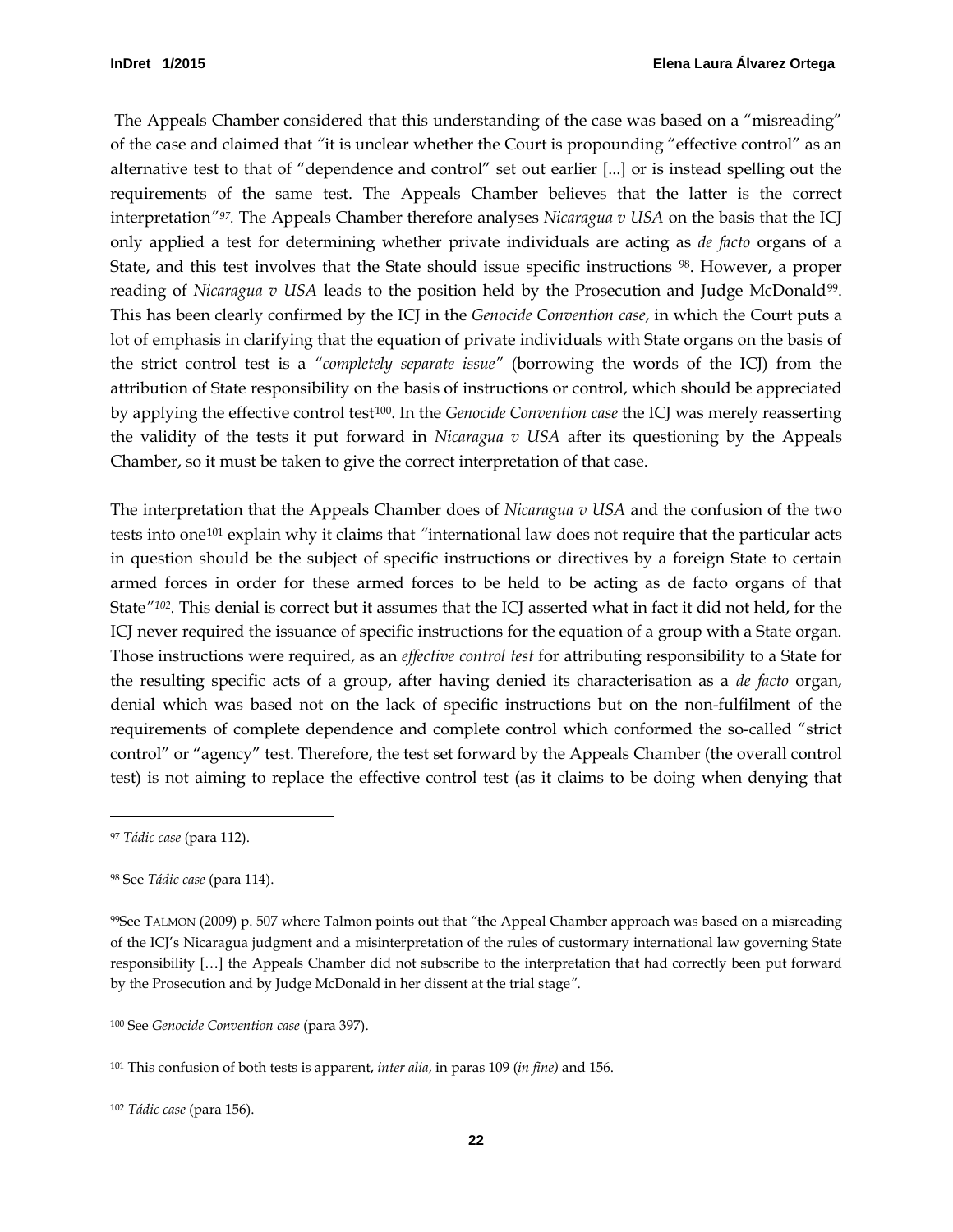international law requires specific instructions for considering armed forces as *de facto* organs of a State and offering its test as an alternative), but rather the strict control test. It is a much more ambitious position for it means setting a lower threshold of control for the characterisation of groups as *de facto* organs (responsibility therefore arising under Article 4 ILC Articles) and not the grounding of State responsibility under Article 8 ILC Articles, whose scope is limited to the specific acts controlled.

#### <span id="page-26-0"></span>b) The Appeals Chamber rejection of the Nicaragua test

*"*The Appeals Chamber, with respect, does not hold the Nicaragua test to be persuasive*"[103](#page-26-1)* and argues this position on the basis of the two following topics: on its inconsistency with the logic of State responsibility and on its contradiction with judicial and State practice<sup>[104](#page-26-2)</sup>.

- Not consonant with the logic of State responsibility

The Appeals Chamber considers that the test put forward by the ICJ in *Nicaragua v USA* is not consonant with the rationale that underlies the whole system of State responsibility. It claims that *"*the principles of international law concerning the attribution to States of acts performed by private individuals are not based on rigid and uniform criteria*["105.](#page-26-3)* It uses article 8 ILC Articles as example and claims that *"*the rationale behind this rule is to prevent States from escaping international responsibility by having private individuals carry out tasks that may not or should not be performed by State officials [...] States are not allowed on the one hand to act de facto through individuals and on the other to disassociate themselves from such conduct*"[106](#page-26-4) .* The Court claimed that attribution in these cases is based on the requirement of control and claims that the degree of control necessary for attribution differs according to the facts of each case and not necessarily always there will be a high threshold. The Court asserts that the law on State responsibility *"*is based on a realistic concept of accountability, which disregards legal formalities and aims at ensuring that States entrusting some functions to individuals or groups of individuals must answer for their actions, even when they act

<span id="page-26-1"></span><sup>103</sup> *Tádic case* (para 115).

<span id="page-26-2"></span><sup>104</sup> It is interesting to note that Judge Shahabuddeen in his Separate Opinion asserts that while he agrees with the Appeals Chamber that there was an international conflict, he asserts that "I am unclear about the necessity to challenge Nicaragua (para 5) [...] On the basis of Nicaragua , I have no difficulty in concluding that the findings of the Trial Chamber sufffice to show that the FRY was using force through the VRS against BH, even if it is supposed that the facts were not sufficient to fix the FRY with responsibility for any delictual acts committed by the VRS. The FRY and BH were therefore in an armed conflict within the meaning of article 2, first paragraph, of the Fourth Geneva Convention" (para 14).

<span id="page-26-3"></span><sup>105</sup> *Tádic case* (para 117).

<span id="page-26-4"></span><sup>106</sup> *Tádic case* (para 117).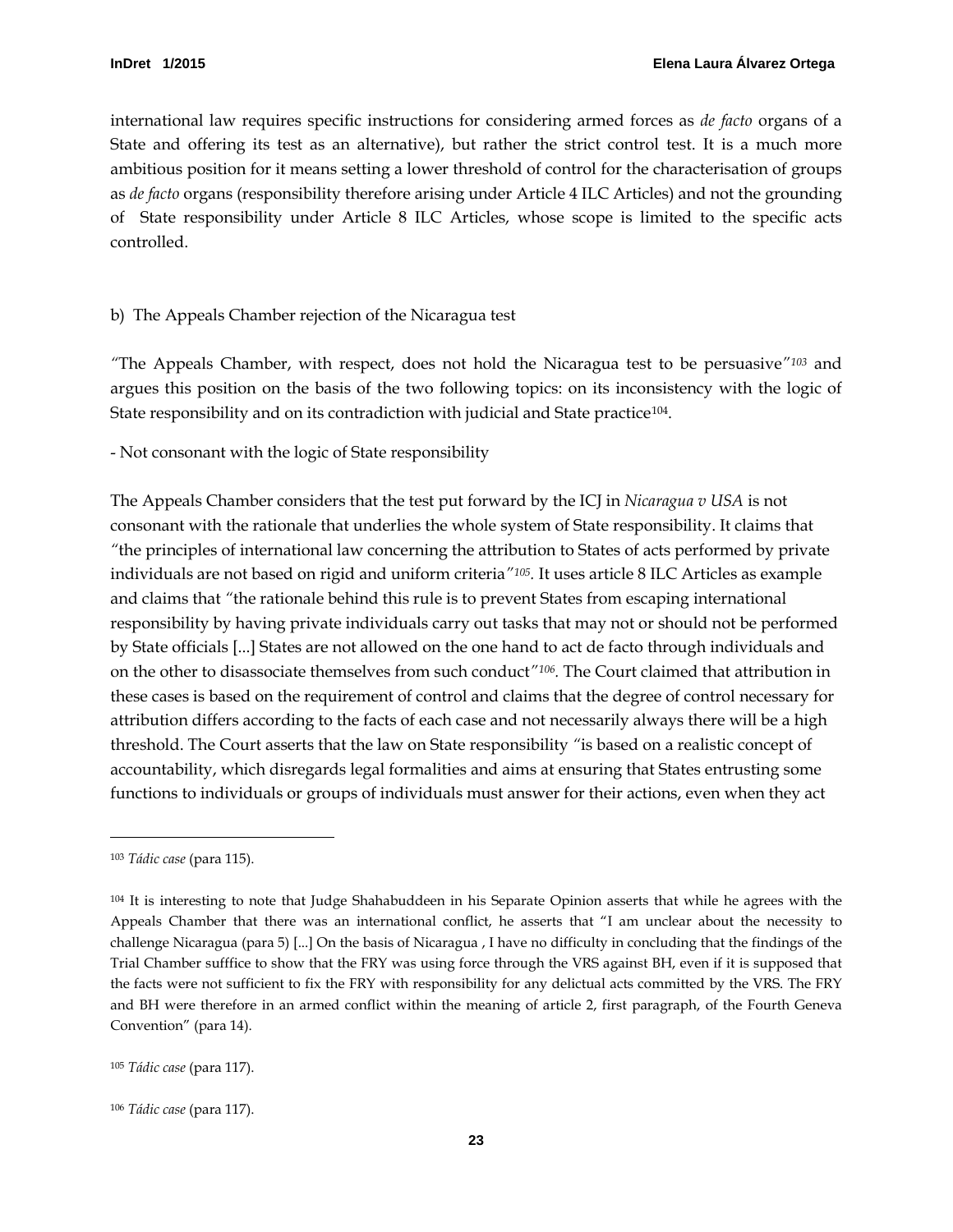contrary to their directives*"[107](#page-27-0).* This statement can readily be shared but in answering for their actions when an organised group acts contrary to their instructions, State responsibility seems more logically to arise due to its incitement or support, which is the real own conduct of the State, and not for conduct of the group beyond its control, for which the group alone should be held accountable.

- At variance with judicial and State practice

The Appeals Chamber also argued that the tests set forward in Nicaragua v USA are not persuasive claiming that *"*the effective control test propounded by the International Court of Justice as an exclusive and all-embracing test is at variance with international judicial and State practice: such practice has envisaged State responsibility in circumstances where a lower degree of control than that demanded by the Nicaragua test was exercised*"[108](#page-27-1).* The Chamber considered that test to be appropriate for cases of individuals or disorganised groups but not in cases that dealt with military or paramilitary groups.

First, it is important to point out that this criticism of *Nicaragua v USA* departs from the consideration that it set forward the *effective control test* as *"*an exclusive and all-embracing test*"*. However, as set out above, the ICJ in fact set forward two tests, and the effective control test was only applied after having denied attribution on the basis of the so- called agency test. This clarification dilutes most of the criticism towards Nicaragua, since the ICJ did not require the issuance of specific instruction for a group to be considered a *de facto o*rgan, and all the criticisms arguing in that sense are therefore deemed to fail.

The Chamber enumerated many cases that allegedly contradict the need of specific directives to be considered as acting on behalf of the State. However, apart from the confusion amongst both tests, most cases set out in the judgment assert State responsibility on the basis of characterisation as *de facto* organs (which obviously does not require the issuance of specific instructions), like the *Stephens case*. Others merely attribute responsibility on different basis which are not relevant for the equation with State organs or the determination of the level of control required by article 8 ILC Articles. This is the case of the *United States Diplomatic and Consular Staff in Tehran case*, in which it was conceded that the group of students did not initially act on behalf of Iran but it was held responsible for its own acts: for failing to prevent the attack, for failing to put an end to it, and finally for publicly approving and endorsing the action *ex post facto*. Therefore, its relevance for excluding the validity of the tests put forward by the ICJ in *Nicaragua v USA* is at most very limited.

<span id="page-27-0"></span><sup>107</sup> *Tádic case* (para 120).

<span id="page-27-1"></span><sup>108</sup> *Tádic case* (para 124).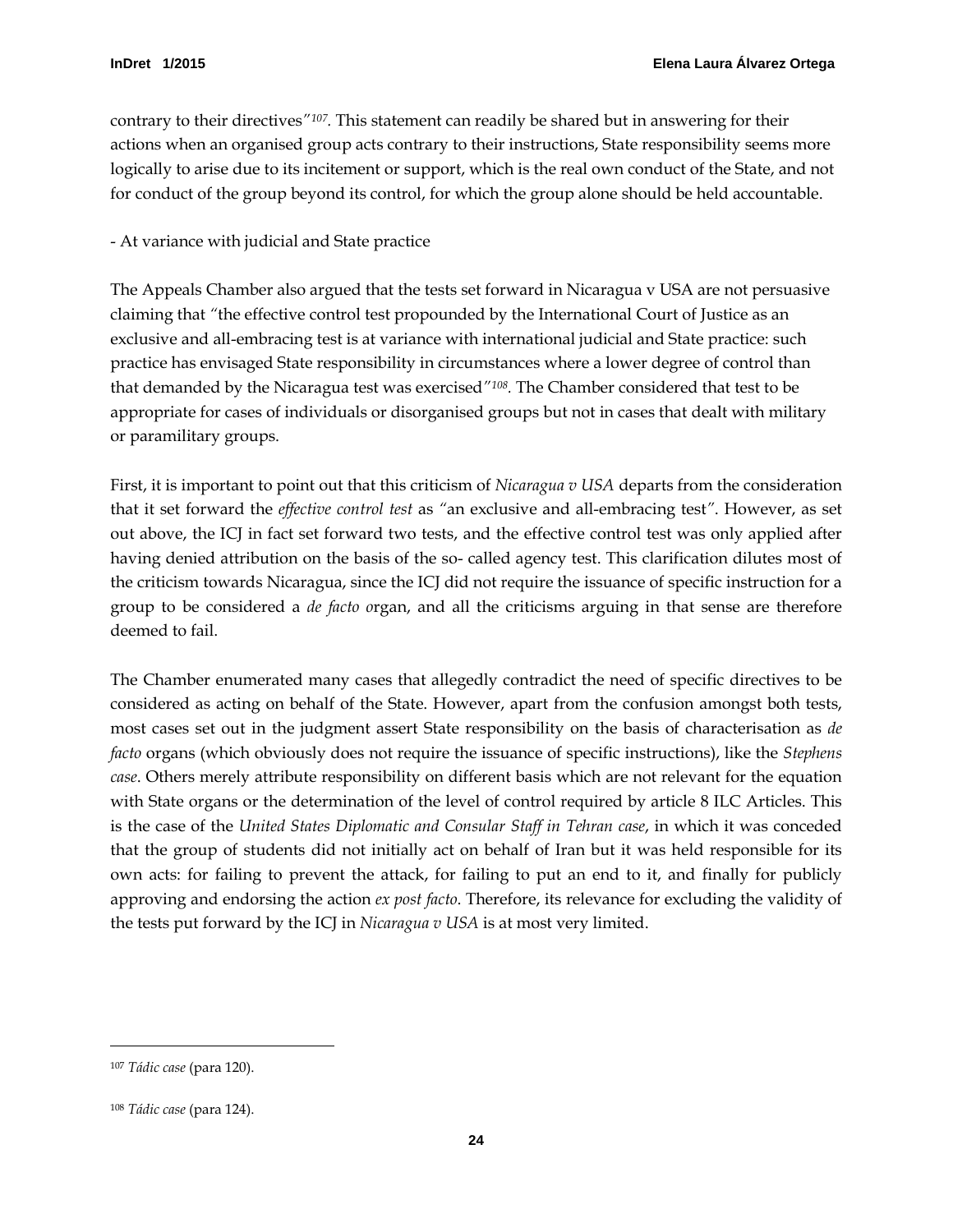#### <span id="page-28-0"></span>c) Three tests in general international law: specifically, the overall control test

The Appeals Chamber claims that depending on the facts, different levels of control are to be applied when private individuals or groups can be considered *de facto* State organs: *"*where the question at issue is whether a single private individual or a group that is not militarily organised has acted as a de facto State organ when performing a specific act, it is necessary to ascertain whether specific instructions concerning the commission of that particular act had been issued by the State [...] By contrast, control by a State over subordinate armed forces or militias or paramilitary units may be of an overall character (and must comprise more than the mere provision of financial assistance or military equipment or training). This requirement, however, does not go so far as to include the issuing of specific orders by the State, or its direction of each individual operation*"[109](#page-28-1).* 

Regarding the overall control test set forward by the Appeals Chamber of the ICTY for the attribution of responsibility for equating militarily organised groups with State organs it claims that: *"*it must be proved that the State wields overall control over the group, not only by equipping and financing the group, but also by coordinating or helping in the general planning of its military activity*"[110.](#page-28-2)* Therefore, the overall control test propounded lowers the threshold of control required for attributing responsibility to the State, but this occurs not for not requiring the issuing of specific instructions or control over the specific operation (which was not required either by the ICJ to equate a group with a State organ) but due to the lowering of threshold by the overall control, which is said that must go beyond financial and military assistance or training and include the coordination or help in the planning of its military activity. These requirements are below the *strict control test* which the ICJ applies to equate a group with a State organ: the ICJ requires that there is a relation of complete dependence of the group, the State must correspondingly have complete control over it, that potential for control must have been actually used and have extended to all fields of its activity.

The Appeals Chamber pointed out that in addition to the *"*test of overall control applying to armed groups and that of specific instructions (or subsequent public approval), applying to single individuals or militarily unorganised groups. The Appeals Chamber holds the view that international law also embraces a third test. This test is the assimilation of individuals to State organs on account of their actual behaviour within the structure of a State (and regardless of any possible requirement of State instructions*"[111](#page-28-3) .* The Court does not elaborate much on this test but cites some cases in which individuals acting as if they were state organs are assimilated to them. However, this can be reconducted to a relation of complete dependence and complete control or the issuance of instructions. Otherwise, it is difficult to see how the State would have consented to that private persons acting in their behalf so as to be able to consider their conduct an act of that State.

<span id="page-28-1"></span><sup>109</sup> *Tádic case* (para 137).

<span id="page-28-2"></span><sup>110</sup> *Tádic case* (para 131).

<span id="page-28-3"></span><sup>111</sup> *Tádic case* (para 141).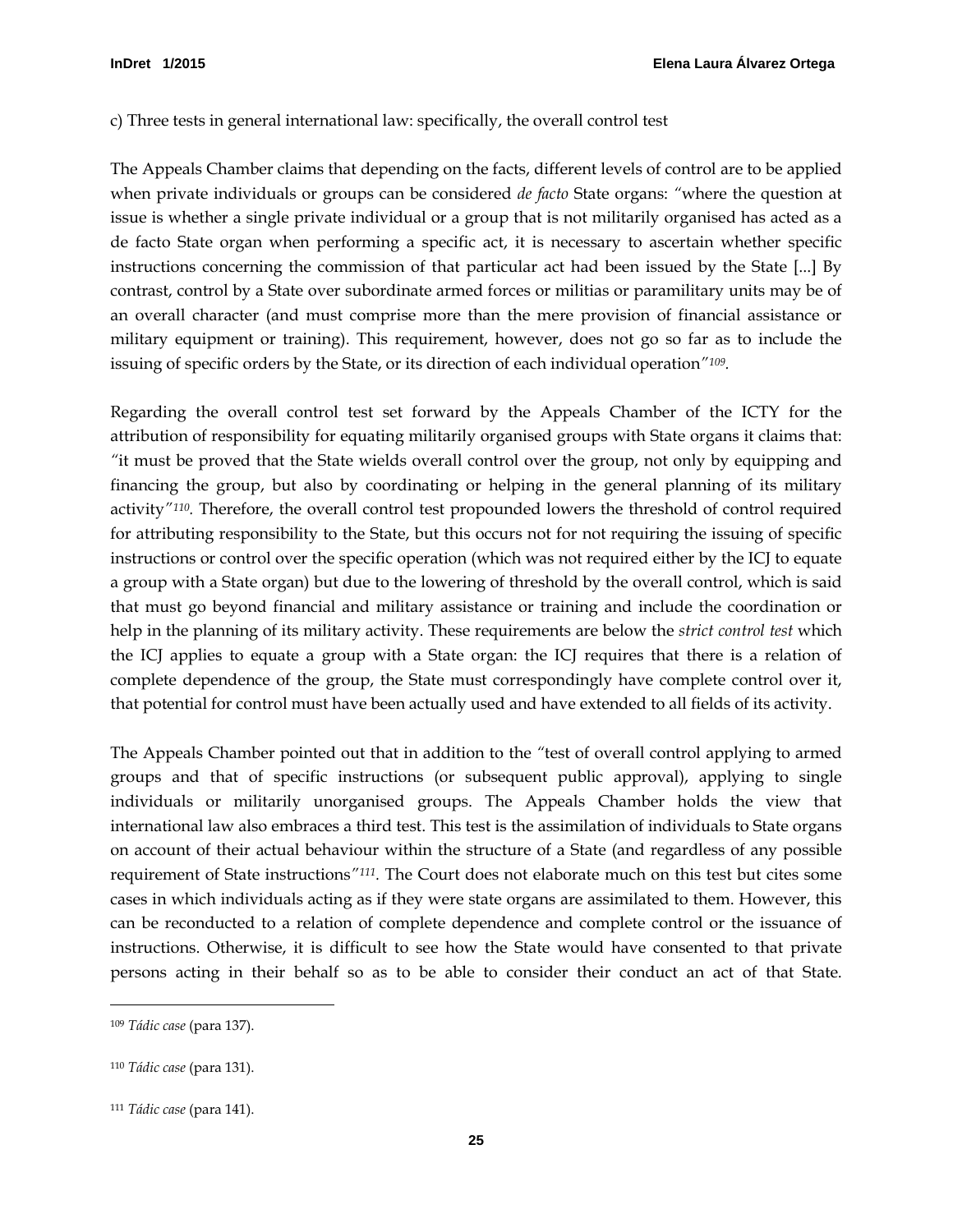Responsibility could be based on these cases also on the basis of article 9 ILC Articles if those persons where exercising elements of the governmental authority in the absence or default of the official authorities and in circumstances such as to call for that exercise. In any other case, the State could be held responsible for its own conduct for failing to prevent a private person from acting like if he were in authority when he was not.

#### <span id="page-29-0"></span>d) International humanitarian law as a *lex especialis*?

The Appeals Chamber, when analysing the degree of control by a foreign State to convert into international a *prima facie* internal conflict, first analysed IHL, and concluded that it *"*does not contain any criteria unique to this body of law for establishing when a group of individuals may be regarded as being under the control of a State [...] Consequently, it is necessary to examine the notion of control by a State over individuals laid down in general international law<sup>"112</sup>. However, the Court made reference in a footnote to the existence of "another approach taken to the question of imputability in the area of international humanitarian law. The Appeals Chamber is referring to the view whereby by virtue of Article 3 of the IVth Hague Convention of 1907 and Article 91 of Additional Protocol I, international humanitarian law establishes a special regime of State responsibility; under this lex especialis States are responsible for all acts committed by their –armed forces– regardless of whether such forces acted as State officials or private persons. [...] This opinion was authoritatively set forth by some members of the International Law Commission ("ILC") (Professor Reuter[113](#page-29-2) [...] Professor Ago[114](#page-29-3) [...] This view has also been forcefully advocated in the legal literature*"[115](#page-29-4).* However, the Court considered that *"*even if this approach is adopted, the test of control as delineated by this Chamber remains indispensable for determining when individuals who, formally speaking, are not military officials of a State may nevertheless be regarded as forming part of the armed forces of such a State*"[116.](#page-29-5)* 

This approach which considers IHL as a *lex especialis* is a really interesting one since it may have farreaching consequences. Article 55 ILC Articles establishes that *"*these articles do not apply where

<span id="page-29-1"></span><sup>112</sup> *Tádic case* (para 98).

<span id="page-29-2"></span><sup>113</sup> "Professor Reuter observed that "it was now a principle of codified international law that States were responsible for all acts of their armed forces" (Yearbook of the International Law Commission, 1975. Vol. I. p.7, para. 5*"* (cited in footnote 117 of the *Tádic case*).

<span id="page-29-3"></span><sup>114</sup> *"*Professor Ago stated that the IVth Hage Convention of 1907 "made provision for a veritable guarantee covering all damage that might be caused by armed forces, whether they had acted as organs or as private persons (ibid, p 16, para 4)*"* (cited in footnote 117 of the *Tádic case*).

<span id="page-29-4"></span><sup>115</sup> *Tádic case* (footnote 117).

<span id="page-29-5"></span><sup>116</sup> *Tádic case*(footnote 117).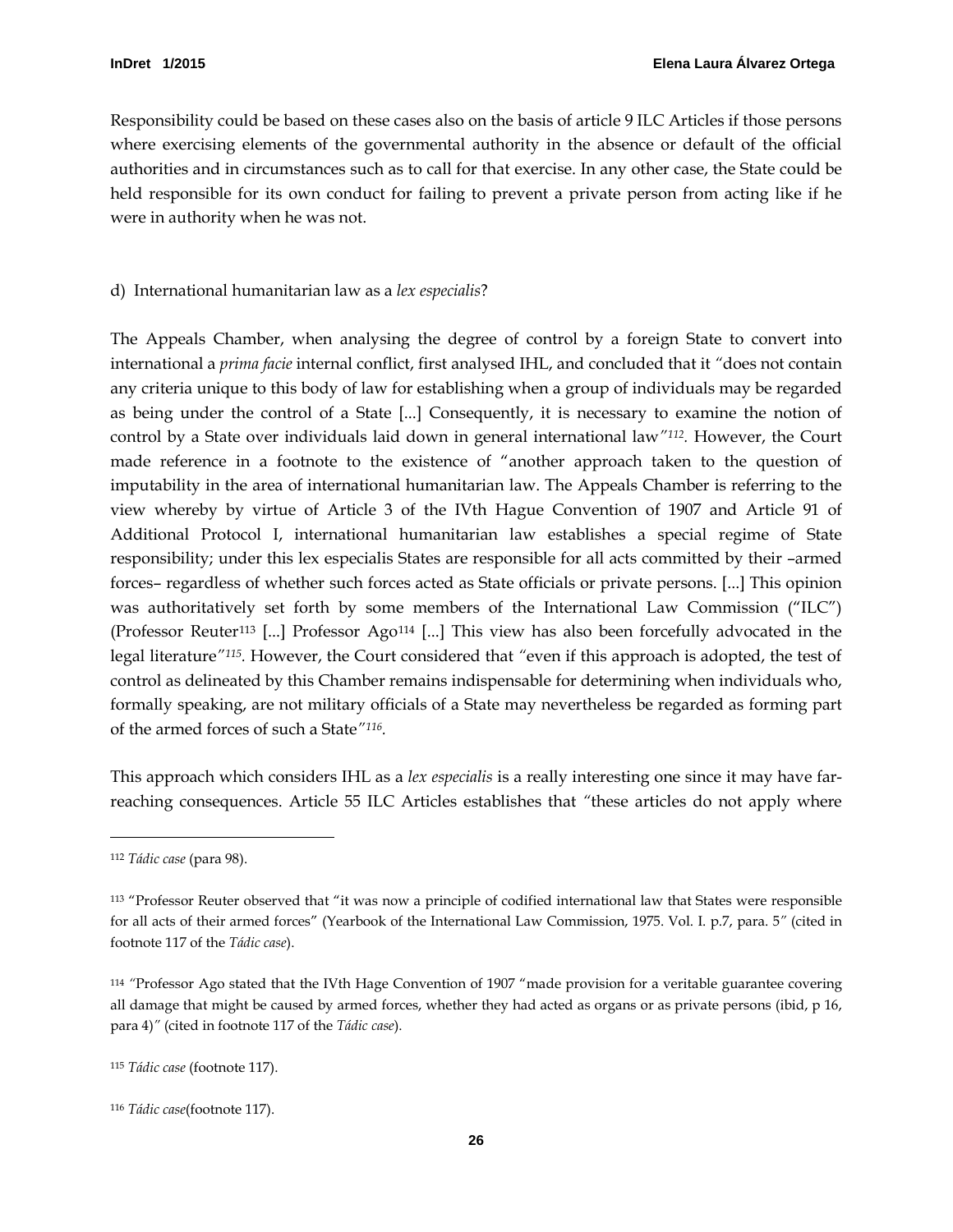and to the extent that the conditions for the exercise of an internationally wrongful act or the content or implementation of the international responsibility of a State are governed by special rules of international law*".* The ILC Commentary to the Articles points out that Article 55 *"*reflects the maxim lex especialis derogat legi generali. Although it may provide an important indication, this is only one of a number of possible approaches towards determining which of several rules potentially applicable is to prevail or whether the rules simply coexist. Another gives priority, as between the parties, to the rule which is later in time*["117.](#page-30-0)* The consequences of the application of this maxim are not straightforward, since the notion of *lex especialis* covers a wide range of rules[118](#page-30-1). The ILC Commentaries clarify that *"*article 55 is designed to cover both "strong" forms of lex especialis, including what are often referred to as self-contained regimes, as well as "weaker" forms such as specific treaty provisions on a single point*"[119.](#page-30-2)*

The position of international tribunals seems to be reluctant in accepting the existence of a *lex especialis* as to depart from the general rules of state responsibility. The ICTY did not consider IHL as *lex especialis*, and claimed that even if the contrary approach was taken, there would be still need for the test for determining when a group can be considered as part of the armed forces of a State, test which would be based on the general rules of state responsibility. In the *Genocide Convention case,* the ICJ rejected the Applicant's claim which asserted that because of the "particular nature" of genocide the *effective control test* should be analysed not in relation with specific acts but as a with all of them as a whole. The ICJ held that *"*in the absence of a clearly expressed lex especialis*"[120](#page-30-3)* the Court is not justified in departing from the general rules. This restrictive view of the existence and scope of *lex especialis* is consonant with what Simma and Pulkowski call an *universalistic* concept of international law (in contrast with a *particularistic* view which regards international law *"*as the sum total of loosely interrelated systems*"[121](#page-30-4) ),* adherents to which "choose as their starting point the perspective

<span id="page-30-0"></span><sup>117</sup> CRAWFORD (2002) p. 306).

<span id="page-30-1"></span><sup>118</sup> For an interesting discussion about the *lex specialis* maxim and its *"major built-in problems"* see: SIMMA & PULKOWSKI (2006) pp. 483-529. In this article the authors set out the difficulties in determining when a rule can be considered more special than another, the extension of that specialness and how the consequences of these considerations should be determined since they recall that *"*lawyers make use of various (and sometimes contradictory) "tools" of interpretation, including the lex especialis principle, to reconcile competing rationalities expressed in different rules of law […] their function may resemble what Vaughan Lowe labeled as interstitial norms: –the choice is made by the judge not on the basis of the internal logic of the primary norms, but on the basis of extraneous factors– […] the true function of the lex especialis principle lies precisely in its capacity to give articulation to such values and experiences of the international decision-maker*"*.

<span id="page-30-2"></span><sup>119</sup> CRAWFORD (2002) p. 308.

<span id="page-30-3"></span><sup>120</sup> *Genocide Convention case* (para 401).

<span id="page-30-4"></span><sup>121</sup> SIMMA & PULKOWSKI (2006) p. 495.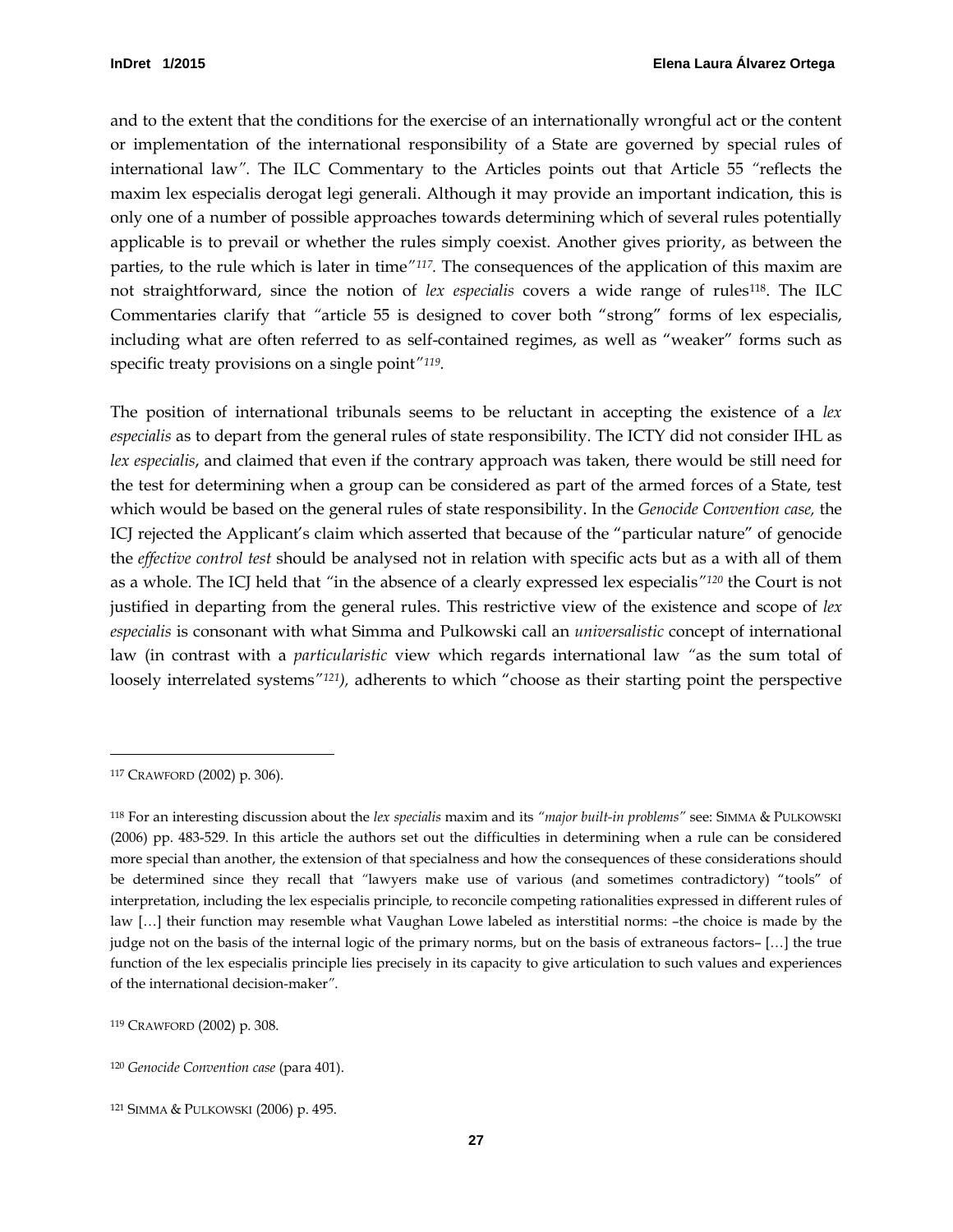of general international law. Derogation from the general international law on state responsibility is only accepted to the extent that state parties have clearly stated such an intention*"[122](#page-31-2)*.

# <span id="page-31-0"></span>*5. The control test advanced by the European Court of Human Rights*

The European Court of Human Rights (hereafter, ECtHR) has advanced its own test, which lowers even more the threshold required for the attribution of State responsibility.

#### <span id="page-31-1"></span>**5.1.** *Loizidou v Turkey***: effective overall control test**

In *Loizidou v Turkey*[123](#page-31-3), the ECtHR had to decide whether there had been an interference with the Applicant's property rights. This interference was alleged to be Turkey's responsibility, with the special circumstance that the right was said to have been interfered with by the privation of access to her goods that were in the Turkish Republic of Northern Cyprus (TRNC)<sup>[124](#page-31-4)</sup>, which claims to be a State but is not recognised as such by the international community. The Applicant argued that *"*A State cannot by delegation avoid responsibility for breaches of its duties under international law*"[125](#page-31-5).*  The Cypriot Government contended that *"*Turkey is in effective military and political control of northern Cyprus. It cannot escape from its duties under international law by pretending to hand over the administration of northern Cyprus to an unlawful "puppet" regime*"[126.](#page-31-6)* 

The ECtHR decided what it called *"*the question of imputability*"* asserting that States can be held responsible for acts outside their territory and recalled what the Court held in the *Loizidou Judgement (Preliminary objections):"*that the responsibility of a Contracting Party could also arise when as a consequence of military action –whether lawful or unlawful– it exercises effective control of an area

<span id="page-31-2"></span><sup>122</sup> SIMMA & PULKOWSKI (2006) p. 495.

<span id="page-31-3"></span><sup>123</sup> *Loizidou v Turkey (Merits) Judgment, Application nº 15318/89 (18 December 1996).* Hereafter, *Loizidou v Turkey.*

<span id="page-31-4"></span><sup>124</sup> TALMON (2009) p. 508 points out that *"*the ECtHR was concerned with two distinct questions: (a) whether, as a result of the presence of a large number of Turkish troops in northern Cyprus, that part of the Republic of Cyprus was within the extraterritorial –jurisdiction of Turkey, a High Contracting Party of the ECHR, and (b) whether acts and omissions of the authorities of the Turkish Republic of Northern Cyprus (TRNC), an unrecognized secessionist entity established in the Turkish occupied area of northern Cyprus, was "imputable to Turkey– and thus entailed her responsibility under the ECHR. These two questions, however, are not always clearly kept apart as the Court seizes on the element of "control" to establish both extraterritorial "jurisdiction" and imputability seems to derive one from the other*".* 

<span id="page-31-5"></span><sup>125</sup> *Loizidou v Turkey* (para 49).

<span id="page-31-6"></span><sup>126</sup> *Loizidou v Turkey* (para 50).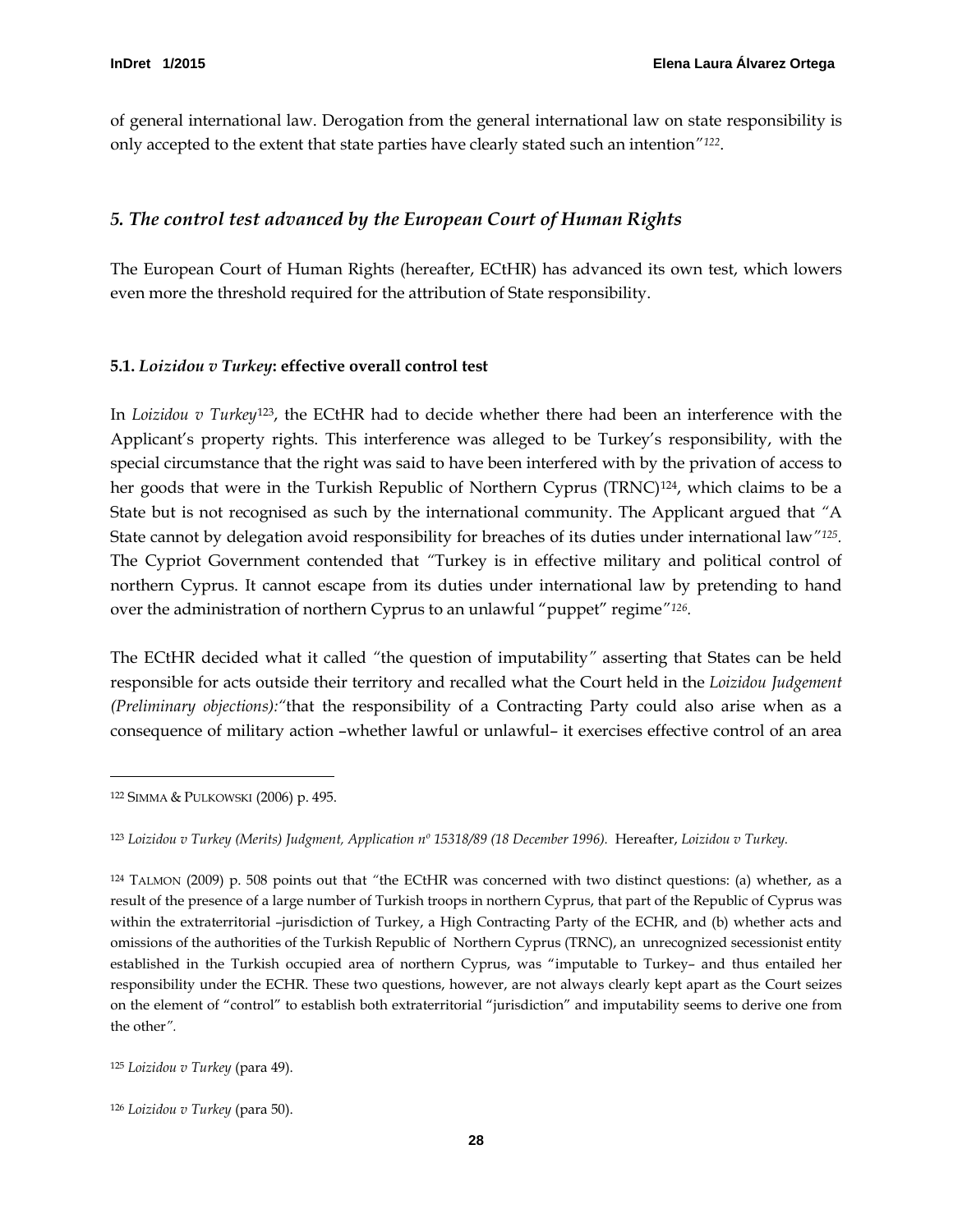outside its national territory. The obligation to secure, in such an area, the rights and freedoms set out in the Convention, derives from the fact of such control whether be it exercised directly, through its armed forces, or through a subordinate local administration*"[127](#page-32-0).* 

The ECtHR considered that *"*it is not necessary to determine whether [...] Turkey actually exercises detailed control over the policies and actions of the authorities of the "TRNC". It is obvious from the large number of troops engaged in active duties in northern Cyprus [...] that her army exercises effective overall control over that part of the island. Such control, according to the relevant test and in the circumstances of the case, entails her responsibility for the policies and actions of the –TRNC*– "*[128](#page-32-1)*.* Talmon makes reference to how the ECtHR talks about the "relevant test" but *"*without making any reference to the tests applied by the ICJ and the ICTY, and without giving any further explanation, in the Loizidou case the ECtHR developed its own "relevant test" for what it termed a "subordinate local administration*"[129.](#page-32-2)* The ECtHR asserted that it need not pronounce on the lawfulness or otherwise of Turkey's military intervention since it was not relevant for the determination of State responsibility and merely recalled that the international community does not accept that the TRNC constitutes a State. However, this issue is relevant since Turkey had alleged that *"*its armed forces are acting exclusively in conjunction with and on behalf of the allegedly independent and autonomous –TRNC– authorities*"[130](#page-32-3).* Therefore, if the TRNC were regarded as an independent State and Turkey's aforementioned allegation were proved, the situation may fall within article 6 ILC Articles<sup>[131](#page-32-4)</sup>.

Moreover, in regard to the test applied, it is relevant to point out that the ECtHR applied an "effective overall control test", whose requirements did not enumerate, but claimed that there was no need for detailed control over the authorities of the TRNC. The test put forward by the court, in addition to the lower stringency in regards to the level of control, differs from the tests previously advanced by other international tribunals in that it does not refer to control over the individuals or groups whose acts are attributed to the State but to the territory in which those individuals are and where the acts have been committed<sup>[132](#page-32-5)</sup>. This, too, diminishes the stringency of the test, since such a

 $\ddot{ }$ 

<span id="page-32-4"></span><sup>131</sup> According to Article 6 the conduct of an organ placed at the disposal of a State by another State shall be considered an act of the former State under international law if the organ is acting in the exercise of elements of governmental authority of the State at whose disposal it is placed.

<span id="page-32-5"></span><sup>132</sup> TALMON (2009) p. 511: claims that *"*actual control over the secessionist entity's authorities or their activities is also a requirement of the "overall" and effective control" tests. Both tests require differenet levels of participation from the

<span id="page-32-0"></span><sup>127</sup> *Loizidou v Turkey* (para 52).

<span id="page-32-1"></span><sup>128</sup> *Loizidou v Turkey* (para 56).

<span id="page-32-2"></span><sup>129</sup> (TALMON, 2009, pg. 509).

<span id="page-32-3"></span><sup>130</sup> *Loizidou v Turkey* (para 54).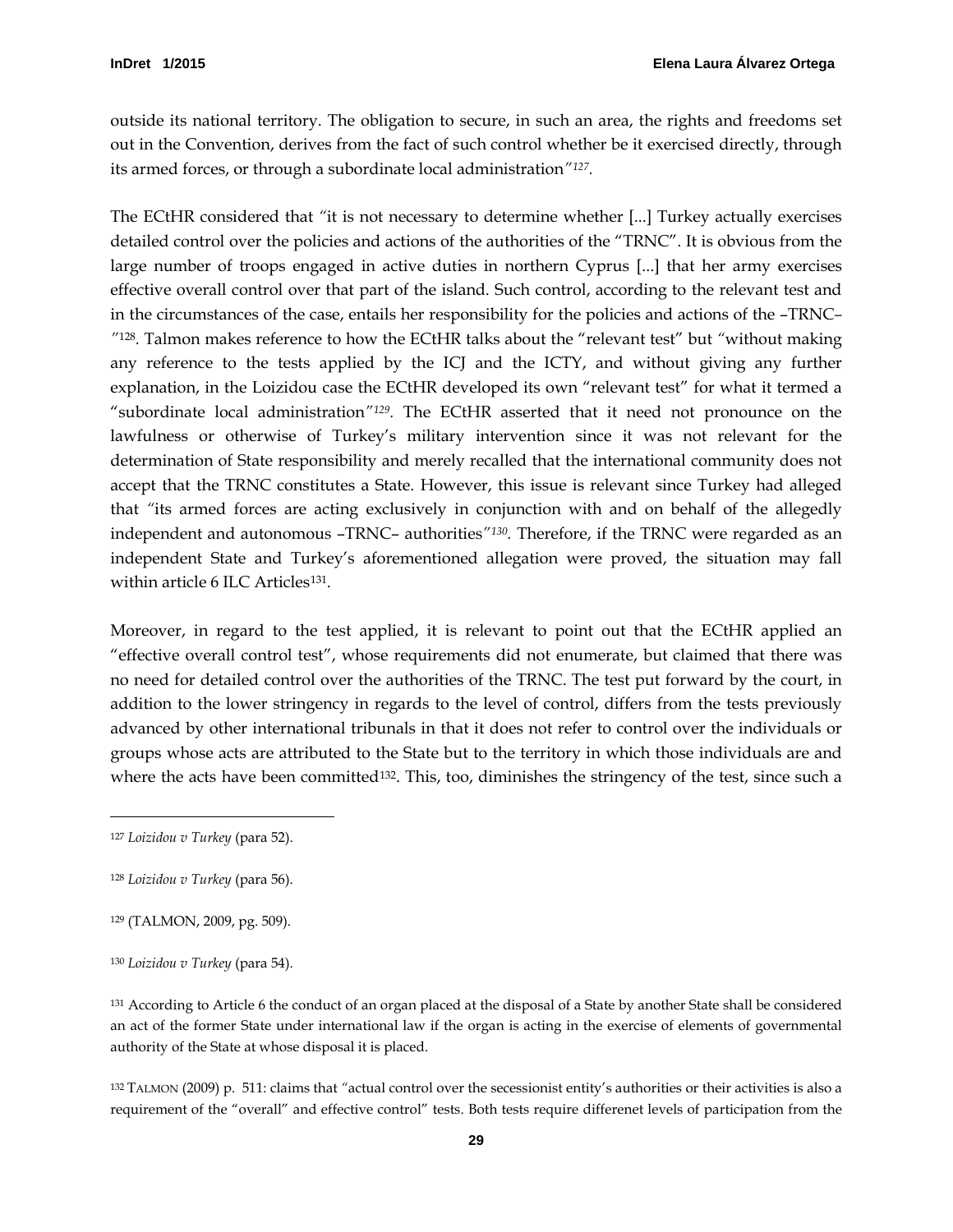general and diffuse control over the territory does not necessarily involve a relevant level of control of the group activities[133.](#page-33-1) It would seem more appropriate to attribute responsibility to the State for failing to prevent the acts of the group, since the proof of such a level of control may give the State influence to act in the territory (so as to require it to prevent harm to individuals) but not necessarily proves influence over the group to direct its conduct in any more specific way than taking measures to prevent them from acting.

#### <span id="page-33-0"></span>**5.2. Behrami and Saramati: ultimate authority and control test**

In *Behrami and Behrami against France, and Saramati against France, Germany and Norway*[134](#page-33-2)*,* the Grand Chamber of the ECtHR had to decide upon the admissibility of both claims. The Court, when dealing with the relevant law, made reference to *the Draft Articles on the Responsibility of International Organisations* and analysed article 5, which deals with the conduct of organ or agents placed at the disposal of an international organisation by a State or another international organisation and attributes the conduct to the organisation at whose disposal they are placed *"*if the organisation exercises effective control over that conduct*["135.](#page-33-3)*

The ECtHR quotes part of the ILC Commentary on these articles which asserts that article 5 applies to cases of *"*military contingents that a State placed at the disposal of the [UN] for a peacekeeping operation, since the State retains disciplinary powers and criminal jurisdiction [...] the problem arises whether a specific conduct of the lent organ or agent has to be attributed to the receiving organization or to the lending State or organization [...] Attribution of conduct to the contributing State is clearly linked with the retention of some powers by that State over its national contingent and thus on the control that the State possesses in the relevant respect. [...] The decisive question in relation to attribution of a given conduct appears to be who has effective control over the conduct in question*"[136](#page-33-4) .* 

outside power in the organisation, coordination or planning of the secessionist entity's operations- an element which is totally absent from the "effective overall control test test*"*.

<span id="page-33-1"></span><sup>133</sup> Despite the lowering of control requirements, as Talmon claims, *"*the ECtHR's test is not used in lieu of the ICJ's "effective control" test but replaces its "strict control test" [...] is used as a basis for equating the authorities of the secessionist entity with de facto State organs or "agents" of the outside power for whose acts it may generally be held responsible*"* (TALMON (2009) p. 510*)*.

<span id="page-33-2"></span><sup>134</sup>*Agim Behrami and Bekir Behrami against France* (Application no. 71412/01) and *Ruzhdi Saramati against France, Germany and Norway* (Application no. 78166/01)- Grand Chamber Decision on the Admissibility of the claims (hereafter, *Behrami and Saramati*).

<span id="page-33-3"></span><sup>135</sup> *Behrami and Saramati* (para 30).

<span id="page-33-4"></span><sup>136</sup> *Behrami and Saramati* (para 31).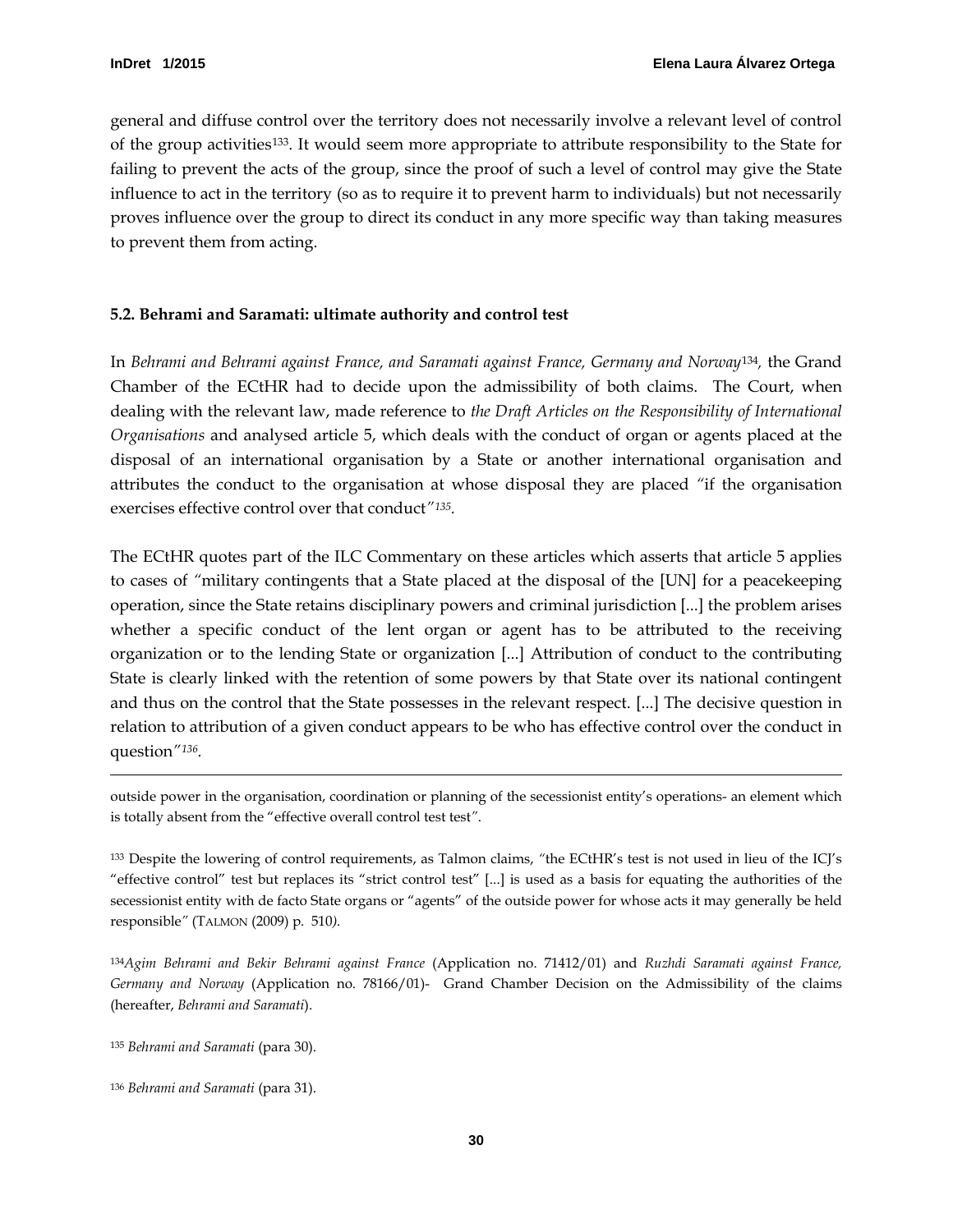The claims about which ECtHR had to decide were in relation to two organisations: the KFOR[137](#page-34-0) and the UNMIK[138:](#page-34-1) *"*KFOR was mandated to exercise complete military control in Kosovo. UNMIK was to provide an interim international administration and its first Regulation confirmed that the authority vested in it by the UNSC comprised all legislative and executive power as well as the authority to administer the judiciary [...] Kosovo was, therefore, on those dates under the effective control of the international presences which exercised the public powers normally exercised by the Government of the FRY*"[139.](#page-34-2)* The ECtHR analysed "whether the impugned action of KFOR (the detention in Saramati) and inaction of UNMIK (failure to de-mine in Behrami) could be attributed to the UN [...] the Court has then examined whether it is competent ratione personae to review any such action or omission found to be attributable to the UN*"[140.](#page-34-3)* The ECtHR *"*considers that issuing detention orders fell within the security mandate of KFOR and that the supervision of de-mining fell within UNMIK'S mandate*"[141](#page-34-4).* 

In relation to the attribution of action by the KFOR to the UN, the ECtHR pointed out that the absence of article 43 Agreements makes it necessary for the UN to rely in its member States and other international organisations to provide military means to fulfil its collective security role and that such multilateral missions have a complex structure which makes necessary some delegation of command[142.](#page-34-5) In this context, the ECtHR *"*considers that the key question is whether the UNSC retained ultimate authority and control so that operational command only was delegated*"[143](#page-34-6)*and held that this could be answered positively in this case. For this conclusion the Court took into consideration that *"*the leadership of the military presence was required by the Resolution to report to the UNSC so as to allow the UNSC to exercise its overall authority and control*"*[144](#page-34-7) *.* The Court admits that TCN (Troops Contributing Nations) keep some authority over the troops they decide to contribute with to the mission but considers that this involvement does not affect the fact that they were commanded by the NATO and *"*finds that the UNSC retained ultimate authority and control

<span id="page-34-0"></span><sup>137</sup> KFOR is the abbreviation used by the ECtHR to refer to the Kosovo force.

<span id="page-34-1"></span><sup>138</sup> UNMIK is the abbreviation used to refer to the United Nations Interim Administration Mission in Kosovo.

<span id="page-34-2"></span><sup>139</sup> *Behrami and Saramati* (para 70).

<span id="page-34-3"></span><sup>140</sup> *Behrami and Saramati* (para 121).

<span id="page-34-4"></span><sup>141</sup> *Behrami and Saramati* (para 127).

<span id="page-34-5"></span><sup>142</sup> See *Behrami and Saramati, (*para 132).

<span id="page-34-6"></span><sup>143</sup> *Behrami and Saramati* (para 133).

<span id="page-34-7"></span><sup>144</sup> *Behrami and Saramati* (para 134).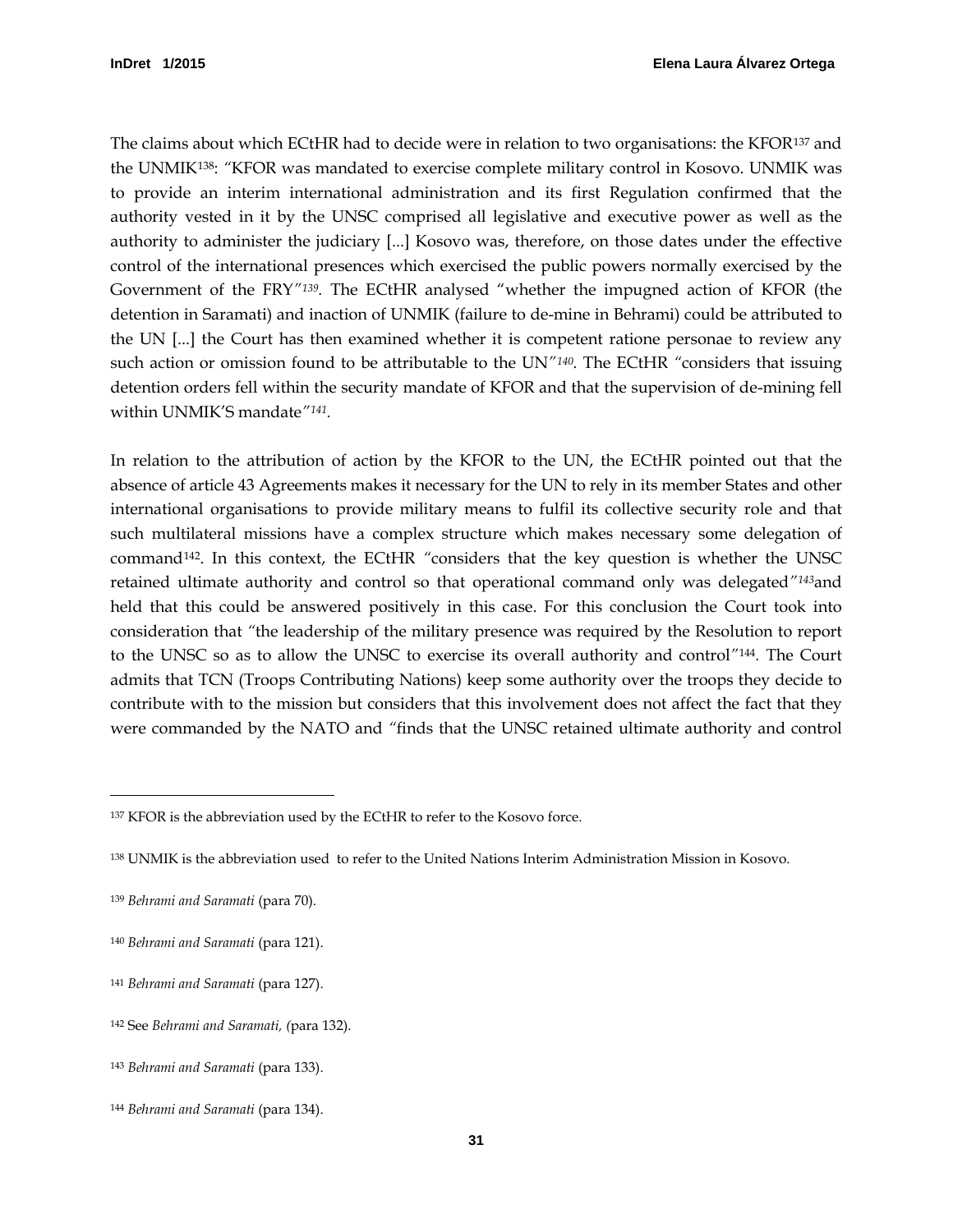and that the effective command of the relevant operational matters was retained by NATO*"[145.](#page-35-0)* The ECtHR further notes that *"*KFOR was exercising lawfully delegated Chapter VII powers of the UNSC so that the impugned action was, in principle, "attributable" to the UN*"[146](#page-35-1).* 

The control tests used by the ECtHR here are effective control and ultimate authority and control, which applies in spite of the retention by the TCN of some authority over the contingents they send to the mission. The Court considers that NATO's command, although was not exclusive, was *"effective"*[147](#page-35-2)*.* In the end, the test applied by the ECtHR is also based on the effectiveness of command by the NATO over the peacekeeping forces. The ultimate authority and control test does not replace the effectiveness test but merely it is applied to transfer the responsibility from the NATO to the UN, by following the chain of command. The effectiveness of control or command here seems to be a less stringent concept than the effective control test in *Nicaragua v USA,* since responsibility is asserted, even recognising that some authority is kept by the TCN. However, it is important to recall that the facts are different since here the military have the legal status of organs of the lending states. If TCN did not retain any control, it is clear that article 5 would apply and the NATO would be responsible for their conduct. The effectiveness of command is examined to determine which impact that retention of some authority over the troops by TCN should have, and the Court considered that conduct should be attributed to the international organisation or the TCN on the basis of effective control over it. The ILC Report quoted by the Court favours a use of the effective control test similarly as was used by the ICJ in *Nicaragua v USA*: analysing for each conduct whether it was carried out under the effective control of the international organisation or the TCN. The ECtHR applied the test claiming that TCN keep authority over certain areas, citing discipline and accountability and remains responsible for providing uniforms and equipment[148](#page-35-3) and held that *"*the court is not persuaded that TCN involvement, either actual or structural, was incompatible with the effectiveness (including the unity) of NATO's operational command. The Court does not find any suggestion or evidence of any actual TCN orders concerning, or interference in, the present operational (detention) matter*"[149](#page-35-4).*

In relation to the UNMIK, the attribution issue was much easier. The ECtHR asserted that the *"*UNMIK was a subsidiary organ of the UN institutionally directly and fully answerable to the UNSC*"*[150](#page-35-5) *,* so the Court concluded that its actions were in principle attributable to the UN.

<span id="page-35-0"></span><sup>145</sup> *Behrami and Saramati* (para 140).

<span id="page-35-1"></span><sup>146</sup> *Behrami and Saramati* (para 141).

<span id="page-35-2"></span><sup>147</sup> See *Behrami and Saramati, (*para 138).

<span id="page-35-3"></span><sup>148</sup> See *Behrami and Saramati,* (para 138).

<span id="page-35-4"></span><sup>149</sup> *Behrami and* Saramati (para 139).

<span id="page-35-5"></span><sup>150</sup> *Behrami and Saramti* (para 142).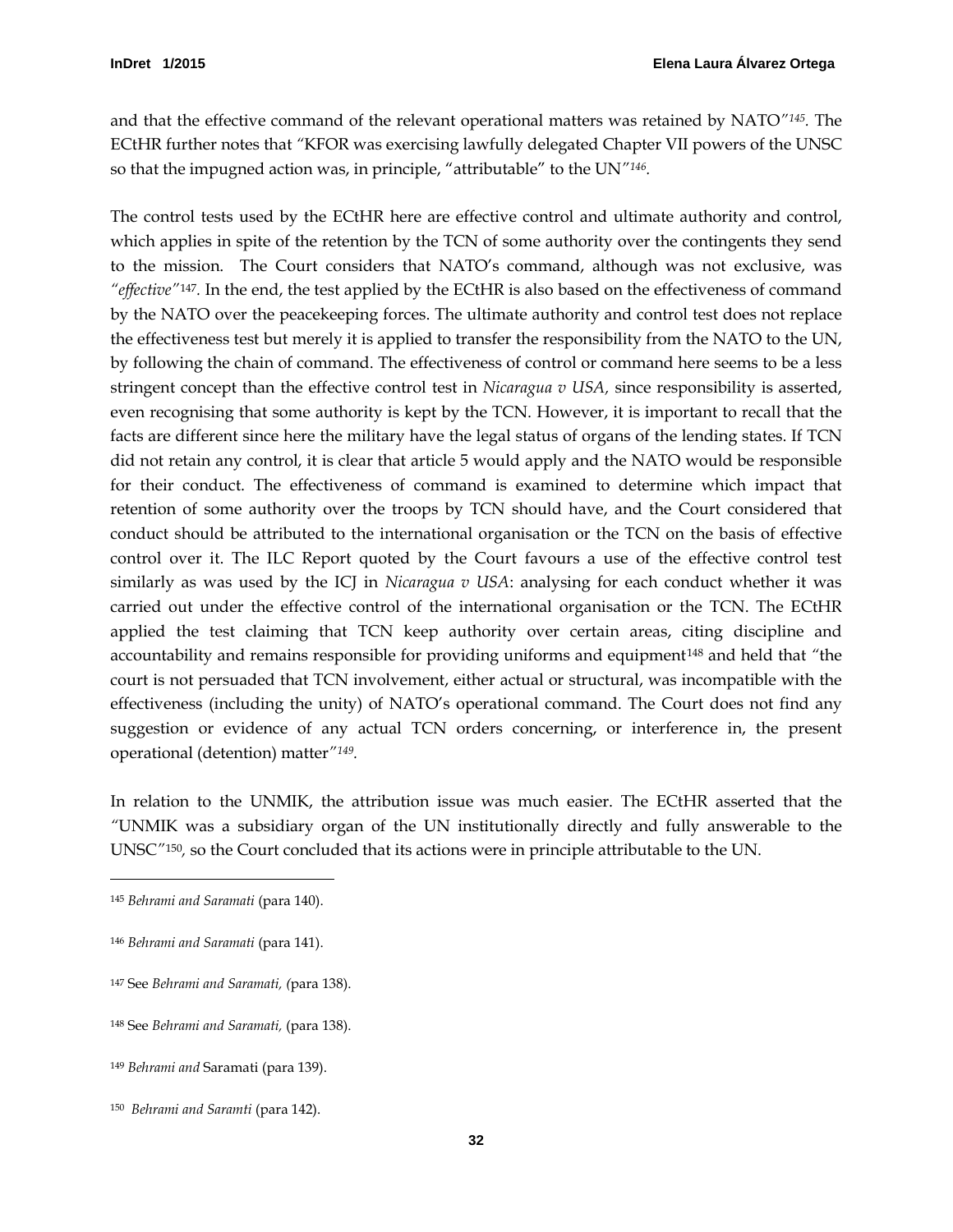The Court finally denied its competence *ratione personae* in this case, since the conduct was attributable to the UN which, as asserted in by the ICJ in *The Reparations case,* has separate legal personality and the UN is not a contracting party of the ECHR[151](#page-36-2).

## <span id="page-36-0"></span>*6. The rationales behind the different control tests*

The advancing of the several control tests analysed above responds to different views on the appropriate stringency and threshold of the evidence which needs to be provided to the Court for it to consider established that a group of individuals could be equated with a State organ or were in fact acting under the direction or control of a given State. These different thresholds in turn involve different considerations about the proper balance between the principles which clash and need to be taken into account in cases which may potentially fall within articles 4 or 8 ILC Articles: there is a need to ensure that responsibility is attributed to the State for its own conduct. As set out above, the articles on attribution are a *numerus clausus*, and the general rule is that the acts of private individuals do not engage the responsibility of the State *per se* (but only if one of the ILC Articles applies). On the other hand, there is a need to protect the population from international wrongful acts (even if they are not carried out by formal officials) if they are in fact being directed or controlled by a State. This idea has become more important lately with the emergence of the recognition of human rights and the concept of sovereignty as responsibility.

#### <span id="page-36-1"></span>**6.1. The will of ensuring real accountability of States**

All the international tribunals whose control tests are analysed in the previous sections make reference to the need of preventing States from escaping responsibility by instructing private individuals to carry out acts that would engage their responsibility if carried out by their organs, by delegating those functions or by controlling or directing its perpetration by private groups.

The ICJ, the tribunal which puts forward the most demanding control tests in terms of evidence, is also aware of this need to ensure accountability of States and makes it clear in its reasoning. However, also shows its concern to limit that responsibility to acts over which the State actually had direction or control. For this purpose, it advances two tests which are to be applied in a subsidiary way: first the *strict control test* should be applied to decide whether the individuals can be considered *de facto* organs. If this is answered in the negative, the *effective control test* has to be applied to determine whether the specific operations at stake were done under the State's direction or control. The ICJ recognises the need to look beyond the lack of formal recognition of those individuals to prevent States escaping responsibility simply by denying their characterisation as organs under

<span id="page-36-2"></span><sup>151</sup> See *Behrami and Saramati, paras 144-152.*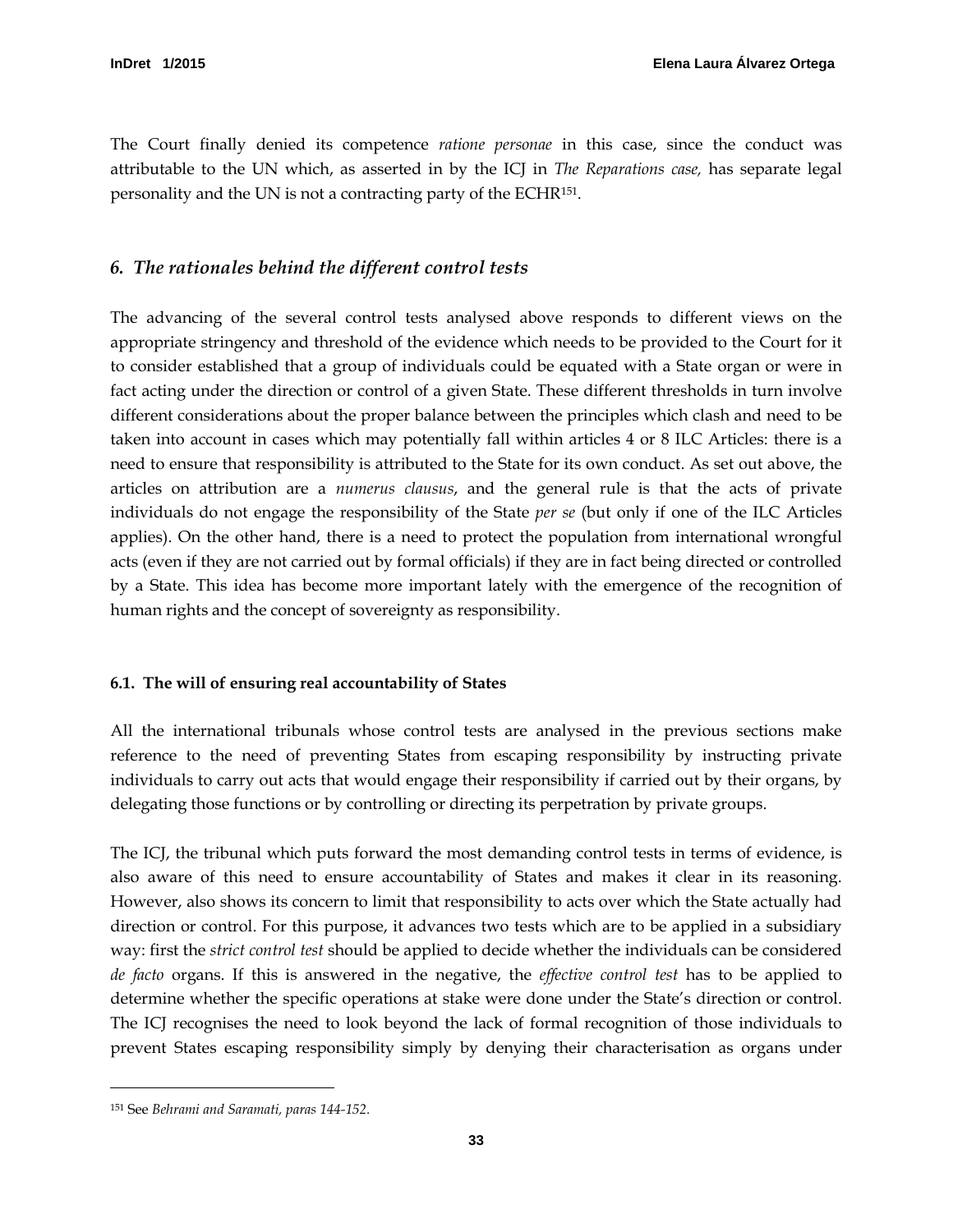internal law: *"*it is appropriate to look beyond legal status alone, in order to grasp the reality of the relationship between the person taking action, and the State to which he is so closely attached to appear to be nothing more than its agent: any other solution would allow States to escape their international responsibility by choosing to act through persons or entities whose supposed independence would be purely fictious*"[152](#page-37-1).* However, the Court also pays attention to another principle: *"*so to equate persons or entities with State organs when they do not have that status under internal law must be exceptional, for it requires proof of a particularly great degree of State control over them [...] complete dependence*"[153.](#page-37-2)* This consideration explains the high threshold of evidence required by the ICJ in both tests.

#### <span id="page-37-0"></span>**6.2. The need of limiting attribution only to State's own conduct**

The Appeals Chamber of the ICTY also expresses its awareness of the need to prevent States avoiding responsibility in that way, and claims that *"*generally speaking, it can be maintained that the whole body of international law on State responsibility is based on a realistic concept of accountability, which disregards legal formalities and aims at ensuring that States entrusting some functions to individuals or groups of individuals must answer for their actions, even when they act contrary to their directives*"[154](#page-37-3).* This last assertion is an analogy with the responsibility of States for *ultra vires* acts of its organs. However, as *Gutiérrez Espada* has pointed out, this analogy should not be done so readily[155.](#page-37-4) In case of *de jure* organs, the extension of responsibility for *ultra vires* acts can be grounded on their formal characterisation as organs[156](#page-37-5) , whose acts are "acts of the State" by virtue of that legal characterisation, which is a clear expression of the State consent to those individuals acting on its behalf. On the other hand, individuals whose conduct engages State responsibility under Article 8 do not enjoy that presumption of acting on behalf of the State by any formal recognition nor

<span id="page-37-3"></span><sup>154</sup> *Tádic case* (para 121).

<span id="page-37-1"></span><sup>152</sup> *Genocide Convention case* (para 392).

<span id="page-37-2"></span><sup>153</sup> *Genocide Convention case* (para 393).

<span id="page-37-4"></span><sup>155</sup> GUTIÉRREZ ESPADA (2005) p. 104 argues against the readiness in extending by analogy the responsibility of the State for *ultra vires* acts of its organs to cases in which it is proved the existence of instructions or control over individuals who have acted beyond those instructions or control asserting: *"*La tentación es evidente, pero hay un argumento en contra: Como regla general los hechos de los órganos son del Estado mientras que en el caso de los particulares ocurre precisamente lo contrario*".*

<span id="page-37-5"></span><sup>156</sup> In cases of *de facto organs* Talmon argues in favour of the extension of responsibility also to *ultra vires* acts: *"*all acts committed by the authorities of the secessionist entity in their capacity as de facto organs of the outside power, even those ultra vires, are thus attributable to the outside power*"*; TALMON (2009) p. 501). This extension makes sense in regards to *de facto* organs since the holding of responsibility for all those acts is the logical result of equating them with State organs, and the basis for attribution is article 4 ILC Articles, in contrast with cases of responsibility under article 8. Article 4 in relation to Article 7 ILC Articles make clear the extension of responsibility for *ultra vires* acts.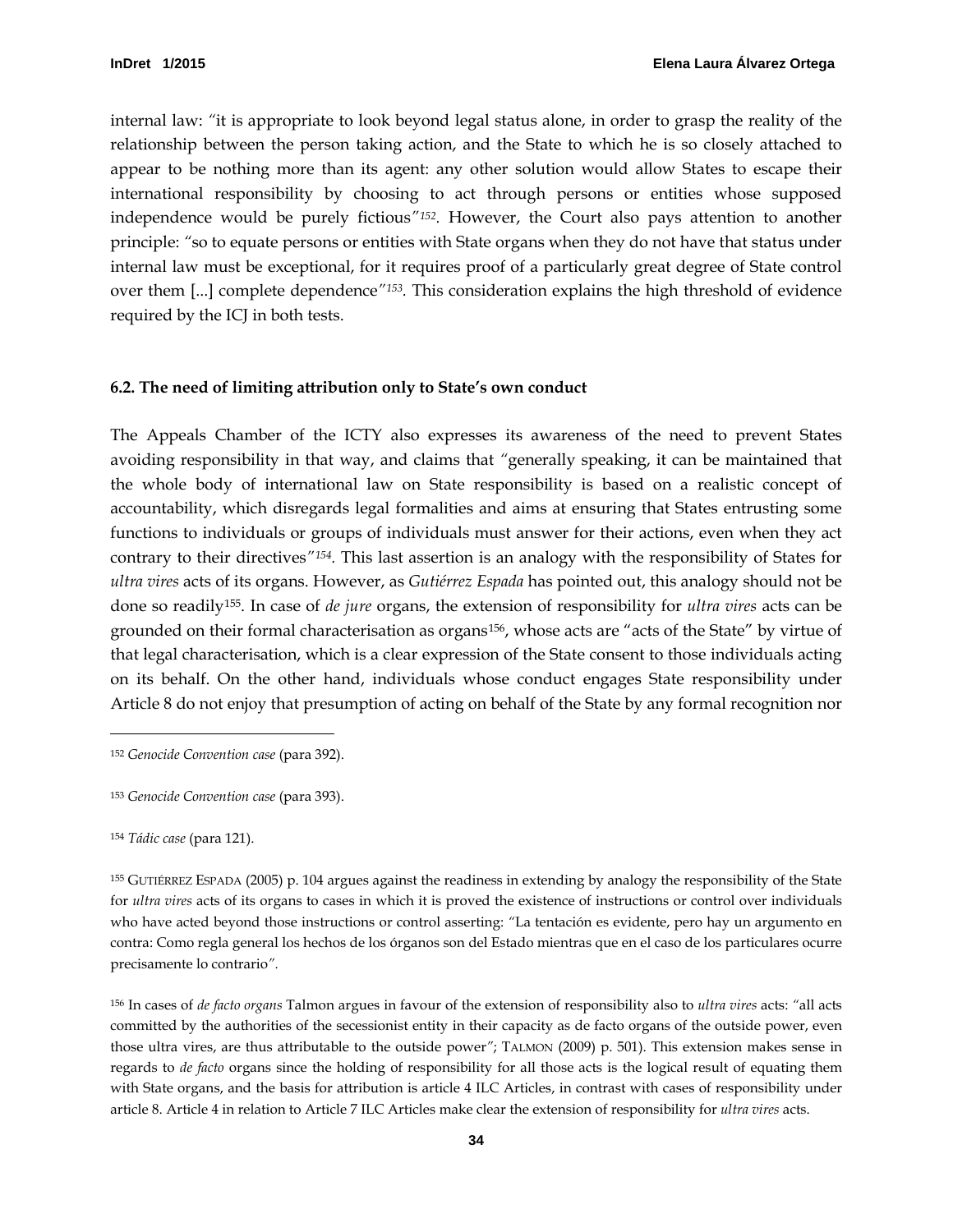by complete control over them, and all efforts have to be placed in the proving of that control or direction over the specific operation. This situation is different enough as to limit that extension of responsibility. As *Gutiérrez Espada* points out, the ILC Commentaries give some guidance by asserting that *"*such cases can be resolved by asking whether the unlawful or unauthorised conduct was really incidental to the mission or clearly went beyond it*"[157.](#page-38-0)* 

Not only because of this extension of responsibility in cases of private groups' conduct contrary to instructions, but also due to the lowering of the threshold of control required by the Appeals Chamber for the group to engage the international responsibility of the State, the ICJ considers that "*the overall control test has the major drawback of broadening the scope of state responsibility well beyond the fundamental principle governing the law of international responsibility: a State is responsible only for his own conduct, that is to say the conduct of persons acting, on whatever basis, on its behalf. [...] the "overall control" test is unsuitable, for it stretches too far, almost to breaking point the conduct of a State's organs and its international responsibility"[158.](#page-38-1)* The ICJ asserts that the test stretches almost to breaking point the relation that must exist between the State organs and its international responsibility for considering that the *overall control test* does not require specific instructions by the organs to the individuals in respect of each individual operation in order to assert the responsibility of the State. As *Talmon* has pointed out, the ICTY did not use the *overall control test* to replace the *effective control test* "but was, in fact, used in lieu of its much more stringent –strict control– test to determine whether a secessionist entity qualified as a de facto State organ in the sense of Article 4 [...] It thereby replaced the "strict control test with the –overall control– test<sup>"159</sup>. Hence, the ICJ's criticism of stretching the relation to breaking point is even more so, for the test is used to consider the group as a *de facto* organ, all whose conduct is attributable to the State[160](#page-38-3).

The ECtHR applies its own test: the *effective overall control test*. This involves an important decrease in the stringency of the control which has to be proved in order to ascertain the state responsibility, since it does not refer anymore to the ability to control or direct the group. Certain control over the territory- which need not be detailed- is no guarantee of any relevant level of control over an organised group. Thus, the *effective overall control test*, although it is true that may ensure that States avoid responsibility by delegating tasks to a group, and protects the rights granted by the ECHR, it does so at the cost of asserting the engagement of State responsibility for acts with whose perpetrators there has not been required a sufficiently close control connection, so the principle of only holding the State responsible for its own conduct seems affected.

<span id="page-38-0"></span><sup>157</sup> CRAWFORD (2002) p. 113.

<span id="page-38-1"></span><sup>158</sup> *Genocide Convention case* (para 406).

<span id="page-38-2"></span><sup>159</sup> TALMON (2009) pp. 506-507.

<span id="page-38-3"></span><sup>160</sup> TALMON (2009) p. 510: The same criticism would apply to the effective overall control test used by the ECtHR which, as Talmon has indicated *"*is not used in lieu of the ICJ's "effective control test buy replaces its –strict control test–".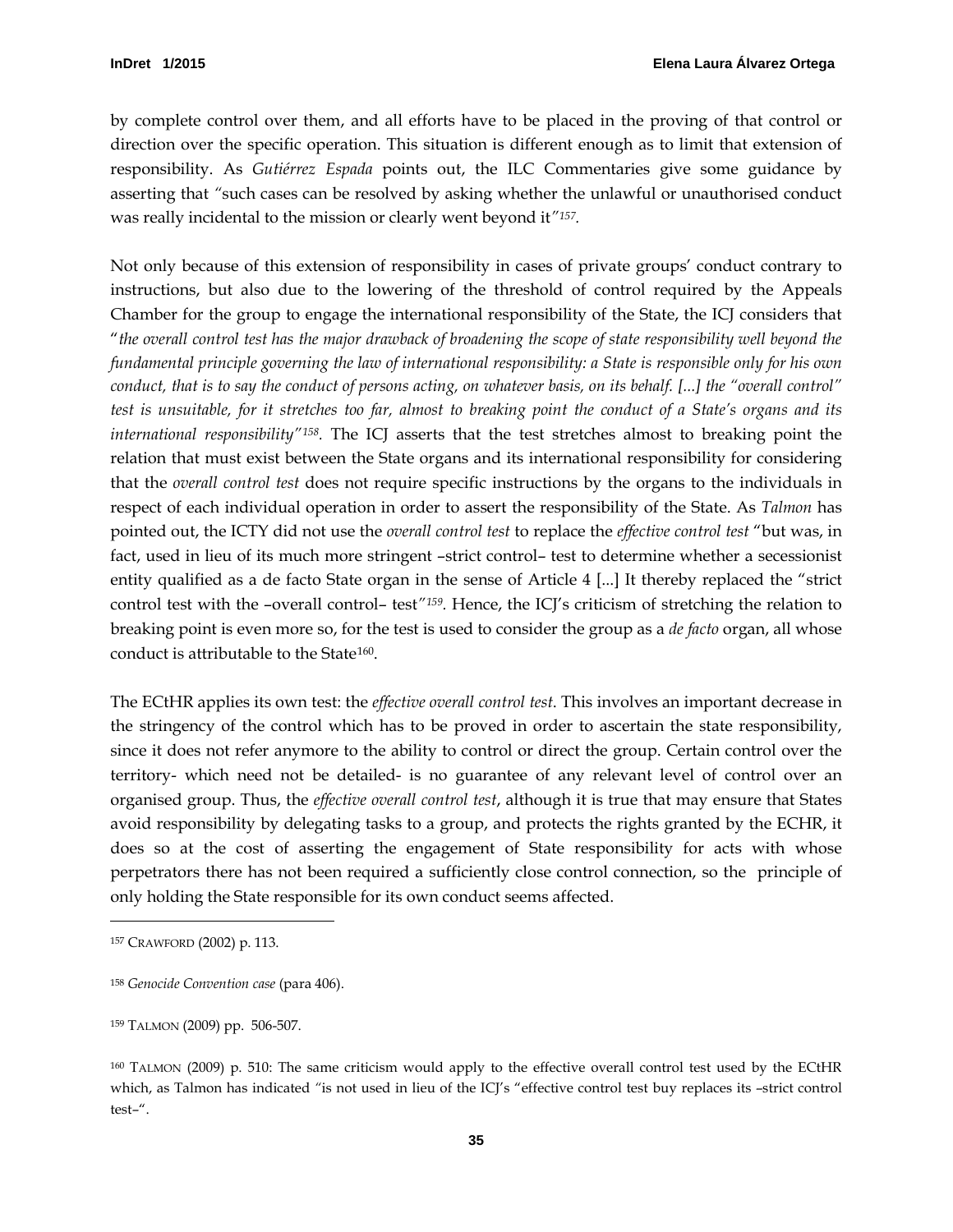#### <span id="page-39-0"></span>**6.3. Responsibility for inciting or failing to prevent a third's conduct**

These problems may be overcome by holding the state responsible for its own conduct in relation to the perpetrators. If the evidence of control is not enough to regard the group's conduct as attributable to the State, it still may be sufficient to consider the State responsible for its own conduct in relation to the group. It may be the case that the State had the ability, and thus, the responsibility to act and prevent the group carrying out those acts. This means asserting responsibility for the conduct of its *de jure* organs in relation to the group, which allows protecting human rights without holding the State responsible for conduct which is not clearly established to be its own. As Dixon has put it: *"*irrespective of the question of Attributability, a state may incur primary responsibility because of a breach of some other international obligation, even though this obligation arose of the situation created by a non-attributable act*"*[161.](#page-39-3) This is done in *Nicaragua v USA*, where the ICJ held responsible the United States for its own conduct in relation to the *contras*. The ICJ considered that the United States was in breach of the principle of non-intervention, the prohibition of the use of force and violation of the sovereignty of Nicaragua. In the *Genocide Convention case*, the ICJ held Serbia and Montenegro responsible for not fulfilling its obligations to prevent and punish genocide. This allows overcoming the problems of attribution of conduct to a State.

#### <span id="page-39-1"></span>*7. Conclusions*

#### <span id="page-39-2"></span>**7.1. The tendency in international jurisprudence**

There seems to be no clear evolution in international jurisprudence in relation to the preferable control test to be applied. The ICJ set forward its tests in 1986 in *Nicaragua v USA*, and later the ICTY questioned its persuasiveness in the *Tádic case*. The ECtHR did not follow the ICJ jurisprudence and applied its own test too. However, the ICJ reaffirmed its position and the applicability of its tests in 2007, in the *Genocide Convention case*, when it criticised how the *overall control test* extended the scope of responsibility beyond the well- established principle of holding a State responsible for its own conduct. Fragmentation seems likely to continue. Nonetheless, as Talmon has suggested *"*the choice of test may have been influenced by a belief that, due to the lack of evidence of –complete dependence– or –effective control– over specific activities, the application of the ICJ's exacting control tests would have resulted in the court having to deny, at least in part, its jurisdiction. However this was not an inevitable result*"[162](#page-39-4) .*

<span id="page-39-3"></span><sup>161</sup> DIXON (2007) p. 252.

<span id="page-39-4"></span><sup>162</sup> TALMON (2009) p. 512.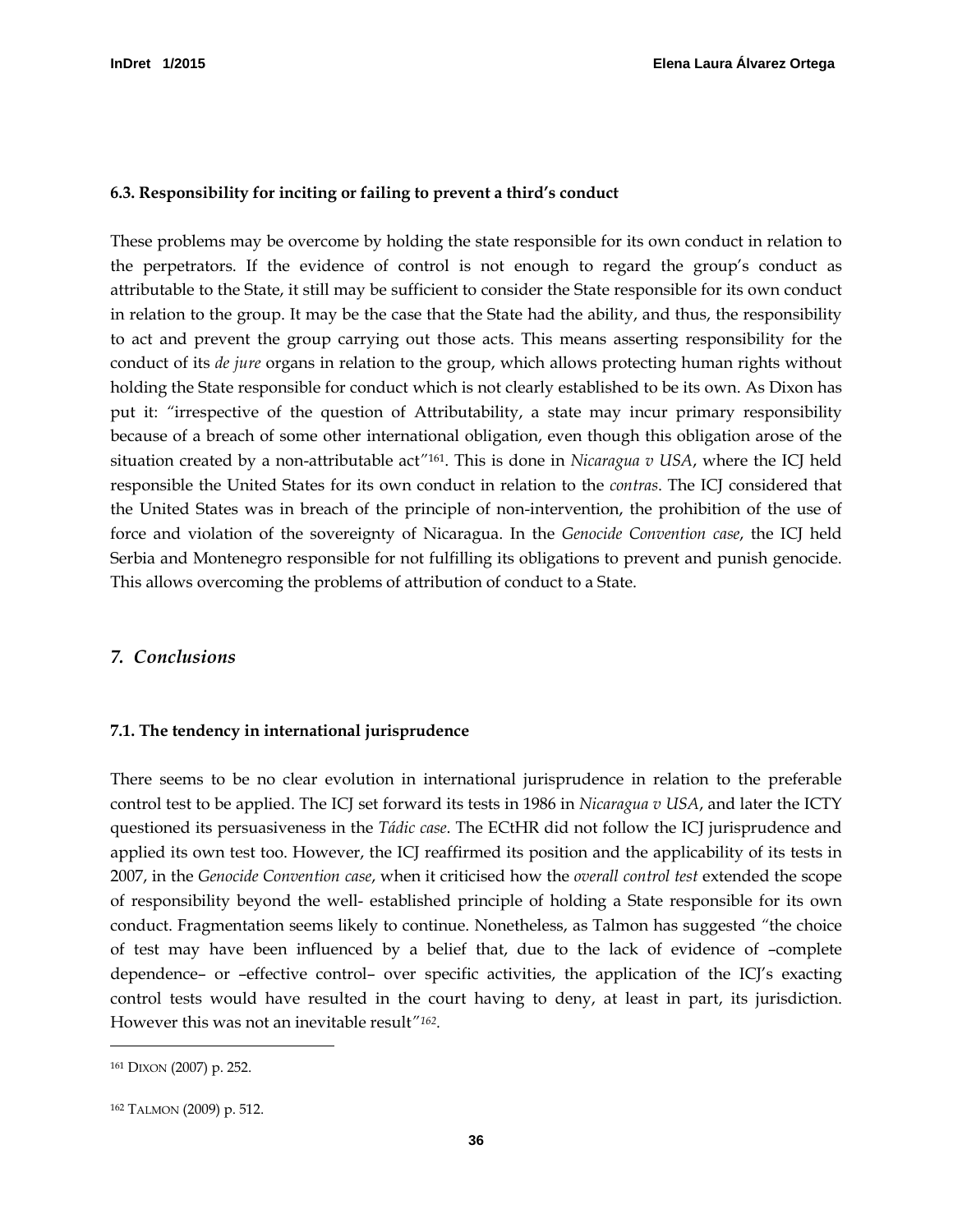The ILC Articles do not give an answer to the problem either for they do not specify the level of control required for attribution. However, Gutiérrez Espada claims that the ILC has showed its preference for the ICJ position in the Commentary to the Articles *"*al considerar que la – jurisprudencia Tádic– no se refiere a la misma cuestión que la del TIJ ni, por ende, exactamente al tema tratado en el artículo 8. Esta interpretación resulta evidente cuando se manejan los trabajos preparatorios y se comprueba la crítica que de la jurisprudencia en este punto del TPIY efectuó el Relator Crawford*"[163.](#page-40-1)* 

Talmon distinguishes *"*the more principled question of whether there can be several differing control tests for the attribution of conduct to a State in the law of State responsibility. It has been suggested that the degree of control may vary according to the factual and legal circumstances of the case […] This view, however, fails to appreciate that attribution is a concept of a common currency in the international law*"[164](#page-40-2)* and he shares the view of the ICJ in the *Genocide Convention case* that the requirements cannot differ except in the case of a clear *lex especialis*.

#### <span id="page-40-0"></span>**7.2. The preferable control test**

Gutiérrez Espada claims that he understands that the *overall control test "*cuando las circunstancias del caso permiten una prueba inequívoca de su extensión e intensidad (…), puede parecer base suficiente para la imputación, y comprendo asimismo que permitiría, como el TPIY ha –visto–, ampliar los supuestos de imputación, proteger mejor a las víctimas civiles de los conflictos armados [...] pero también entiendo que puede, en un caso dado, ser injusto atribuir a un Estado, que en conjunto controla a una persona o grupo de personas, un determinado comportamiento de ésta en un incidente puntual que el Estado no dirigió ni controló […] podría considerarse acaso que quien ejerce un control general se presume que ejerce el efectivo siempre, y quien afirme lo contrario (pues, obsérvese, la presunción sólo es iure tantum) que lo pruebe*"[165](#page-40-3) .* I do not share the view that presuming the existence of effective control in cases where overall control has been proved is the solution to get the right balance. It would merely lead to the application of the *overall control test*, since it may be difficult for a State to prove the lack of instructions over a certain operation, or that the instructions were carried out in a way different or beyond its orders. It should be for the Applicant State to prove the relation between the group and the respondent State so as to consider the first's conduct attributable to the latter. In the same sense, Talmon argues that *"*in order to equate the authorities of a secessionist entity with de facto organs of the outside power, the type and degree of control must qualitatively be the same as the control a State exercises over its de jure

<span id="page-40-1"></span><sup>163</sup> GUTIÉRREZ ESPADA (2005) p. 99.

<span id="page-40-2"></span><sup>164</sup> TALMON (2009) pp. 516-517.

<span id="page-40-3"></span><sup>165</sup> GUTIÉRREZ ESPADA (2005) p. 100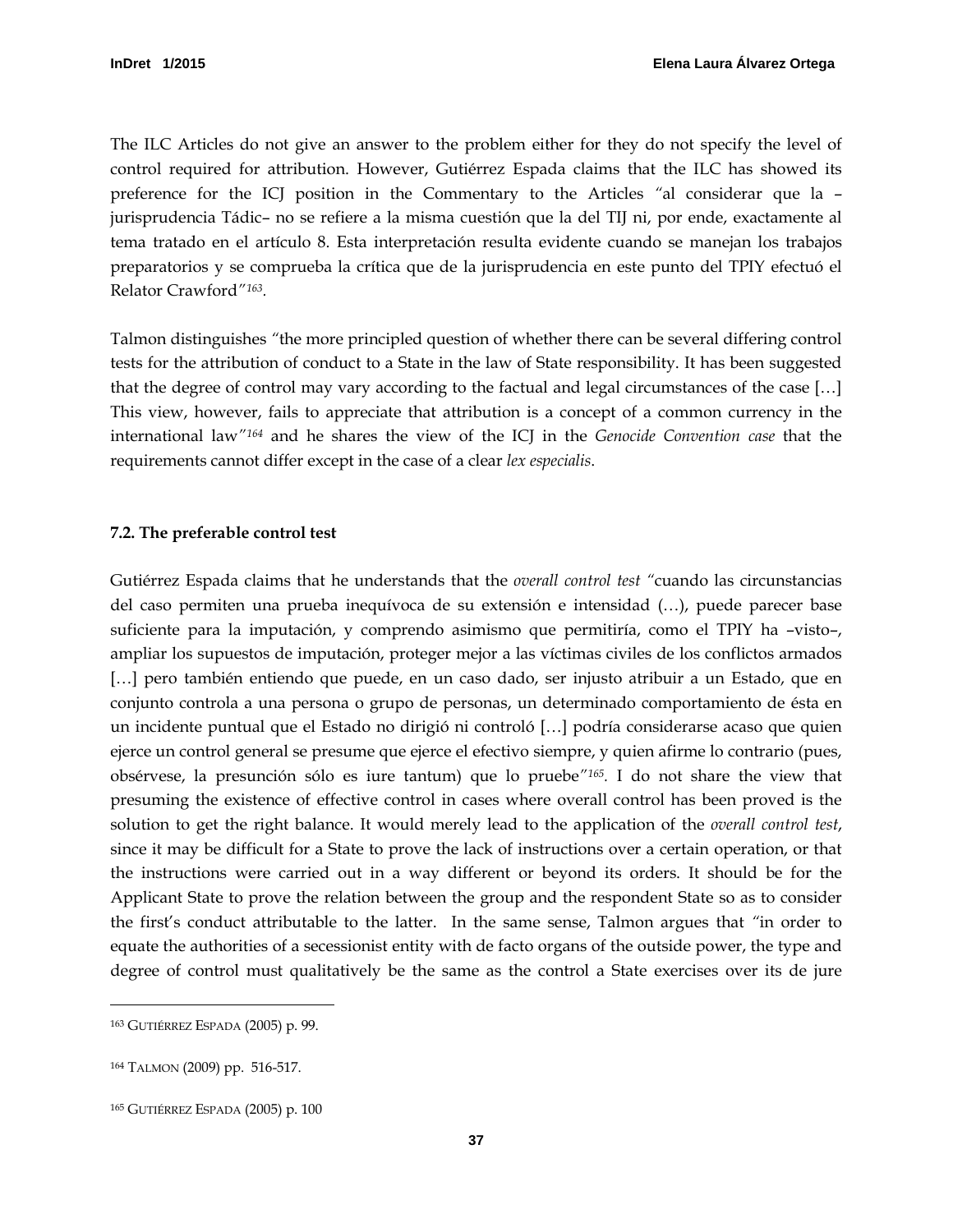organs, a requirement fulfilled only by the ICJ's "strict control" test. In the case of authorities of secessionist entities not qualifying as de facto organs of the outside power, the degree of control must surely be effective control over the wrongful conduct in question, otherwise it is not control*"[166.](#page-41-0)*  I share this position, and thus believe that the presumption of effective control in cases of proof of overall control is not an appropriate solution. Moreover, I consider this technique not to be necessary since the escaping of responsibility can be prevented by holding the state responsible for its own conduct in relation to the group. For instance, in the *Loizidou case*, Talmon argues that *"*Turkey's responsibility could thus have been engaged not for the acts of the TRNC authorities but for a breach of its own due diligence obligations, ie the failure on the part of its own organs present in northern Cyprus to prevent violations of the ECHR by the TRNC authorities*"[167](#page-41-1).*

To sum up, the important issue is the effect that each position has and, as it has been set out, denying the attribution of a group's conduct to a State does not necessarily involve denying its responsibility in the case. The State can still be held primarily responsible for conduct which is indisputably his own in relation to the conduct of the group: for failing to prevent its actions, for inciting them, for failing to punish them, or because its acts amounted to a violation of international obligations like the prohibition of intervention or the use of force. In this respect, it is important to point out that, after having denied attribution of the group's conduct to the State, in *Nicaragua v USA*, in the *Genocide Convention* case and the *Armed Activities case* (in relation to Uganda), the ICJ asserted responsibility of the respondent States for their own conduct. This shows that States can be prevented to escape international responsibility in these cases and, at the same time, not holding them responsible for acts with which there is not a sufficiently clear link as to be considered its own. Therefore, I consider that the tests put forward by the ICJ are the ones which best specify the close relation that must exist for attributing responsibility to the State for the conduct of private individuals, which is exceptional and, at the same time, do not leave victims of human rights or humanitarian law violations unprotected since the State may still have "primary responsibility" for its own conduct in relation to the group.

<span id="page-41-0"></span><sup>166</sup> TALMON (2009) p. 517.

<span id="page-41-1"></span><sup>167</sup> (TALMON (2009) p.512.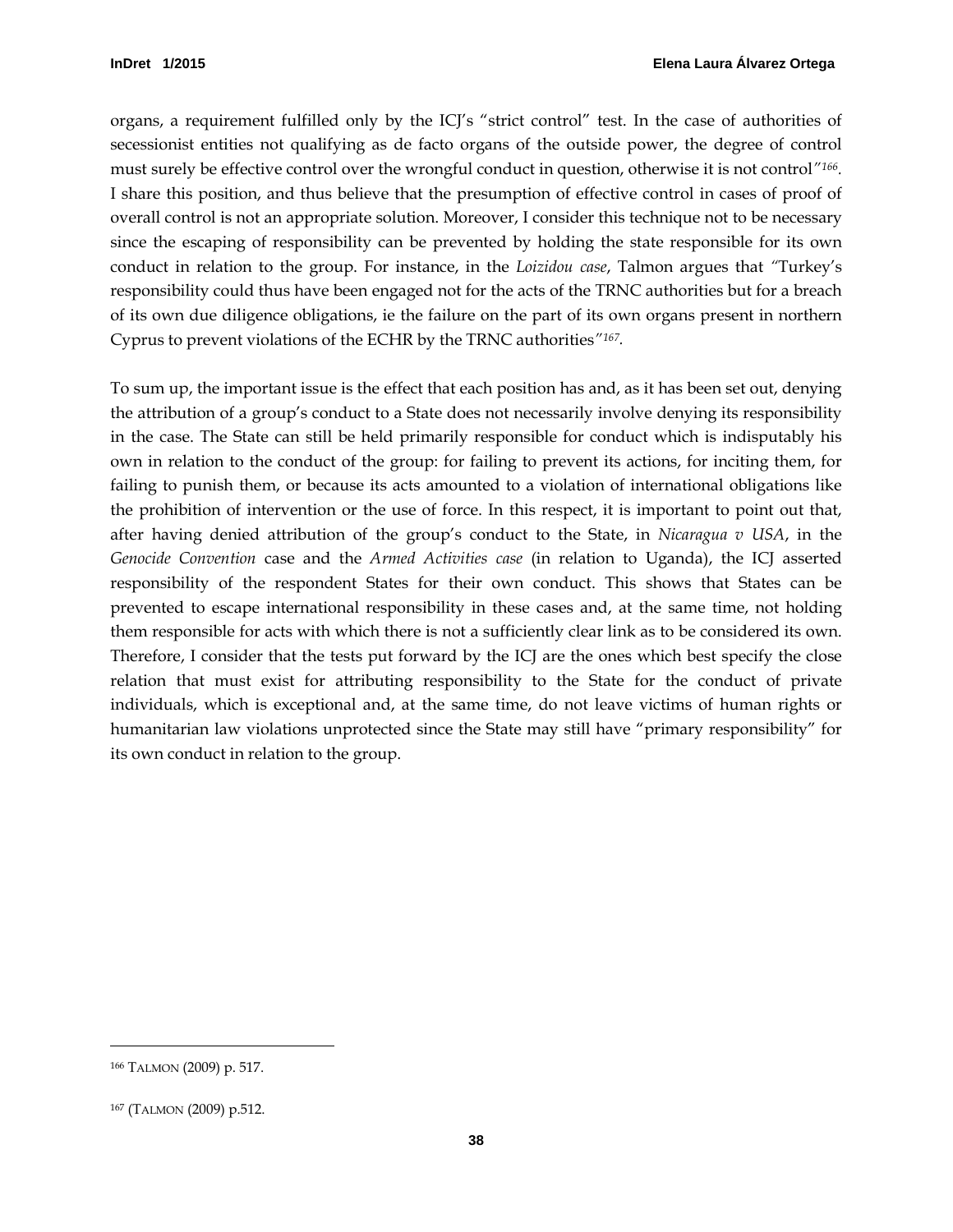# <span id="page-42-0"></span>*8. Cases*

# **International Court of Justice**

| Court and date  | Loc.               | Name of the case              | <b>Parties</b>                        |
|-----------------|--------------------|-------------------------------|---------------------------------------|
| ICJ, 27.6.1986  | ICJ Reports        | Military and Paramilitary     | Nicaragua v. United States of America |
|                 | 1986 (p.14)        | Activities in and against     |                                       |
|                 |                    | Nicaragua                     |                                       |
| ICJ, 19.12.2005 | ICJ Reports        | Armed Activities on the       | Democratic Republic of the Congo v.   |
|                 | 2005               | Territory of the Congo        | Uganda                                |
|                 | (p.168)            |                               |                                       |
| ICJ, 26.2.2007  | <b>ICJ</b> Reports | Application of the Convention | Bosnia and Herzegovina v. Serbia and  |
|                 | 2007 (p.43)        | on the Prevention and         | Montenegro                            |
|                 |                    | Punishment of the Crime of    |                                       |
|                 |                    | Genocide                      |                                       |

# **International Criminal Tribunal for the Former Yugoslavia (ICTY)**

| Court and date                            | Loc.                         | Name of the case | <b>Parties</b>     |  |
|-------------------------------------------|------------------------------|------------------|--------------------|--|
| Appeals Chamber of<br>the ICTY, 15.7.1999 | Case<br>number:<br>IT-94-1-A | Tádic case       | Prosecutor v Tádic |  |

# **European Court of Human Rights**

| Court and date    | Loc.                                                                         | Name of the case                                                                                              | <b>Parties</b>                                                         |
|-------------------|------------------------------------------------------------------------------|---------------------------------------------------------------------------------------------------------------|------------------------------------------------------------------------|
| ECtHR, 18.12.1996 | Applicatio<br>n number.<br>15318/89                                          | Loizidou v. Turkey                                                                                            | Loizidou v. Turkey                                                     |
| <b>ECtHR</b>      | Applicatio<br>n number<br>71412/01<br>and<br>Applicatio<br>n no.<br>78166/01 | Agim Behrami and Bekir<br>Behrami against France and<br>Ruzhdi Saramati against France,<br>Germany and Norway | Behrami against France; Saramati against<br>France, Germany and Norway |